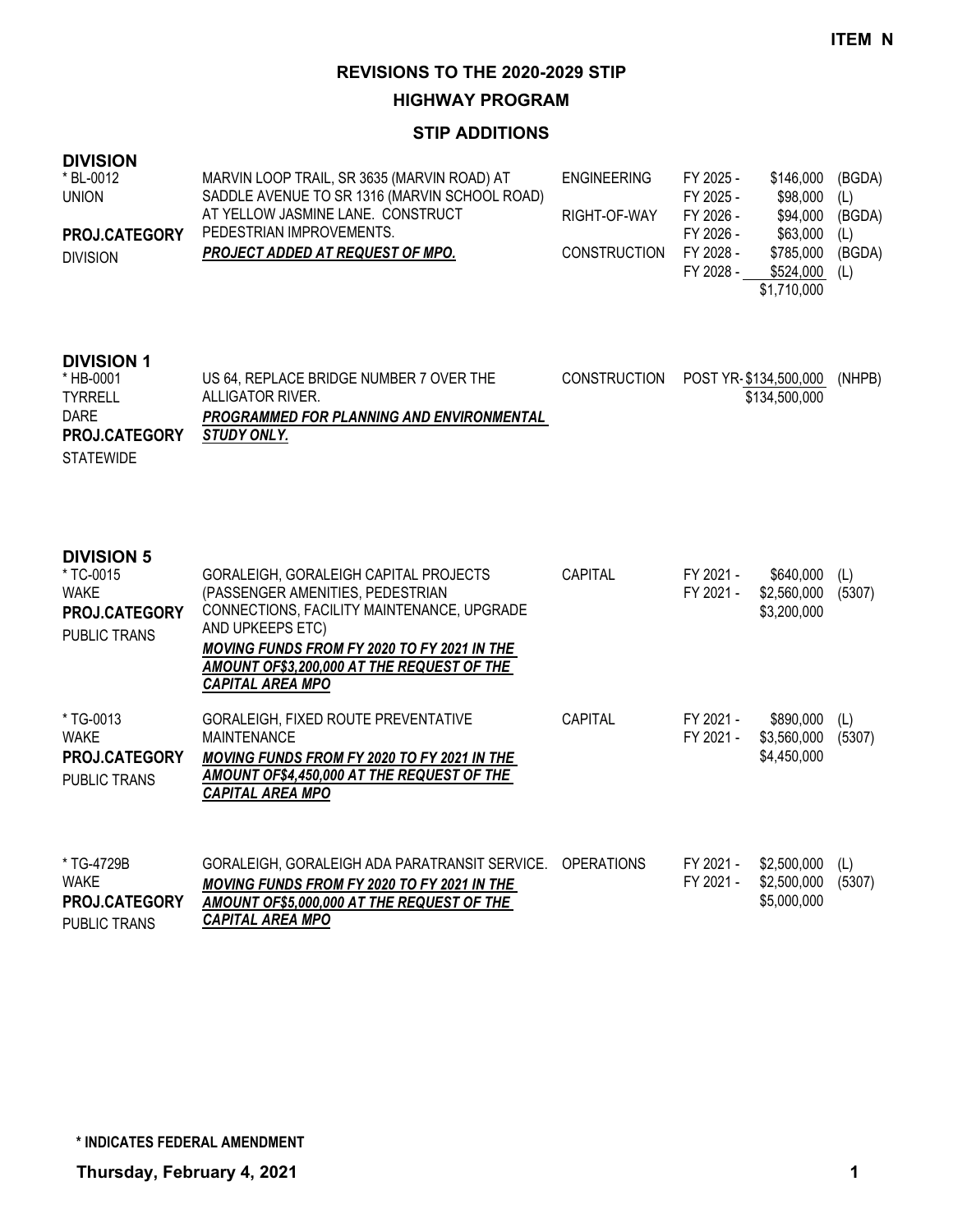**HIGHWAY PROGRAM**

| <b>DIVISION 5</b><br>* TG-6791<br><b>WAKE</b><br><b>PROJ.CATEGORY</b><br><b>PUBLIC TRANS</b>                                                       | GORALEIGH, CAPITAL COST OF CONTRACTING<br>MOVING FUNDS FROM FY 2020 TO FY 2021 IN THE<br>AMOUNT OF\$2,500,000 AT THE REQUEST OF THE<br><b>CAPITAL AREA MPO</b>                              | CAPITAL                                                   | FY 2021 -<br>FY 2021 -                                                     | \$500,000<br>\$2,000,000<br>\$2,500,000                                                   | (L)<br>(5307)                                   |
|----------------------------------------------------------------------------------------------------------------------------------------------------|---------------------------------------------------------------------------------------------------------------------------------------------------------------------------------------------|-----------------------------------------------------------|----------------------------------------------------------------------------|-------------------------------------------------------------------------------------------|-------------------------------------------------|
| * TO-0002<br><b>WAKE</b><br><b>PROJ.CATEGORY</b><br><b>PUBLIC TRANS</b>                                                                            | GORALEIGH, GORALEIGH ACCESS/ADA PARATRANSIT<br><b>FACILITY</b><br>MOVING FUNDS FROM FY 2020 TO FY 2021 IN THE<br><b>AMOUNT OF\$684,000 AT THE REQUEST OF THE</b><br><b>CAPITAL AREA MPO</b> | CAPITAL                                                   | FY 2021 -<br>FY 2021 -                                                     | \$137,000<br>\$547,000<br>\$684,000                                                       | (L)<br>(5307)                                   |
| <b>DIVISION 8</b><br>* TU-0004<br><b>WAKE</b><br><b>CHATHAM</b><br><b>FRANKLIN</b><br><b>LEE</b><br><b>VANCE</b><br>PROJ.CATEGORY<br><b>EXEMPT</b> | CSX S-LINE, SANFORD TO HENDERSON. TRANSIT-<br>ORIENTED-DEVELOPMENT PLANNING.<br>PROJECT ADDED AT THE REQUEST OF INTEGRATED<br><b>MOBILITY DIVISION.</b>                                     | <b>PLANNING</b>                                           | FY 2021 -<br>FY 2021 -<br>FY 2021 -                                        | \$100,000<br>\$900,000<br>\$370,000<br>\$1,370,000                                        | (S)<br>(FED)<br>(L)                             |
| <b>DIVISION 9</b><br>* BL-0014<br><b>FORSYTH</b><br>PROJ.CATEGORY<br><b>DIVISION</b>                                                               | SR 4278 (SOUTH CHERRY STREET), OAKHURST<br>STREET TO HOLY CROSS CHURCH IN KERNERSVILLE.<br>CONSTRUCT FIVE-FOOT SIDEWALK.<br>PROJECT ADDED AT REQUEST OF MPO.                                | <b>ENGINEERING</b><br>RIGHT-OF-WAY<br><b>CONSTRUCTION</b> | FY 2022 -<br>FY 2022 -<br>FY 2023 -<br>FY 2023 -<br>FY 2024 -<br>FY 2024 - | \$206,000<br>\$51,000<br>\$105,000<br>\$26,000<br>\$1,501,000<br>\$375,000<br>\$2,264,000 | (BGDA)<br>(L)<br>(BGDA)<br>(L)<br>(BGDA)<br>(L) |
| * BL-0015<br><b>FORSYTH</b><br>PROJ.CATEGORY<br><b>DIVISION</b>                                                                                    | BROAD STREET, SR 4309 (EAST MOUNTAIN STREET)<br>TO HARMON LANE IN KERNERSVILLE. CONSTRUCT<br>FIVE-FOOT SIDEWALK.<br><b>PROJECT ADDED AT REQUEST OF MPO.</b>                                 | <b>ENGINEERING</b><br>RIGHT-OF-WAY<br><b>CONSTRUCTION</b> | FY 2021 -<br>FY 2021 -<br>FY 2022 -<br>FY 2022 -<br>FY 2023 -<br>FY 2023 - | \$86,000<br>\$22,000<br>\$72,000<br>\$18,000<br>\$633,000<br>\$158,000<br>\$989,000       | (BGDA)<br>(1)<br>(BGDA)<br>(L)<br>(BGDA)<br>(L) |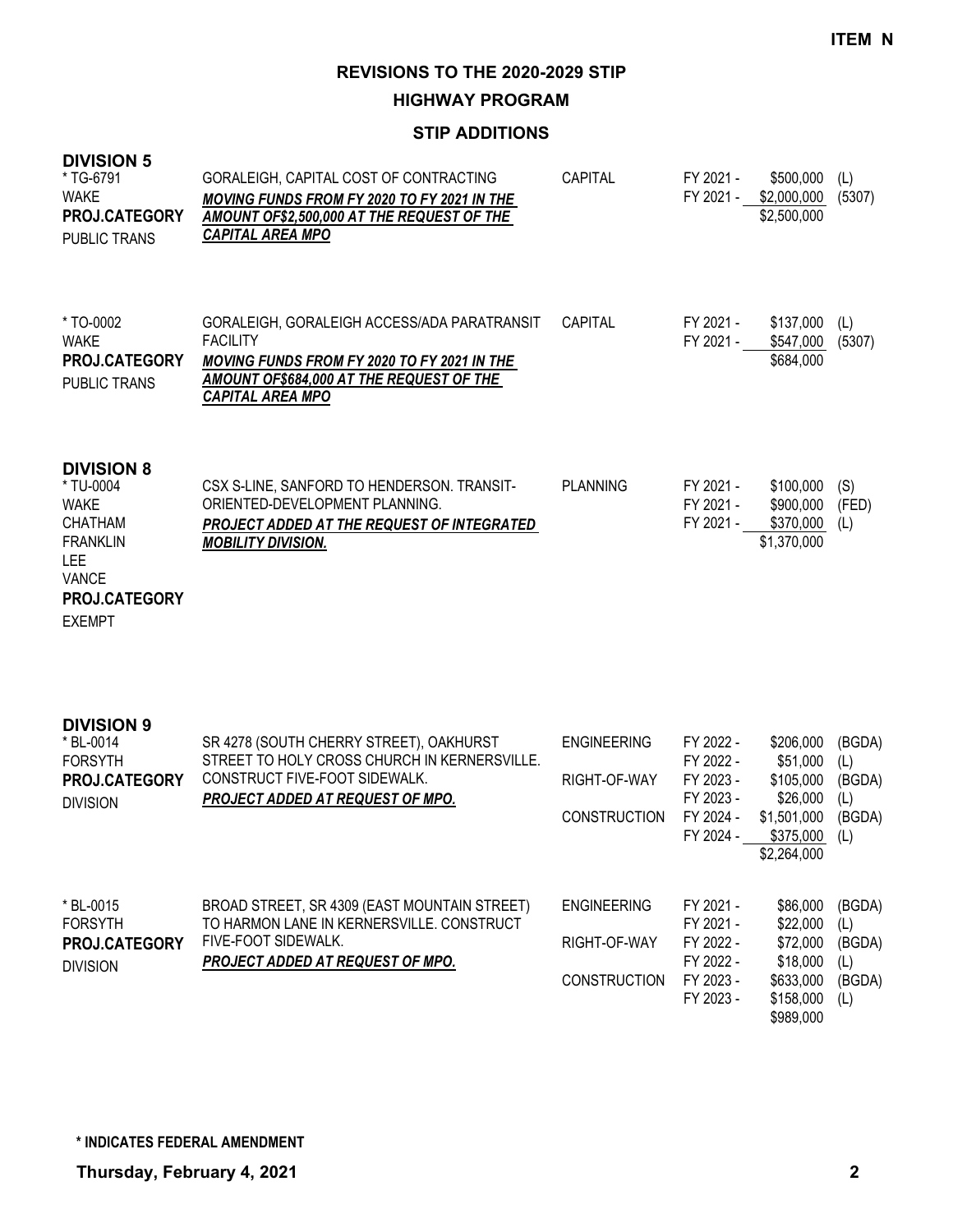**HIGHWAY PROGRAM**

| <b>DIVISION 9</b><br>* BL-0016<br><b>FORSYTH</b><br>PROJ.CATEGORY<br><b>DIVISION</b> | HARMON LANE, SR 4315 (SOUTH MAIN STREET) TO<br>BROAD STREET IN KERNERSVILLE. CONSTRUCT FIVE-<br>FOOT SIDEWALK.<br>PROJECT ADDED AT REQUEST OF MPO.                         | ENGINEERING<br>RIGHT-OF-WAY<br><b>CONSTRUCTION</b>        | FY 2021 -<br>FY 2021 -<br>FY 2022 -<br>FY 2022 -<br>FY 2023 -<br>FY 2023 - | \$36,000<br>\$9,000<br>\$58,000<br>\$14,000<br>\$264,000<br>\$66,000<br>\$447,000          | (BGDA)<br>(L)<br>(BGDA)<br>(L)<br>(BGDA)<br>(1) |
|--------------------------------------------------------------------------------------|----------------------------------------------------------------------------------------------------------------------------------------------------------------------------|-----------------------------------------------------------|----------------------------------------------------------------------------|--------------------------------------------------------------------------------------------|-------------------------------------------------|
| * BL-0017<br><b>FORSYTH</b><br>PROJ.CATEGORY<br><b>DIVISION</b>                      | SOUTHERN STREET GREENWAY, SOUTHERN STREET<br>TO KERNERS MILL CREEK GREENWAY IN<br>KERNERSVILLE. CONSTRUCT MULTI-USE PAVED PATH.<br><b>PROJECT ADDED AT REQUEST OF MPO.</b> | <b>ENGINEERING</b><br>RIGHT-OF-WAY<br><b>CONSTRUCTION</b> | FY 2023 -<br>FY 2023 -<br>FY 2024 -<br>FY 2024 -<br>FY 2025 -<br>FY 2025 - | \$69,000<br>\$17,000<br>\$36,000<br>\$9,000<br>\$504,000<br>\$126,000<br>\$761,000         | (BGDA)<br>(L)<br>(BGDA)<br>(L)<br>(BGDA)<br>(L) |
| * BL-0018<br><b>FORSYTH</b><br>PROJ.CATEGORY<br><b>DIVISION</b>                      | BREWER ROAD, BUCHANAN STREET TO<br>CLEMMONSVILLE ROAD. CONSTRUCT FIVE-FOOT<br>SIDEWALK.<br>PROJECT ADDED AT REQUEST OF MPO.                                                | <b>ENGINEERING</b><br>RIGHT-OF-WAY<br><b>CONSTRUCTION</b> | FY 2021 -<br>FY 2021 -<br>FY 2022 -<br>FY 2022 -<br>FY 2023 -<br>FY 2023 - | \$164,000<br>\$41,000<br>\$410,000<br>\$103,000<br>\$1,861,000<br>\$465,000<br>\$3,044,000 | (BGDA)<br>(L)<br>(BGDA)<br>(L)<br>(BGDA)<br>(L) |
| * BL-0019<br><b>FORSYTH</b><br>PROJ.CATEGORY<br><b>DIVISION</b>                      | LONG BRANCH TRAIL PHASE II, MARTIN LUTHER KING,<br>JR. DRIVE TO 27TH STREET. CONSTRUCT TEN-FOOT<br>TRAIL.<br>PROJECT ADDED AT REQUEST OF MPO.                              | <b>ENGINEERING</b><br><b>CONSTRUCTION</b>                 | FY 2021 -<br>FY 2021 -<br>FY 2024 -<br>FY 2024 -                           | \$800,000<br>\$200,000<br>\$20,000<br>\$80,000<br>\$1,100,000                              | (BGDA)<br>(L)<br>(BGDA)<br>(L)                  |
| * BL-0020<br><b>FORSYTH</b><br>PROJ.CATEGORY<br><b>DIVISION</b>                      | DEPOT STREET, US 311 (MAIN STREET) TO SR 1992<br>(SULLIVANTOWN ROAD) IN WALKERTOWN.<br>CONSTRUCT SIDEWALK.<br>PROJECT ADDED AT REQUEST OF MPO.                             | RIGHT-OF-WAY<br><b>CONSTRUCTION</b>                       | FY 2021 -<br>FY 2021 -<br>FY 2022 -<br>FY 2022 -                           | \$72,000<br>\$18,000<br>\$311,000<br>\$78,000<br>\$479,000                                 | (BGDA)<br>(L)<br>(BGDA)<br>(L)                  |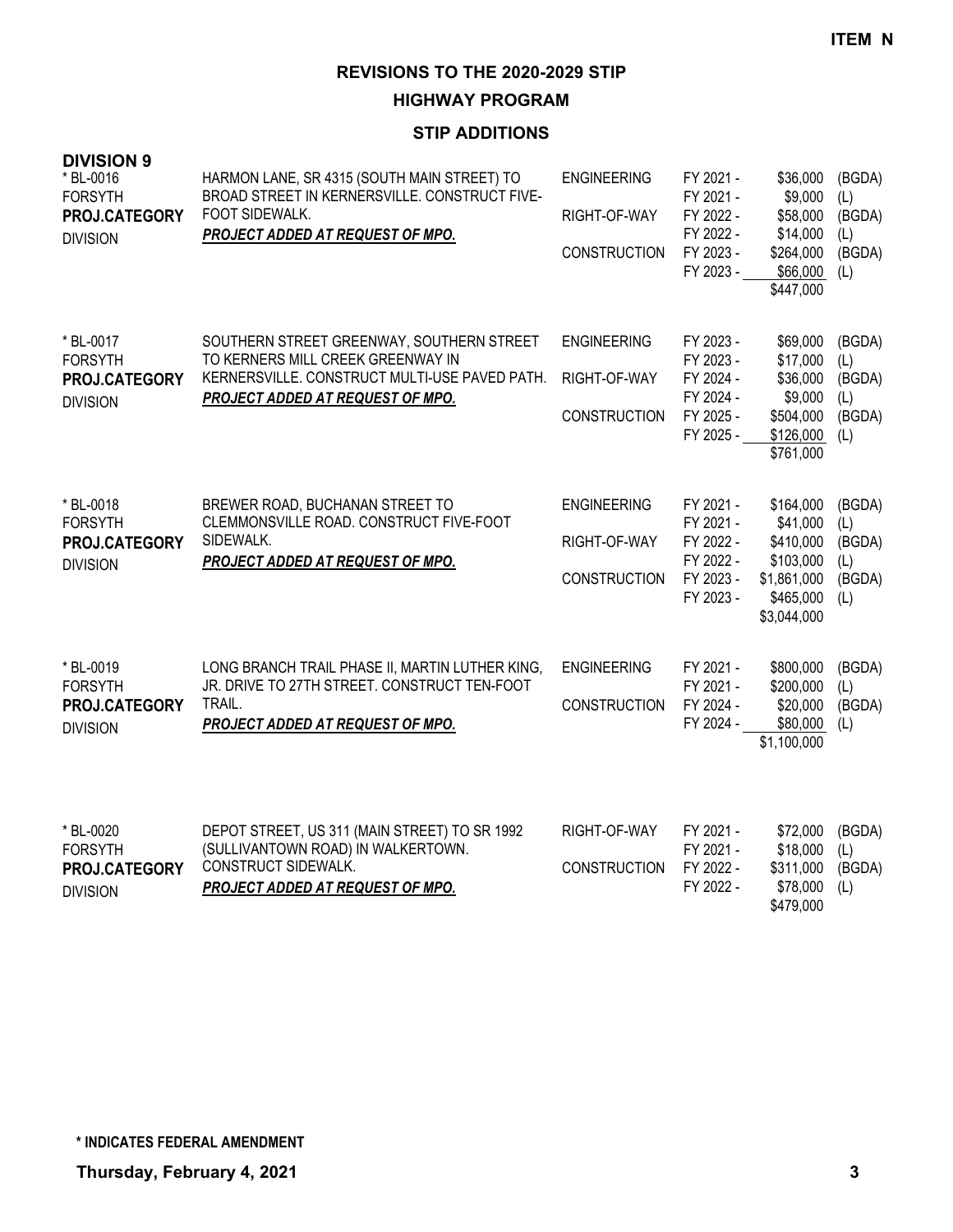**HIGHWAY PROGRAM**

| <b>DIVISION 9</b><br>* HL-0015<br><b>FORSYTH</b><br>PROJ.CATEGORY<br><b>EXEMPT</b>        | NC 66 / SR 4309 (WEST MOUNTAIN STREET),<br>BEAUCREST STREET TO ASBURY DRIVE. CONSTRUCT<br>TURN-LANE BETWEEN KERNERSVILLE YMCA AND<br>DEERE-HITACHI'S EAST ENTRANCE AND EXTEND<br>EXISTING SIDEWALK FROM BEAUCREST STREET TO<br>ASBURY DRIVE.<br>ADD NEW PROJECT AT REQUEST OF MPO. | <b>ENGINEERING</b><br>RIGHT-OF-WAY<br><b>CONSTRUCTION</b> | FY 2021 -<br>FY 2021 -<br>FY 2022 -<br>FY 2022 -<br>FY 2023 -<br>FY 2023 - | \$301,000<br>\$75,000<br>\$162,000<br>\$41,000<br>\$2,197,000<br>\$549,000<br>\$3,325,000     | (BGDA)<br>(L)<br>(BGDA)<br>(L)<br>(BGDA)<br>(1) |
|-------------------------------------------------------------------------------------------|------------------------------------------------------------------------------------------------------------------------------------------------------------------------------------------------------------------------------------------------------------------------------------|-----------------------------------------------------------|----------------------------------------------------------------------------|-----------------------------------------------------------------------------------------------|-------------------------------------------------|
| * HL-0016<br><b>FORSYTH</b><br>PROJ.CATEGORY<br><b>EXEMPT</b>                             | US 311 (MAIN STREET), SR 1977 (PINE HALL ROAD) IN<br>WALKERTOWN. REALIGN INTERSECTION AND ADD<br>AUXILIARY TURN LANES.<br>ADD NEW PROJECT AT REQUEST OF MPO.                                                                                                                       | RIGHT-OF-WAY<br><b>CONSTRUCTION</b>                       | FY 2021 -<br>FY 2021 -<br>FY 2022 -<br>FY 2022 -                           | \$72,000<br>\$18,000<br>\$412,000<br>\$103,000<br>\$605,000                                   | (BGDA)<br>(L)<br>(BGDA)<br>(L)                  |
| <b>DIVISION 10</b><br>* BL-0010<br><b>MECKLENBURG</b><br>PROJ.CATEGORY<br><b>DIVISION</b> | THE PARK - HUNTERSVILLE GREENWAY, TORRENCE<br>CREEK GREENWAY TO MOUNT HOLLY-HUNTERSVILLE<br>ROAD. CONSTRUCT GREENWAY.<br>PROJECT ADDED AT REQUEST OF MPO.                                                                                                                          | <b>ENGINEERING</b><br>RIGHT-OF-WAY<br><b>CONSTRUCTION</b> | FY 2025 -<br>FY 2025 -<br>FY 2026 -<br>FY 2026 -<br>FY 2028 -<br>FY 2028 - | \$140,000<br>\$140,000<br>\$258,000<br>\$258,000<br>\$1,348,000<br>\$1,348,000<br>\$3,492,000 | (BGDA)<br>(L)<br>(BGDA)<br>(L)<br>(BGDA)<br>(L) |
| * BL-0011<br><b>UNION</b><br>PROJ.CATEGORY<br><b>DIVISION</b>                             | SR 1735 (EAST UNION STREET), SR 1719 (OLIVE<br>BRANCH ROAD) TO PARK DRIVE. CONSTRUCT<br>PEDESTRIAN IMPROVEMENTS AND INSTALL<br>PAVEMENT MARKINGS.<br>PROJECT ADDED AT REQUEST OF MPO.                                                                                              | <b>ENGINEERING</b><br><b>CONSTRUCTION</b>                 | FY 2025 -<br>FY 2025 -<br>FY 2026 -<br>FY 2026 -                           | \$50,000<br>\$13,000<br>\$268,000<br>\$67,000<br>\$398,000                                    | (BGDA)<br>(L)<br>(BGDA)<br>(L)                  |
| * HL-0022<br><b>MECKLENBURG</b><br>PROJ.CATEGORY<br><b>EXEMPT</b>                         | US 521, PROVIDENCE ROAD WEST TO BALLANTYNE<br>COMMONS PARKWAY. WIDEN ROADWAY TO 6 LANES.<br>PROJECT ADDED AT REQUEST OF MPO.                                                                                                                                                       | <b>ENGINEERING</b><br>RIGHT-OF-WAY<br><b>CONSTRUCTION</b> | FY 2021 -<br>FY 2021 -<br>FY 2021 -<br>FY 2021 -<br>FY 2022 -<br>FY 2022 - | \$270,000<br>\$116,000<br>\$46,000<br>\$20,000<br>\$4,328,000<br>\$1,855,000<br>\$6,635,000   | (BA)<br>(O)<br>(BA)<br>(O)<br>(BA)<br>(O)       |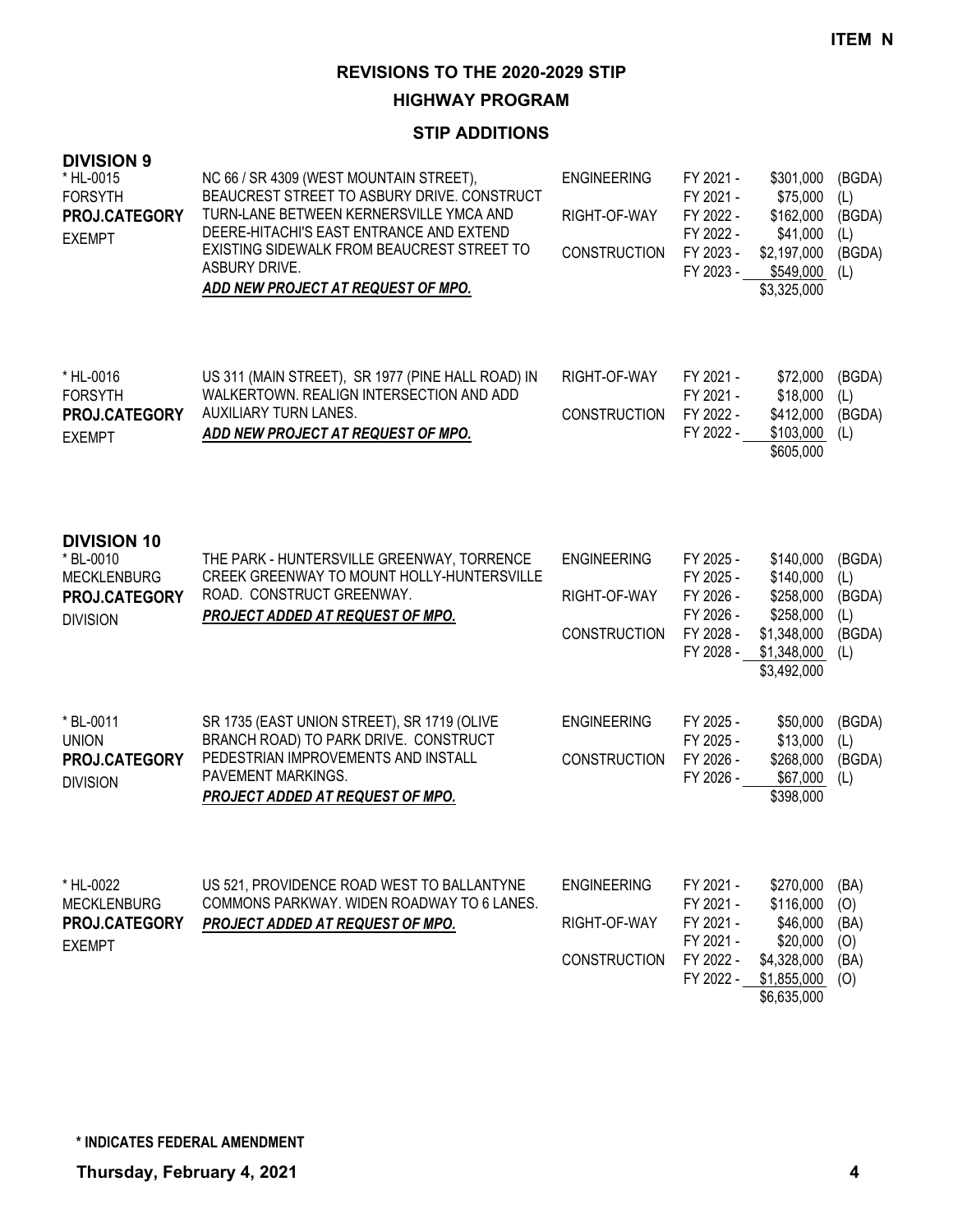**HIGHWAY PROGRAM**

| <b>DIVISION 10</b><br>* HL-0023<br><b>MECKLENBURG</b><br>PROJ.CATEGORY<br><b>EXEMPT</b> | REA ROAD, I-485 OUTER LOOP TO WILLIAMS POND<br>LANE. WIDEN ROADWAY.<br>PROJECT ADDED AT REQUEST OF MPO.                                      | RIGHT-OF-WAY<br><b>CONSTRUCTION</b>                       | FY 2023 -<br>FY 2023 -<br>FY 2024 -<br>FY 2024 -                           | \$1,479,000<br>\$78,000<br>\$5,195,000<br>\$274,000<br>\$7,026,000                       | (BA)<br>(O)<br>(BA)<br>(O)                      |
|-----------------------------------------------------------------------------------------|----------------------------------------------------------------------------------------------------------------------------------------------|-----------------------------------------------------------|----------------------------------------------------------------------------|------------------------------------------------------------------------------------------|-------------------------------------------------|
| * HL-0024<br><b>MECKLENBURG</b><br>PROJ.CATEGORY<br><b>EXEMPT</b>                       | SR 3468 (WEDDINGTON ROAD), SR 3440 (MCKEE<br>ROAD) INTERSECTION. CONSTRUCT INTERSECTION<br>IMPROVEMENTS.<br>PROJECT ADDED AT REQUEST OF MPO. | <b>ENGINEERING</b><br>RIGHT-OF-WAY<br>CONSTRUCTION        | FY 2021 -<br>FY 2022 -<br>FY 2023 -                                        | \$1,211,000<br>\$2,300,000<br>\$5,924,000<br>\$9,435,000                                 | (BA)<br>(BA)<br>(BA)                            |
| * HL-0025<br><b>MECKLENBURG</b><br>PROJ.CATEGORY<br><b>EXEMPT</b>                       | GREYLOCK RIDGE ROAD, EAST JOHN STREET TO<br>EAST CHARLES STREET. EXTEND ROADWAY.<br>PROJECT ADDED AT REQUEST OF MPO.                         | <b>ENGINEERING</b><br>RIGHT-OF-WAY<br><b>CONSTRUCTION</b> | FY 2021 -<br>FY 2021 -<br>FY 2022 -                                        | \$716,000<br>\$414,000<br>\$3,006,000<br>\$4,136,000                                     | (BA)<br>(BA)<br>(BA)                            |
| <b>DIVISION 12</b><br>* BL-0009<br><b>IREDELL</b><br>PROJ.CATEGORY<br><b>DIVISION</b>   | NC 152 (NORTH MAIN STREET), PINE STREET TO<br>NORTH MAIN PARK. CONSTRUCT PEDESTRIAN<br>IMPROVEMENTS.<br>PROJECT ADDED AT REQUEST OF MPO.     | <b>ENGINEERING</b><br>RIGHT-OF-WAY<br><b>CONSTRUCTION</b> | FY 2025 -<br>FY 2025 -<br>FY 2026 -<br>FY 2026 -<br>FY 2027 -<br>FY 2027 - | \$110,000<br>\$28,000<br>\$493,000<br>\$124,000<br>\$585,000<br>\$147,000<br>\$1,487,000 | (BGDA)<br>(L)<br>(BGDA)<br>(L)<br>(BGDA)<br>(L) |
| * BL-0013<br><b>IREDELL</b><br>PROJ.CATEGORY<br><b>DIVISION</b>                         | MOORE AVENUE, SOUTH CHURCH STREET TO NORTH<br>ACADEMY STREET. CONSTRUCT PEDESTRIAN<br>IMPROVEMENTS.<br>PROJECT ADDED AT REQUEST OF MPO.      | <b>CONSTRUCTION</b>                                       | FY 2025 -<br>FY 2025 -                                                     | \$1,200,000<br>\$800,000<br>\$2,000,000                                                  | (BGDA)<br>(L)                                   |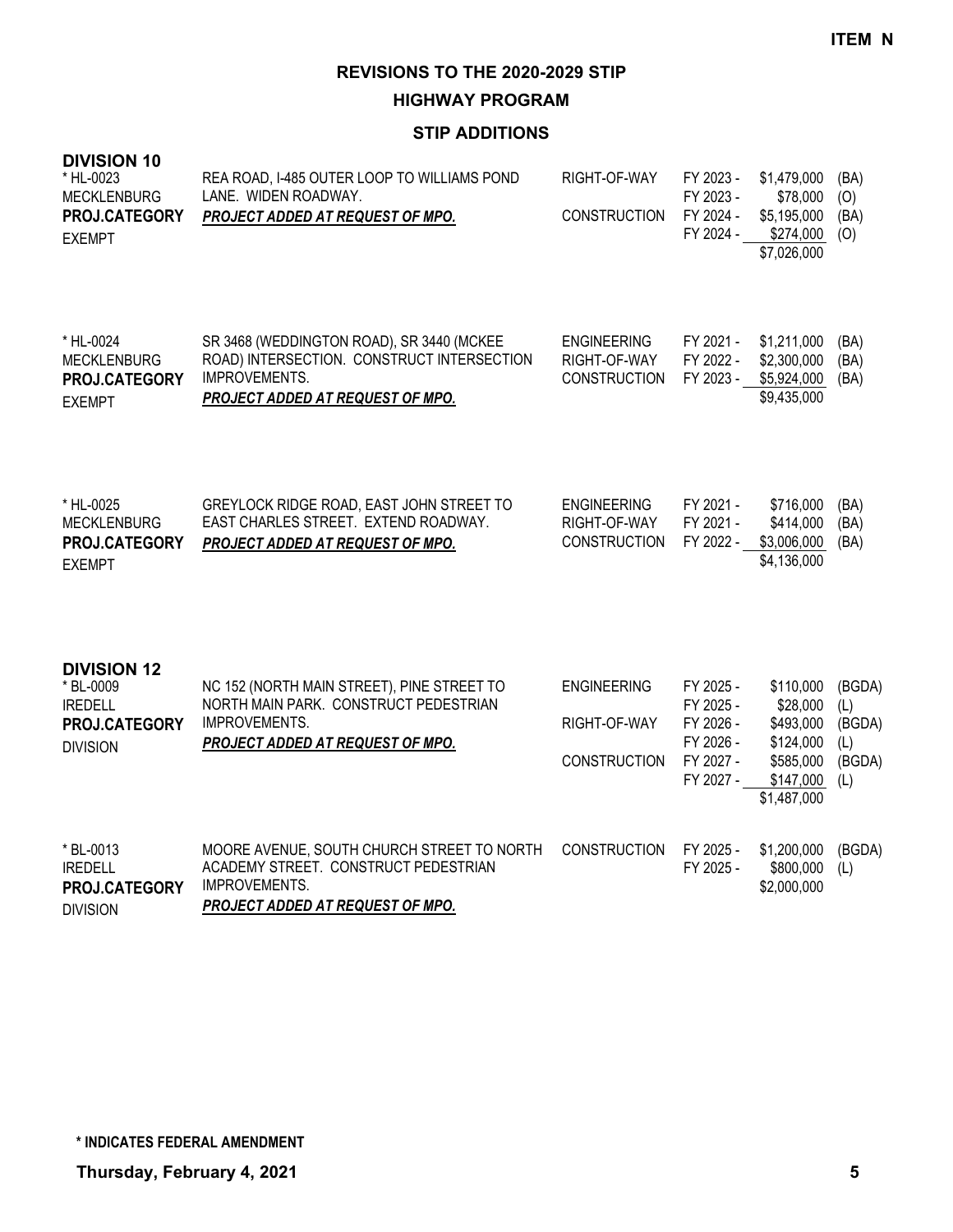**HIGHWAY PROGRAM**

### **STIP MODIFICATIONS**

| <b>DIVISION 1</b><br>AV-5788<br><b>MARTIN</b><br>PROJ.CATEGORY<br><b>DIVISION</b>                                                                                                                                                                                                       | MARTIN COUNTY AIRPORT (MCZ), CONSTRUCT<br>TAXILANES AND APRON.<br><b>ACCELERATE CONSTRUCTION FROM FY 25 TO FY 23</b><br>AT REQUEST OF THE DIVISION OF AVIATION.                                                                             | <b>CONSTRUCTION</b> | FY 2023 -                                                                  | \$734,000<br>\$734,000                                                                    | (T)                                       |
|-----------------------------------------------------------------------------------------------------------------------------------------------------------------------------------------------------------------------------------------------------------------------------------------|---------------------------------------------------------------------------------------------------------------------------------------------------------------------------------------------------------------------------------------------|---------------------|----------------------------------------------------------------------------|-------------------------------------------------------------------------------------------|-------------------------------------------|
| * R-5781<br><b>HYDE</b><br>MARTIN<br><b>GATES</b><br><b>NORTHAMPTON</b><br><b>WASHINGTON</b><br>PASQUOTANK<br><b>CAMDEN</b><br><b>DARE</b><br><b>HERTFORD</b><br><b>BERTIE</b><br>PERQUIMANS<br><b>CHOWAN</b><br><b>CURRITUCK</b><br><b>TYRRELL</b><br>PROJ.CATEGORY<br><b>DIVISION</b> | VARIOUS, DIVISION 1 PROGRAM TO UPGRADE<br>INTERSECTIONS TO COMPLY WITH THE AMERICANS<br>WITH DISABILITIES ACT (ADA) USING<br>TRANSPORTATION ALTERNATIVES (TA) FUNDS.<br>ADD FUNDING IN FY 21 AND FY 22 NOT PREVIOUSLY<br><b>PROGRAMMED.</b> | <b>CONSTRUCTION</b> | FY 2020 -<br>FY 2020 -<br>FY 2021 -<br>FY 2021 -<br>FY 2022 -<br>FY 2022 - | \$100,000<br>\$400,000<br>\$200,000<br>\$800,000<br>\$200,000<br>\$800,000<br>\$2,500,000 | (S)<br>(TA)<br>(S)<br>(TA)<br>(S)<br>(TA) |

| <b>DIVISION 2</b> |                                               |                     |           |                      |     |
|-------------------|-----------------------------------------------|---------------------|-----------|----------------------|-----|
| * B-4863          | SR 1335 (ISLAND ROAD), REPLACE LIFT SPAN ON   | <b>BUILD NC CON</b> | FY 2022 - | \$1,716,000          | (T) |
| CARTERET          | BRIDGE 150073 AND BRIDGE 150096 OVER THE      |                     | FY 2023 - | \$1.716.000          | (T) |
| PROJ.CATEGORY     | STRAITS AT HARKERS ISLAND.                    |                     | FY 2024 - | \$1,716,000          | (T) |
| <b>DIVISION</b>   | ADD FEDERAL AID DEMONSTRATION FUNDING,        |                     | FY 2025 - | \$1.716.000          | (T) |
|                   | <b>REPRESENTED BY (O) FUNDS, IN FY 22 NOT</b> |                     | FY 2026 - | \$1,716,000          | (T) |
|                   | PREVIOUSLY PROGRAMMED.                        |                     | FY 2027 - | \$1.716.000          | (T) |
|                   |                                               |                     | FY 2028 - | \$1,716,000          | (T) |
|                   |                                               |                     | FY 2029 - | \$1.716.000          | (T) |
|                   |                                               |                     |           | POST YR \$12,012,000 | (T) |
|                   |                                               | <b>CONSTRUCTION</b> | FY 2022 - | \$6,300,000          | (T) |
|                   |                                               |                     | FY 2022 - | \$1,000,000          | (O) |
|                   |                                               |                     | FY 2023 - | \$6,300,000          | (T) |
|                   |                                               |                     | FY 2024 - | \$6,300,000          | (T) |

\$45,640,000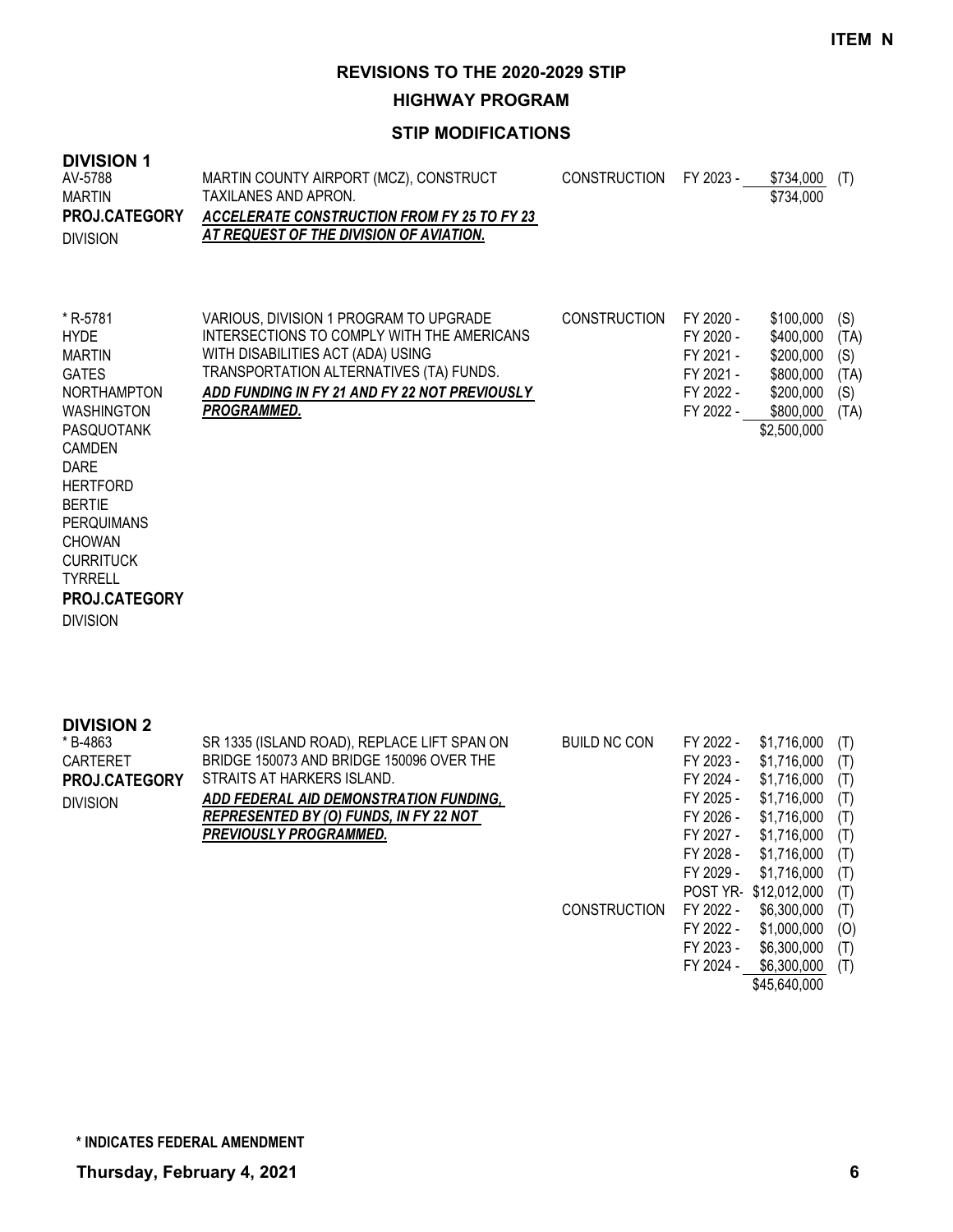**HIGHWAY PROGRAM**

### **STIP MODIFICATIONS**

| <b>DIVISION 2</b><br>* HS-2002A<br><b>PITT</b><br>PROJ.CATEGORY<br><b>DIVISION</b>                                                                                                     | SR 1703 (14TH STREET), INSTALL CROSSWALK,<br>WHEELCHAIR RAMPS, SIDEWALK, AND FENCING<br>ALONG SR 1703 (14TH STREET) FROM HASKETT WAY<br>AND BERKLEY ROAD. REMOVE TWO EXISTING<br>OBSOLETE CROSSWALKS.<br>ADD PROJECT BREAK AT REQUEST OF<br>TRANSPORTATION MOBILITY AND SAFETY. | <b>CONSTRUCTION</b>                                     | FY 2021 -                                                                  | \$50,000<br>\$50,000                                                                                                                                                                     | (HSIP)                                        |
|----------------------------------------------------------------------------------------------------------------------------------------------------------------------------------------|---------------------------------------------------------------------------------------------------------------------------------------------------------------------------------------------------------------------------------------------------------------------------------|---------------------------------------------------------|----------------------------------------------------------------------------|------------------------------------------------------------------------------------------------------------------------------------------------------------------------------------------|-----------------------------------------------|
| * HS-2002B<br><b>CARTERET</b><br>PROJ.CATEGORY<br><b>REGIONAL</b>                                                                                                                      | NC 24, NC 24 BETWEEN SR 1259 (TAYLOR NOTION<br>ROAD) AND US 70. INSTALL PAVEMENT MARKINGS<br>AND RUMBLE STRIPES ON TWO-WAY LEFT TURN LANE.<br>ADD PROJECT BREAK AT REQUEST OF<br><b>TRANSPORTATION MOBILITY AND SAFETY.</b>                                                     | <b>CONSTRUCTION</b>                                     | FY 2021 -                                                                  | \$640,000<br>\$640,000                                                                                                                                                                   | (HSIP)                                        |
| R-5777C<br><b>CRAVEN</b><br>PROJ.CATEGORY<br><b>STATEWIDE</b>                                                                                                                          | US 70, EAST OF THURMAN ROAD TO HAVELOCK<br>BYPASS. UPGRADE ROADWAY TO FREEWAY AND<br>CONSTRUCT SERVICE ROADS.<br><b>COST INCREASE EXCEEDING \$2 MILLION AND 25%</b><br>THRESHOLDS.                                                                                              | RIGHT-OF-WAY<br><b>UTILITIES</b><br><b>CONSTRUCTION</b> | FY 2023 -                                                                  | FY 2023 - \$14,250,000<br>FY 2024 - \$14,250,000<br>\$1,100,000<br>FY 2023 - \$42,125,000<br>FY 2024 - \$42,125,000<br>FY 2025 - \$42,125,000<br>FY 2026 - \$42,125,000<br>\$198,100,000 | (T)<br>(T)<br>(T)<br>(T)<br>(T)<br>(T)<br>(T) |
| * R-5782<br><b>LENOIR</b><br><b>BEAUFORT</b><br><b>CARTERET</b><br><b>JONES</b><br><b>CRAVEN</b><br><b>PAMLICO</b><br><b>GREENE</b><br><b>PITT</b><br>PROJ.CATEGORY<br><b>DIVISION</b> | VARIOUS, DIVISION 2 PROGRAM TO UPGRADE<br>INTERSECTIONS TO COMPLY WITH THE AMERICANS<br>WITH DISABILITIES ACT (ADA) USING<br>TRANSPORTATION ALTERNATIVES (TA) FUNDS.<br>ADD FUNDING IN FY 21 AND FY 22 NOT PREVIOUSLY<br><b>PROGRAMMED.</b>                                     | <b>CONSTRUCTION</b>                                     | FY 2020 -<br>FY 2020 -<br>FY 2021 -<br>FY 2021 -<br>FY 2022 -<br>FY 2022 - | \$100,000<br>\$400,000<br>\$200,000<br>\$800,000<br>\$200,000<br>\$800,000<br>\$2,500,000                                                                                                | (S)<br>(TA)<br>(S)<br>(TA)<br>(S)<br>(TA)     |

| * U-5606             | SR 1598 (DICKINSON AVENUE), NC 11 TO READE         | CONSTRUCTION FY 2022 - |           | \$5.850.000 (BG5200) |  |
|----------------------|----------------------------------------------------|------------------------|-----------|----------------------|--|
| <b>PITT</b>          | CIRCLE. IMPROVE ROADWAY.                           |                        | FY 2023 - | \$5,850,000 (BG5200) |  |
| <b>PROJ.CATEGORY</b> | <b>COST INCREASE EXCEEDING \$2 MILLION AND 25%</b> |                        |           | \$11.700.000         |  |
| <b>DIVISION</b>      | THRESHOLDS.                                        |                        |           |                      |  |

**\* INDICATES FEDERAL AMENDMENT**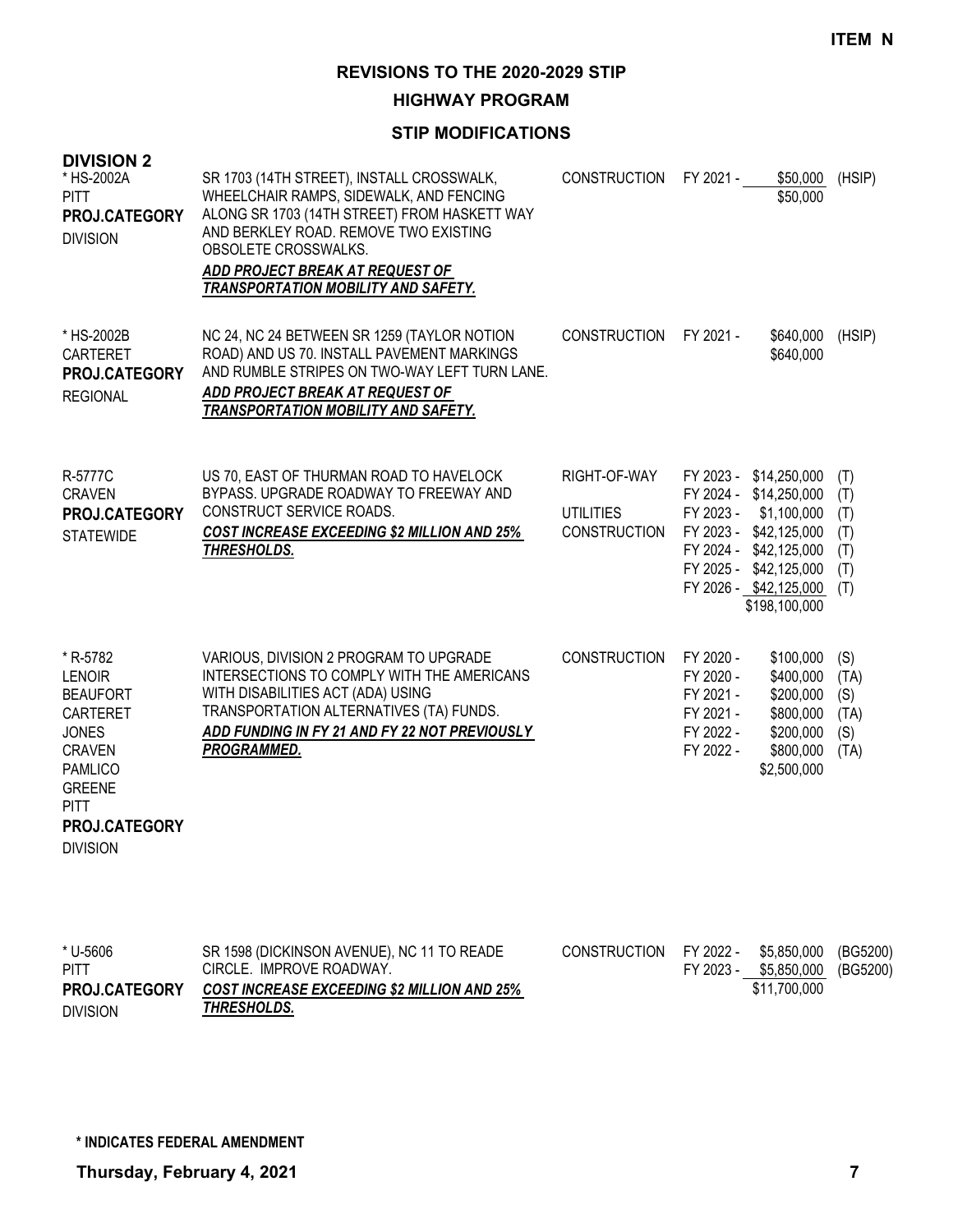**HIGHWAY PROGRAM**

| <b>DIVISION 3</b><br>EB-6012<br>ONSLOW<br>PROJ.CATEGORY<br><b>DIVISION</b>                                                                                  | DOWNTOWN GREENWAY, CHANEY AVENUE TO<br>WARDOLA DRIVE IN JACKSONVILLE. CONSTRUCT<br><b>MULTI-USE PATH.</b><br>AT REQUEST OF THE MPO, DELAY CONSTRUCTION<br><b>FROM FY 20 TO FY 21.</b>                                                | <b>CONSTRUCTION</b> | FY 2021 -<br>FY 2021 -                                                     | \$639,000<br>\$160,000<br>\$799,000                                                       | (TA5200)<br>(1)                           |
|-------------------------------------------------------------------------------------------------------------------------------------------------------------|--------------------------------------------------------------------------------------------------------------------------------------------------------------------------------------------------------------------------------------|---------------------|----------------------------------------------------------------------------|-------------------------------------------------------------------------------------------|-------------------------------------------|
| * HS-2003A<br><b>NEW HANOVER</b><br><b>PROJ.CATEGORY</b><br><b>DIVISION</b>                                                                                 | SR 1217 (17TH STREET), INSTALL NEAR SIDE SIGNAL<br>HEADS ON A PEDESTAL ON BOTH SIDES OF SR 1217<br>(17TH STREET) AT DOCK STREET IN WILMINGTON.<br>ADD PROJECT BREAK AT REQUEST OF<br>TRANSPORTATION MOBILITY AND SAFETY.             | <b>CONSTRUCTION</b> | FY 2021 -                                                                  | \$34,000<br>\$34,000                                                                      | (HSIP)                                    |
| * HS-2003B<br><b>SAMPSON</b><br><b>DUPLIN</b><br><b>PROJ.CATEGORY</b><br><b>DIVISION</b>                                                                    | VARIOUS, INSTALL PAVEMENT MARKINGS ALONG<br>VARIOUS ROUTES.<br>ADD PROJECT BREAK AT REQUEST OF<br>TRANSPORTATION MOBILITY AND SAFETY.                                                                                                | <b>CONSTRUCTION</b> | FY 2021 -                                                                  | \$3,432,000<br>\$3,432,000                                                                | (HSIP)                                    |
| * R-5783<br><b>DUPLIN</b><br><b>PENDER</b><br><b>SAMPSON</b><br><b>NEW HANOVER</b><br><b>BRUNSWICK</b><br>ONSLOW<br><b>PROJ.CATEGORY</b><br><b>DIVISION</b> | VARIOUS, DIVISION 3 PROGRAM TO UPGRADE<br>INTERSECTIONS TO COMPLY WITH THE AMERICANS<br>WITH DISABILITIES ACT (ADA) USING<br>TRANSPORTATION ALTERNATIVES (TA) FUNDS.<br>ADD FUNDING IN FY 21 AND FY 22 NOT PREVIOUSLY<br>PROGRAMMED. | <b>CONSTRUCTION</b> | FY 2020 -<br>FY 2020 -<br>FY 2021 -<br>FY 2021 -<br>FY 2022 -<br>FY 2022 - | \$100,000<br>\$400,000<br>\$200,000<br>\$800,000<br>\$200,000<br>\$800,000<br>\$2,500,000 | (S)<br>(TA)<br>(S)<br>(TA)<br>(S)<br>(TA) |

| $U - 6201$           | SR 1175 (KERR AVENUE), SR 1411 (WRIGHTSVILLE       | RIGHT-OF-WAY                         | FY 2028 - | $$3,300,000$ (T) |  |
|----------------------|----------------------------------------------------|--------------------------------------|-----------|------------------|--|
| NEW HANOVER          | AVENUE) TO US 76 (OLEANDER DRIVE). CONSTRUCT       | UTILITIES                            | FY 2028 - | $$154,000$ (T)   |  |
| <b>PROJ.CATEGORY</b> | ROADWAY ON NEW LOCATION.                           | CONSTRUCTION POST YR \$4,400,000 (T) |           |                  |  |
| <b>DIVISION</b>      | <b>COST INCREASE EXCEEDING \$2 MILLION AND 25%</b> |                                      |           | \$7.854.000      |  |
|                      | THRESHOLDS.                                        |                                      |           |                  |  |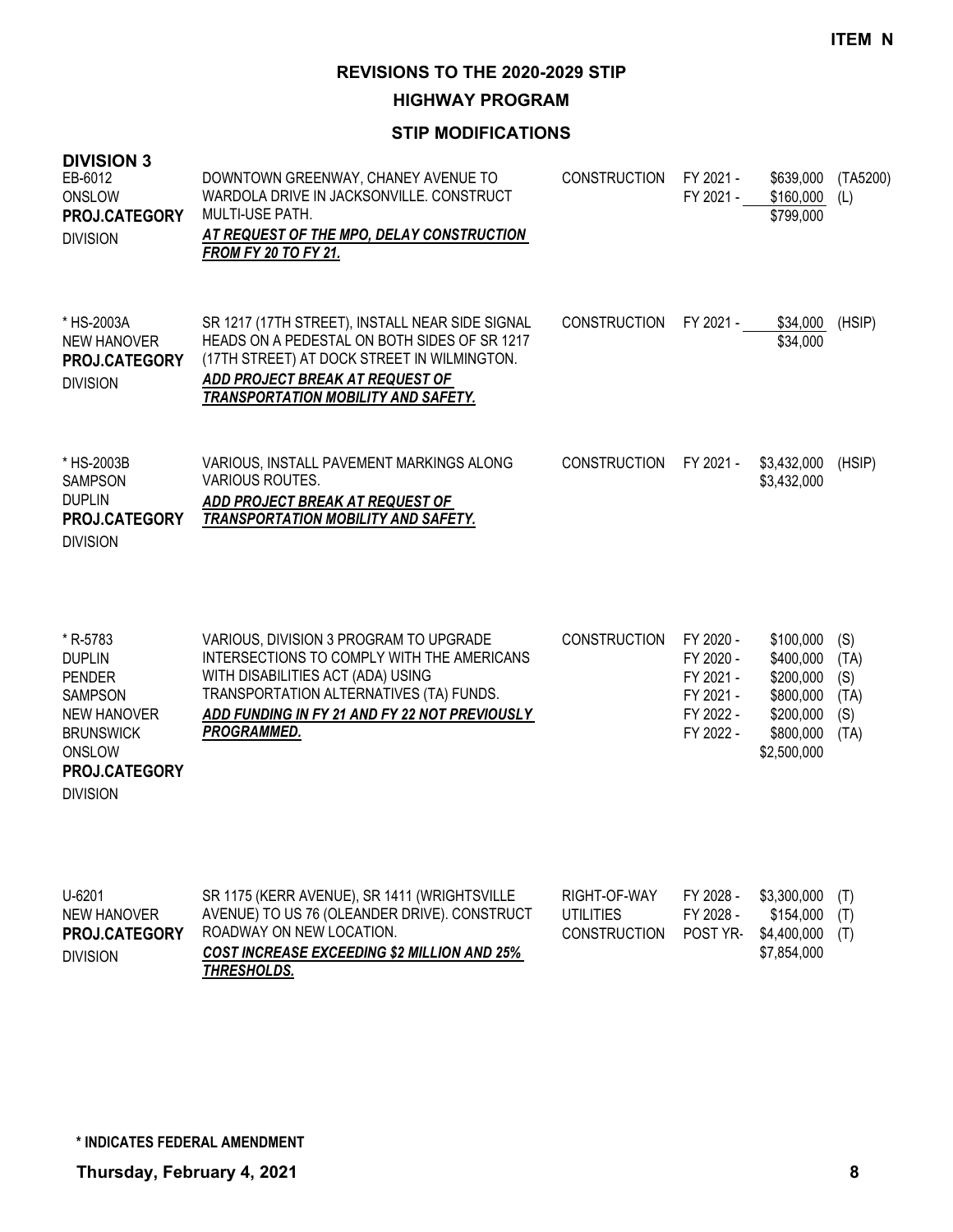**HIGHWAY PROGRAM**

### **STIP MODIFICATIONS**

| <b>DIVISION 4</b><br>AV-5745<br><b>JOHNSTON</b><br><b>PROJ.CATEGORY</b><br><b>DIVISION</b>                                                                   | JOHNSTON COUNTY AIRPORT (JNX), LAND<br>ACQUISITION & CLEARING PROJECT.<br>TO ALLOW ADDITIONAL TIME FOR PLANNING AND<br><b>DESIGN, DELAY CONSTRUCTION FROM FY 20 TO FY</b><br><u>21.</u>                                              | <b>CONSTRUCTION</b> | FY 2021 -                                                                  | \$335,000<br>\$335,000                                                                    | (T)                                       |
|--------------------------------------------------------------------------------------------------------------------------------------------------------------|--------------------------------------------------------------------------------------------------------------------------------------------------------------------------------------------------------------------------------------|---------------------|----------------------------------------------------------------------------|-------------------------------------------------------------------------------------------|-------------------------------------------|
| EB-5707<br><b>WAYNE</b><br><b>PROJ.CATEGORY</b><br><b>DIVISION</b>                                                                                           | STONEY CREEK GREENWAY, US 70 BYPASS TO SR<br>1560 (ROYALL AVENUE). CONSTRUCT 10 FOOT WIDE<br>ASPHALT GREENWAY.<br><b>ACCELERATE CONSTRUCTION FROM FY 22 TO FY 21</b><br>AT REQUEST OF THE CITY OF GOLDSBORO.                         | <b>CONSTRUCTION</b> | FY 2021 -                                                                  | \$110,000<br>\$110,000                                                                    | (SRTS)                                    |
| * HS-2004A<br><b>WAYNE</b><br><b>PROJ.CATEGORY</b><br><b>STATEWIDE</b>                                                                                       | US 70 BYPASS (FUTURE I-42), UPGRADE GUARDRAIL<br>ALONG US 70 BYPASS (FUTURE I-42) BETWEEN US 70<br>AND MILE MARKER 361.<br>ADD PROJECT BREAK AT REQUEST OF<br>TRANSPORTATION MOBILITY AND SAFETY.                                    | <b>CONSTRUCTION</b> | FY 2021 -                                                                  | \$275,000<br>\$275,000                                                                    | (HSIP)                                    |
| * R-5784<br><b>JOHNSTON</b><br><b>NASH</b><br><b>HALIFAX</b><br><b>WILSON</b><br><b>WAYNE</b><br><b>EDGECOMBE</b><br><b>PROJ.CATEGORY</b><br><b>DIVISION</b> | VARIOUS, DIVISION 4 PROGRAM TO UPGRADE<br>INTERSECTIONS TO COMPLY WITH THE AMERICANS<br>WITH DISABILITIES ACT (ADA) USING<br>TRANSPORTATION ALTERNATIVES (TA) FUNDS.<br>ADD FUNDING IN FY 21 AND FY 22 NOT PREVIOUSLY<br>PROGRAMMED. | <b>CONSTRUCTION</b> | FY 2020 -<br>FY 2020 -<br>FY 2021 -<br>FY 2021 -<br>FY 2022 -<br>FY 2022 - | \$100,000<br>\$400,000<br>\$200,000<br>\$800,000<br>\$200,000<br>\$800,000<br>\$2,500,000 | (S)<br>(TA)<br>(S)<br>(TA)<br>(S)<br>(TA) |

| R-5829A          | US 70, US 70 BYPASS TO WEST OF SR 2372 (EDWARDS RIGHT-OF-WAY |                                         | FY 2025 - \$10,797,000 (T) |  |
|------------------|--------------------------------------------------------------|-----------------------------------------|----------------------------|--|
| <b>JOHNSTON</b>  | ROAD / NORTH PEARL STREET). UPGRADE TO                       |                                         | FY 2026 - \$10,798,000 (T) |  |
| WAYNE            | FREEWAY STANDARDS.                                           |                                         | FY 2027 - \$10,798,000 (T) |  |
| PROJ.CATEGORY    | <b>PROJECT DESCRIPTION REVISED TO MORE</b>                   | UTILITIES                               | FY 2025 - \$9,209,000 (T)  |  |
| <b>STATEWIDE</b> | ACCURATELY REFLECT PROJECT LIMITS.                           | CONSTRUCTION FY 2027 - \$25,400,000 (T) |                            |  |
|                  |                                                              |                                         | FY 2028 - \$25,400,000 (T) |  |
|                  |                                                              |                                         | FY 2029 - \$25,400,000 (T) |  |
|                  |                                                              |                                         | POST YR \$25,400,000 (T)   |  |

\$143,202,000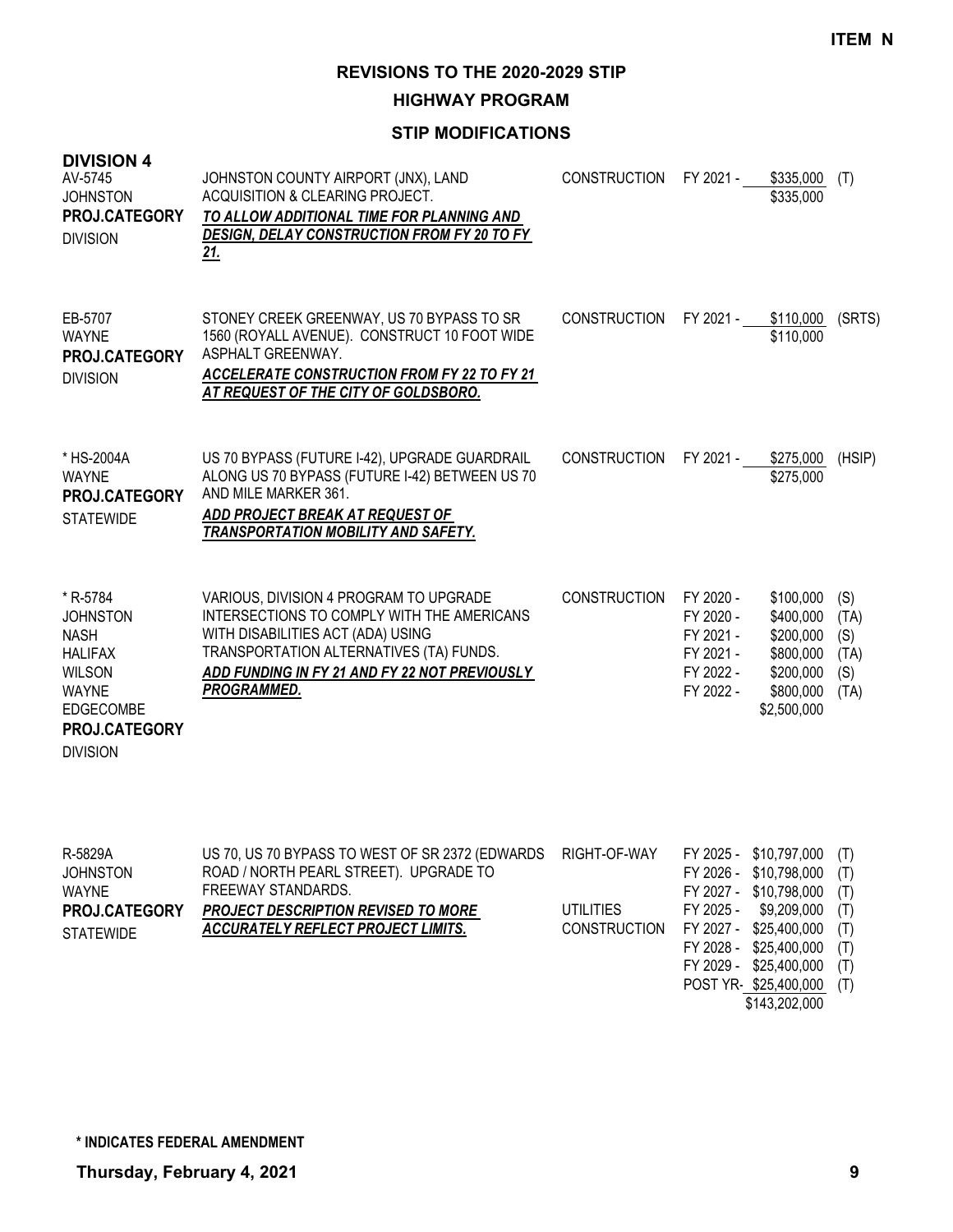**HIGHWAY PROGRAM**

| <b>DIVISION 4</b><br>R-5829B<br><b>JOHNSTON</b><br>PROJ.CATEGORY<br><b>STATEWIDE</b> | US 70, WEST OF SR 2372 (EDWARDS ROAD / NORTH<br>PEARL STREET) TO EAST OF SR 2314 (PONDFIELD<br>ROAD). UPGRADE TO FREEWAY STANDARDS.<br>PROJECT DESCRIPTION REVISED TO MORE<br>ACCURATELY REFLECT PROJECT LIMITS.                                                                                                     | RIGHT-OF-WAY<br><b>UTILITIES</b><br><b>CONSTRUCTION</b> | FY 2025 -<br>FY 2026 -<br>FY 2027 -<br>FY 2025 -<br>FY 2029 -              | \$3,621,000<br>\$3,620,000<br>\$3,620,000<br>\$3,552,000<br>\$17,975,000<br>POST YR-\$53,925,000<br>\$86,313,000 | (T)<br>(T)<br>(T)<br>(T)<br>(T)<br>(T)              |
|--------------------------------------------------------------------------------------|----------------------------------------------------------------------------------------------------------------------------------------------------------------------------------------------------------------------------------------------------------------------------------------------------------------------|---------------------------------------------------------|----------------------------------------------------------------------------|------------------------------------------------------------------------------------------------------------------|-----------------------------------------------------|
| R-5949<br><b>EDGECOMBE</b><br>PROJ.CATEGORY<br><b>DIVISION</b>                       | US 258, SR 1601 (COLONIAL ROAD) TO US 64. WIDEN<br>ROADWAY.<br><b>COST INCREASE EXCEEDING \$2 MILLION AND 25%</b><br>THRESHOLDS.                                                                                                                                                                                     | RIGHT-OF-WAY<br><b>UTILITIES</b><br><b>CONSTRUCTION</b> | FY 2027 -<br>FY 2027 -<br>FY 2029 -                                        | \$1,900,000<br>\$900,000<br>\$8,466,000<br>POST YR \$16,934,000<br>\$28,200,000                                  | (T)<br>(T)<br>(T)<br>(T)                            |
| <b>DIVISION 5</b><br>B-5684<br><b>WAKE</b><br>PROJ.CATEGORY<br><b>REGIONAL</b>       | US 401 (CAPITAL BOULEVARD), REPLACE BRIDGE<br>910146 OVER CRABTREE CREEK IN RALEIGH.<br>TO ALLOW ADDITIONAL TIME FOR PLANNING AND<br><b>DESIGN, DELAY RIGHT-OF-WAY FROM FY 21 TO FY 22</b><br>AND CONSTRUCTION FROM FY 22 TO FY 23.                                                                                  | RIGHT-OF-WAY<br><b>CONSTRUCTION</b>                     | FY 2022 -<br>FY 2023 -                                                     | \$430,000<br>\$8,607,000<br>\$9,037,000                                                                          | (NHPB)<br>(NHPB)                                    |
| C-4928<br><b>DURHAM</b><br>PROJ.CATEGORY<br><b>DIVISION</b>                          | SR 1317 (MORREENE ROAD), SR 1314 (NEAL ROAD) TO<br>SR 1320 (ERWIN ROAD) IN DURHAM. CONSTRUCT BIKE<br>LANES AND SIDEWALKS.<br><b>COST INCREASE EXCEEDING \$2 MILLION AND 25%</b><br>THRESHOLDS.                                                                                                                       | RIGHT-OF-WAY<br><b>CONSTRUCTION</b>                     | FY 2021 -<br>FY 2021 -<br>FY 2021 -<br>FY 2022 -<br>FY 2022 -<br>FY 2022 - | \$2,146,000<br>\$302,000<br>\$489,000<br>\$2,331,000<br>\$3,144,000<br>\$1,369,000<br>\$9,781,000                | (BGANY)<br>(BGDA)<br>(L)<br>(CMAQ)<br>(BGDA)<br>(L) |
| EB-5703<br><b>DURHAM</b><br>PROJ.CATEGORY<br><b>DIVISION</b>                         | LASALLE STREET, KANGAROO DRIVE TO SPRUNT<br>AVENUE IN DURHAM. CONSTRUCT SIDEWALKS ON<br>BOTH SIDES FROM KANGAROO DRIVE TO US 70<br>BUSINESS (HILLSBOROUGH ROAD) AND ON ONE SIDE<br>FROM HILLSBOROUGH ROAD TO SPRUNT AVENUE.<br>TO REFLECT CURRENT DELIVERY SCHEDULE,<br>ACCELERATE RIGHT-OF-WAY FROM FY 22 TO FY 21. | RIGHT-OF-WAY<br><b>CONSTRUCTION</b>                     | FY 2021 -<br>FY 2021 -<br>FY 2022 -<br>FY 2022 -                           | \$412,000<br>\$103,000<br>\$1,152,000<br>\$288,000<br>\$1,955,000                                                | (TAANY)<br>(L)<br>(TAANY)<br>(L)                    |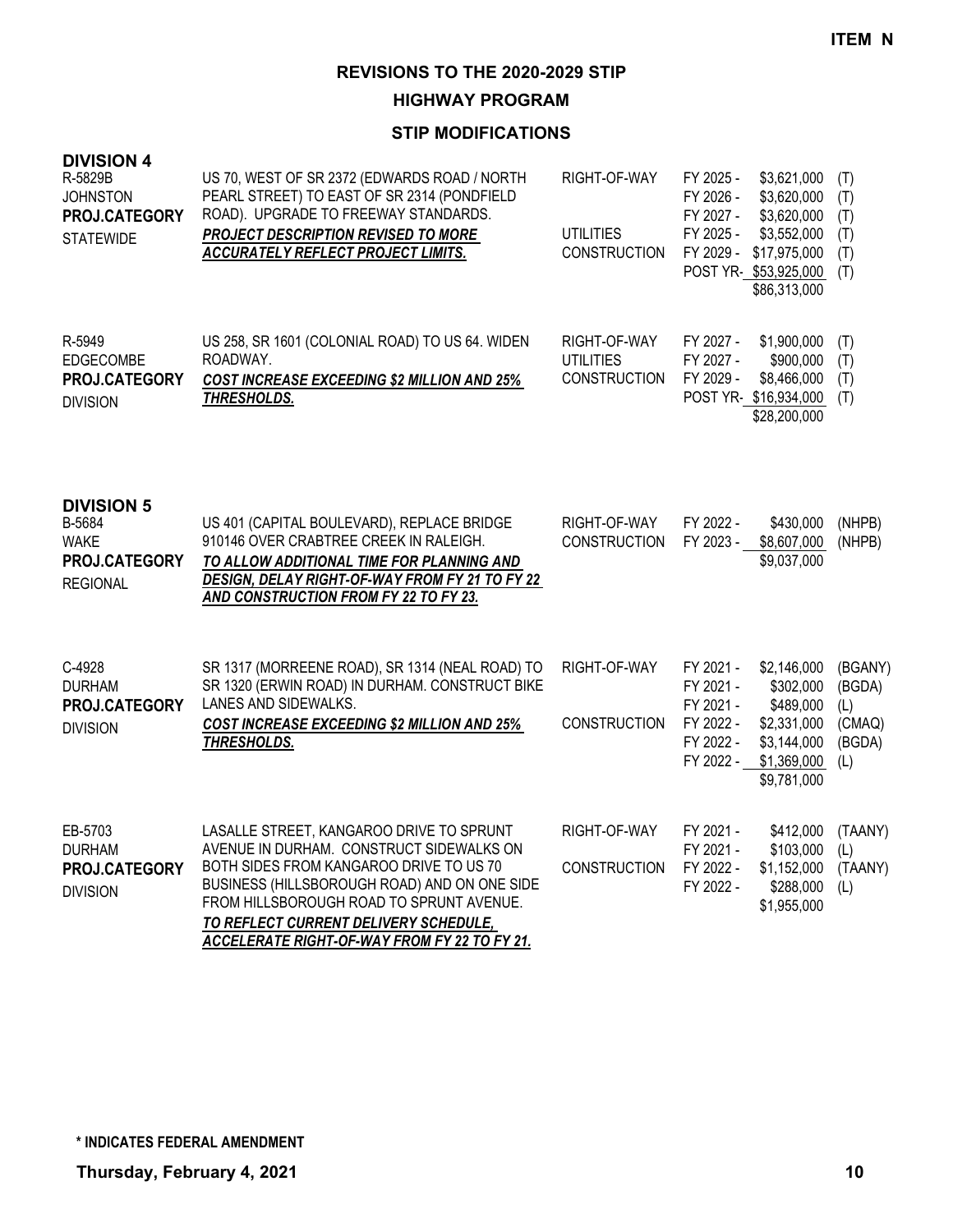**HIGHWAY PROGRAM**

| <b>DIVISION 5</b><br>EB-5708<br><b>DURHAM</b><br>PROJ.CATEGORY<br><b>DIVISION</b>                                                                                     | NC 54, NC 55 TO RESEARCH TRIANGLE PARK<br>WESTERN LIMIT IN DURHAM. CONSTRUCT SECTIONS<br>OF SIDEWALK ON SOUTH SIDE.<br>TO REFLECT CURRENT DELIVERY SCHEDULE,<br><b>ACCELERATE RIGHT-OF-WAY FROM FY 22 TO FY 21.</b>                       | RIGHT-OF-WAY<br><b>CONSTRUCTION</b> | FY 2021 -<br>FY 2021 -<br>FY 2022 -<br>FY 2022 -<br>FY 2022 -              | \$142,000<br>\$35,000<br>\$204,000<br>\$51,000<br>\$236,000<br>\$668,000                  | (TAANY)<br>(L)<br>(TAANY)<br>(L)<br>(SRTS) |
|-----------------------------------------------------------------------------------------------------------------------------------------------------------------------|-------------------------------------------------------------------------------------------------------------------------------------------------------------------------------------------------------------------------------------------|-------------------------------------|----------------------------------------------------------------------------|-------------------------------------------------------------------------------------------|--------------------------------------------|
| * EB-5895<br><b>WAKE</b><br>PROJ.CATEGORY<br><b>DIVISION</b>                                                                                                          | NC 55 (EAST WILLIAMS STREET), SR 1301 (SUNSET<br>LAKE ROAD) TO NC 55 IN HOLLY SPRINGS.<br>CONSTRUCT SIDEWALK.<br>DELETE RIGHT-OF-WAY PHASE, NO RIGHT OF WAY<br>ACQUISITION AND UTILITY RELOCATION REQUIRED.                               | <b>CONSTRUCTION</b>                 | FY 2021 -<br>FY 2021 -                                                     | \$400,000<br>\$100,000<br>\$500,000                                                       | (TAANY)<br>(L)                             |
| * HS-2005B<br><b>WARREN</b><br>PROJ.CATEGORY<br><b>REGIONAL</b>                                                                                                       | NC 903, NC 903 CAUSEWAY ON EATONS FERRY<br>BRIDGE OVER LAKE GASTON. UPGRADE GUARDRAIL.<br>ADD NEW PROJECT BREAK AT REQUEST OF<br>TRANSPORTATION MOBILITY AND SAFETY DIVISION.                                                             | <b>CONSTRUCTION</b>                 | FY 2021 -                                                                  | \$130,000<br>\$130,000                                                                    | (HSIP)                                     |
| * R-5785<br><b>PERSON</b><br><b>WARREN</b><br><b>WAKE</b><br><b>GRANVILLE</b><br><b>FRANKLIN</b><br><b>VANCE</b><br><b>DURHAM</b><br>PROJ.CATEGORY<br><b>DIVISION</b> | VARIOUS, DIVISION 5 PROGRAM TO UPGRADE<br>INTERSECTIONS TO COMPLY WITH THE AMERICANS<br>WITH DISABILITIES ACT (ADA) USING<br>TRANSPORTATION ALTERNATIVES (TA) FUNDS.<br>ADD CONSTRUCTION IN FY 21 AND FY 22 NOT<br>PREVIOUSLY PROGRAMMED. | CONSTRUCTION                        | FY 2020 -<br>FY 2020 -<br>FY 2021 -<br>FY 2021 -<br>FY 2022 -<br>FY 2022 - | \$100,000<br>\$400,000<br>\$200,000<br>\$800,000<br>\$200,000<br>\$800,000<br>\$2,500,000 | (S)<br>(TA)<br>(S)<br>(TA)<br>(S)<br>(TA)  |

| * TA-4903            | GORALEIGH, REPLACEMENT BUS AND BUS FACILITIES CAPITAL |  | $FY$ 2021 - \$2,575,000 (L)  |  |
|----------------------|-------------------------------------------------------|--|------------------------------|--|
| WAKE                 | <b>MOVING FUNDS FROM FY 2020 TO FY 2021 IN THE</b>    |  | FY 2021 - \$2,776,000 (5339) |  |
| <b>PROJ.CATEGORY</b> | AMOUNT OF \$5,351,000 AT THE REQUEST OF THE           |  | \$5.351,000                  |  |
| PUBLIC TRANS         | CAPITAL AREA MPO                                      |  |                              |  |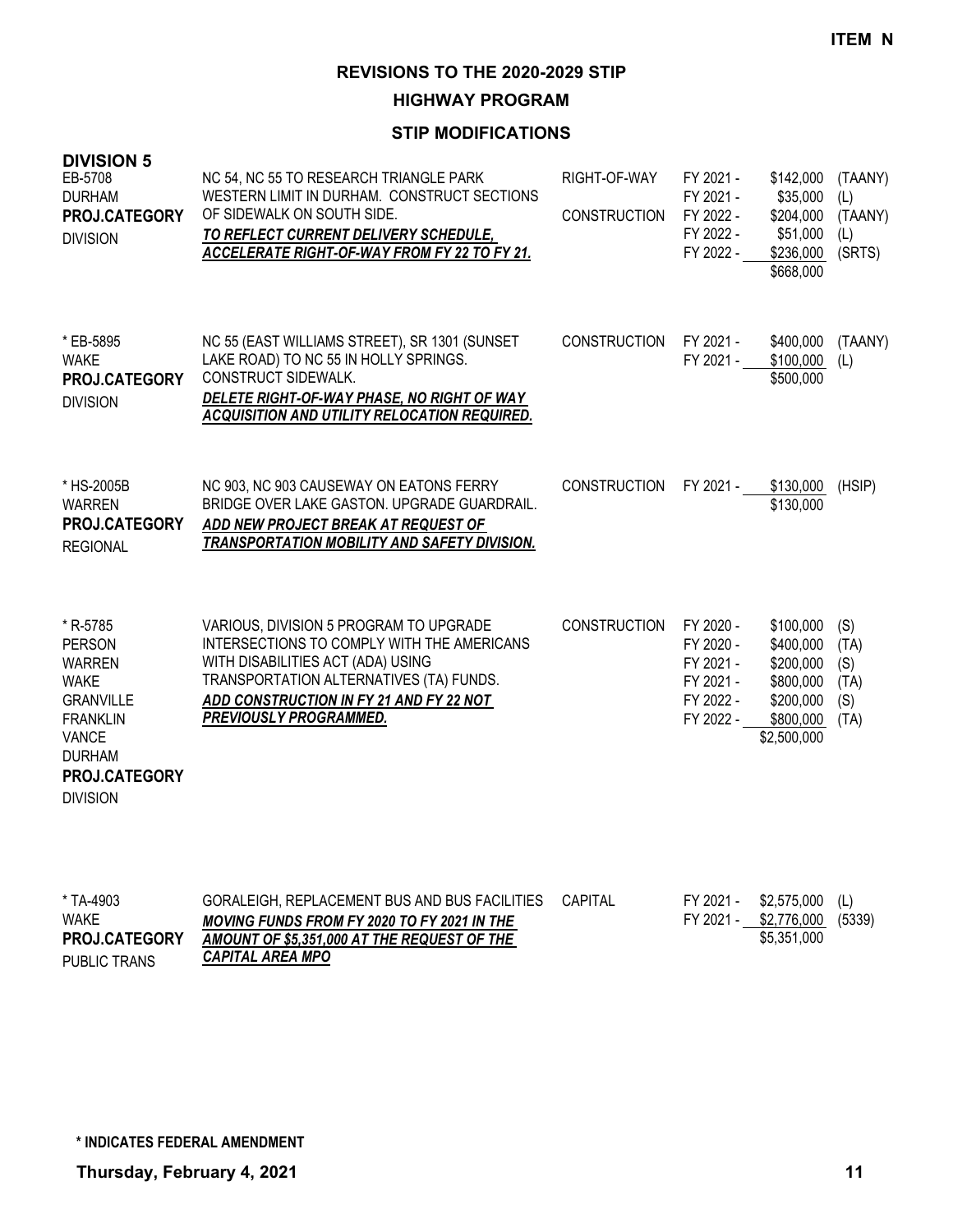# **HIGHWAY PROGRAM**

### **STIP MODIFICATIONS**

| <b>DIVISION 5</b><br>* TP-5100B<br><b>WAKE</b><br>PROJ.CATEGORY<br>PUBLIC TRANS | CAPITAL AREA TRANSIT, PLANNING ASSISTANCE - 5307 PLANNING<br>MOVING FUNDS FROM FY 2020 TO FY 2021 IN THE<br>AMOUNT OF\$1,250,000 AT THE REQUEST OF THE<br><b>CAPITAL AREA MPO</b>                                                                                                          |                                                                                | FY 2020 -<br>FY 2020 -<br>FY 2020 -<br>FY 2021 -<br>FY 2021 -<br>FY 2021 -<br>FY 2022 -<br>FY 2022 -<br>FY 2022 -<br>FY 2023 -<br>FY 2023 -<br>FY 2023 - | \$50,000<br>\$50,000<br>\$400,000<br>\$50,000<br>\$250,000<br>\$1,000,000<br>\$50,000<br>\$50,000<br>\$400,000<br>\$50,000<br>\$50,000<br>\$400,000<br>\$2,800,000 | (S)<br>(L)<br>(5307)<br>(S)<br>(L)<br>(5307)<br>(S)<br>(L)<br>(5307)<br>(S)<br>(L)<br>(5307) |
|---------------------------------------------------------------------------------|--------------------------------------------------------------------------------------------------------------------------------------------------------------------------------------------------------------------------------------------------------------------------------------------|--------------------------------------------------------------------------------|----------------------------------------------------------------------------------------------------------------------------------------------------------|--------------------------------------------------------------------------------------------------------------------------------------------------------------------|----------------------------------------------------------------------------------------------|
| * TS-5104<br><b>WAKE</b><br>PROJ.CATEGORY<br>PUBLIC TRANS                       | CAPITAL AREA TRANSIT, SAFETY & SECURITY - MIN.<br>1% SET ASIDE<br>MOVING FUNDS FROM FY 2020 TO FY 2021 IN THE<br>AMOUNT OF\$218,000 AT THE REQUEST OF THE<br><b>CAPITAL AREA MPO</b>                                                                                                       | CAPITAL                                                                        | FY 2020 -<br>FY 2020 -<br>FY 2021 -<br>FY 2021 -<br>FY 2022 -<br>FY 2022 -<br>FY 2023 -<br>FY 2023 -                                                     | \$21,000<br>\$85,000<br>\$44,000<br>\$174,000<br>\$21,000<br>\$85,000<br>\$21,000<br>\$85,000<br>\$536,000                                                         | (L)<br>(5307)<br>(L)<br>(5307)<br>(L)<br>(5307)<br>(L)<br>(5307)                             |
| U-5747A<br><b>WAKE</b><br>PROJ.CATEGORY<br><b>DIVISION</b>                      | SR 1635 (MCCRIMMON PARKWAY), SR 1613 (DAVIS<br>DRIVE) TO NORTH OF SR 1637 (CHURCH STREET) IN<br>MORRISVILLE. WIDEN TO 4-LANE DIVIDED FACILITY.<br>TO ALLOW ADDITIONAL TIME FOR RIGHT-OF-WAY<br><b>ACQUISITION AND UTILITY RELOCATION DELAY</b><br><b>CONSTRUCTION FROM FY 22 TO FY 23.</b> | RIGHT-OF-WAY<br><b>UTILITIES</b><br><b>BUILD NC CON</b><br><b>CONSTRUCTION</b> | FY 2021 -<br>FY 2021 -<br>FY 2023 -<br>FY 2024 -<br>FY 2025 -<br>FY 2026 -<br>FY 2027 -<br>FY 2028 -<br>FY 2029 -<br>POST YR-<br>FY 2023 -<br>FY 2024 -  | \$3,000,000<br>\$500,000<br>\$858,000<br>\$858,000<br>\$858,000<br>\$858,000<br>\$858,000<br>\$858,000<br>\$3,432,000<br>\$4,290,000<br>\$2,650,000<br>\$2,650,000 | (T)<br>(T)<br>(T)<br>(T)<br>(T)<br>(T)<br>(T)<br>(T)<br>(T)<br>(T)<br>(T)<br>(T)             |

\$21,670,000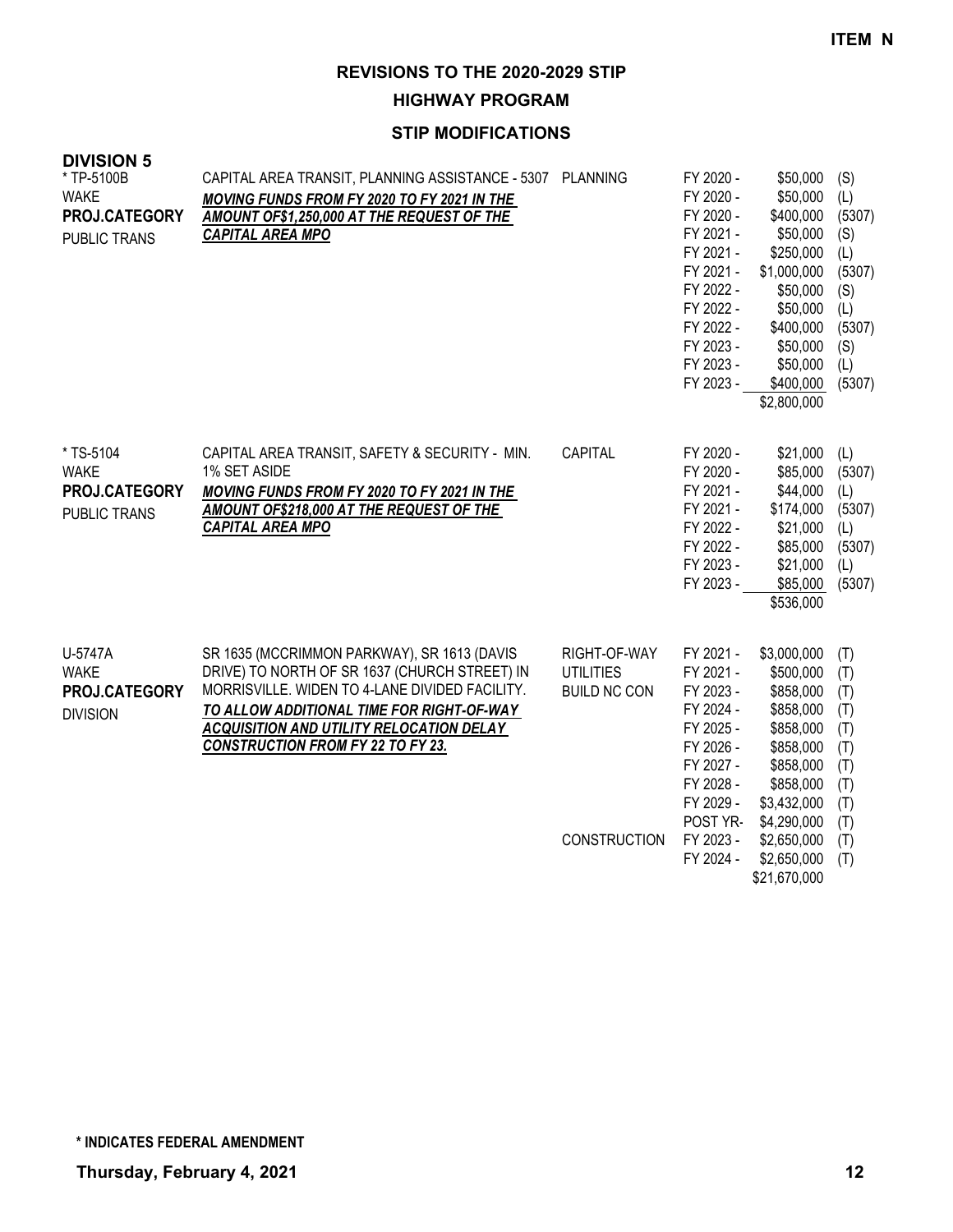**HIGHWAY PROGRAM**

| <b>DIVISION 5</b> |                                                 |                     |           |              |     |
|-------------------|-------------------------------------------------|---------------------|-----------|--------------|-----|
| U-5747B           | NC 54, SR 1635 (MCCRIMMON PARKWAY) IN           | <b>BUILD NC ROW</b> | FY 2020 - | \$5,000      | (T) |
| <b>WAKE</b>       | MORRISVILLE. CONVERT AT-GRADE INTERSECTION      |                     | FY 2021 - | \$5,000      | (T) |
| PROJ.CATEGORY     | TO GRADE SEPARATION, INCLUDING GRADE            |                     | FY 2022 - | \$5,000      | (T) |
| <b>REGIONAL</b>   | SEPARATION OF NORTH CAROLINA RAILROAD.          |                     | FY 2023 - | \$5,000      | (T) |
|                   | TO ALLOW ADDITIONAL TIME FOR RIGHT-OF-WAY       |                     | FY 2024 - | \$5,000      | (T) |
|                   | <b>ACQUISITION AND UTILITY RELOCATION DELAY</b> |                     | FY 2025 - | \$5,000      | (T) |
|                   | <b>CONSTRUCTION FROM FY 22 TO FY 23.</b>        |                     | FY 2026 - | \$5,000      | (T) |
|                   |                                                 |                     | FY 2027 - | \$5,000      | (T) |
|                   |                                                 |                     | FY 2028 - | \$5,000      | (T) |
|                   |                                                 |                     | FY 2029 - | \$5,000      | (T) |
|                   |                                                 |                     | POST YR-  | \$22,000     | (T) |
|                   |                                                 | RIGHT-OF-WAY        | FY 2020 - | \$6,230,000  | (T) |
|                   |                                                 | <b>UTILITIES</b>    | FY 2020 - | \$500,000    | (T) |
|                   |                                                 | <b>BUILD NC CON</b> | FY 2023 - | \$858,000    | (T) |
|                   |                                                 |                     | FY 2024 - | \$858,000    | (T) |
|                   |                                                 |                     | FY 2025 - | \$858,000    | (T) |
|                   |                                                 |                     | FY 2026 - | \$858,000    | (T) |
|                   |                                                 |                     | FY 2027 - | \$858,000    | (T) |
|                   |                                                 |                     | FY 2028 - | \$858,000    | (T) |
|                   |                                                 |                     | FY 2029 - | \$858,000    | (T) |
|                   |                                                 |                     | POST YR-  | \$6,864,000  | (T) |
|                   |                                                 | <b>CONSTRUCTION</b> | FY 2023 - | \$3,750,000  | (T) |
|                   |                                                 |                     | FY 2024 - | \$3,750,000  | (T) |
|                   |                                                 |                     |           | \$27,172,000 |     |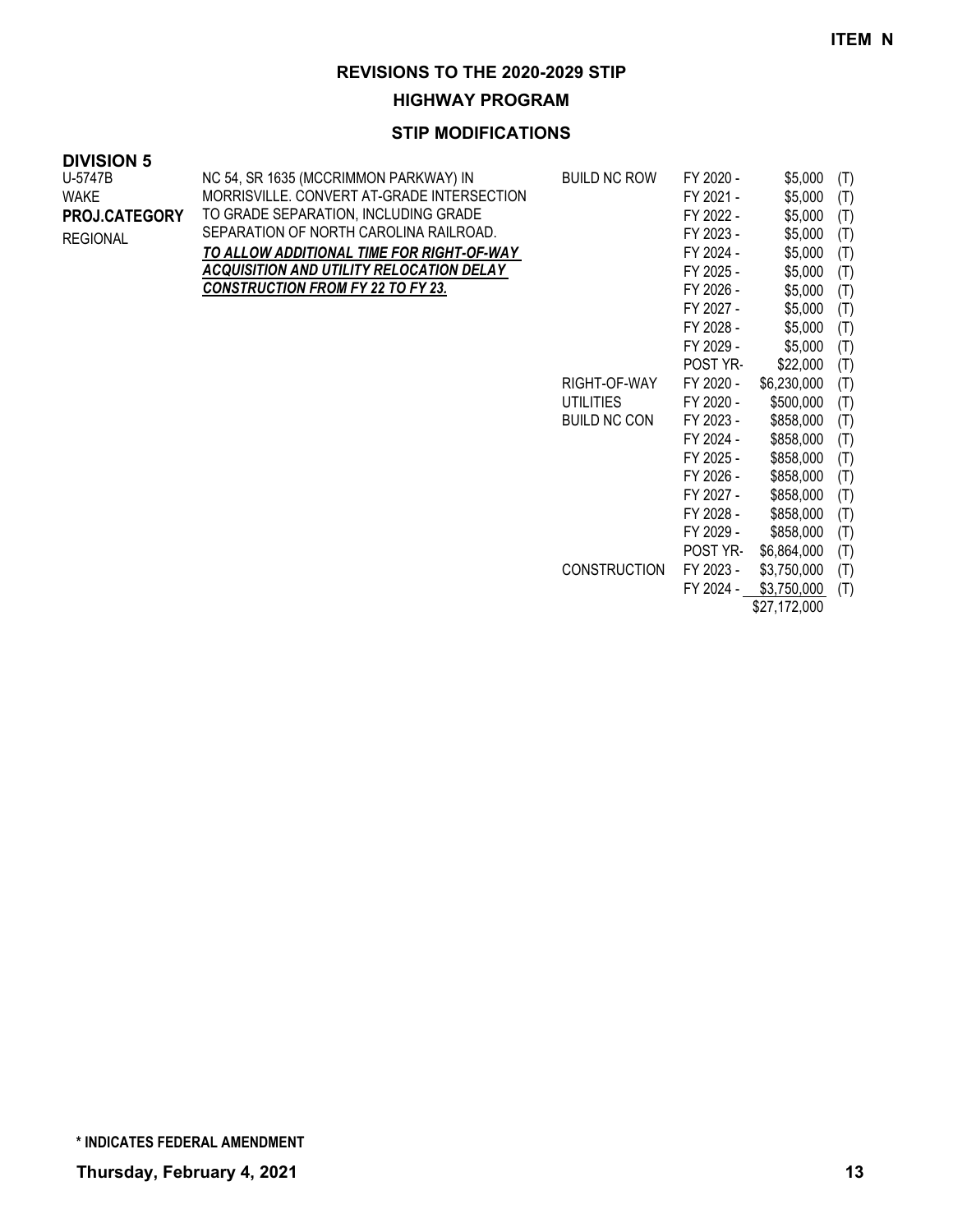**HIGHWAY PROGRAM**

| U-5750<br>FY 2020 -<br>NC 54, NC 540 TO PERIMETER PARK DRIVE IN<br><b>ENGINEERING</b><br>\$270,000<br>(T)<br><b>WAKE</b><br>MORRISVILLE. ADD LANES.<br>\$135,000<br>FY 2021 -<br>(T)<br>FY 2022 -<br>\$135,000<br>PROJ.CATEGORY<br>(T)<br>TO ALLOW ADDITIONAL TIME FOR UTILITY<br>FY 2023 -<br>\$135,000<br><b>RELOCATION DELAY CONSTRUCTION FROM FY 22 TO</b><br>(T)<br><b>REGIONAL</b><br>FY 23.<br>FY 2024 -<br>\$135,000<br>(T)<br>FY 2025 -<br>\$135,000<br>(T)<br>FY 2026 -<br>\$135,000<br>(T)<br>FY 2027 -<br>\$135,000<br>(T)<br>FY 2028 -<br>\$135,000<br>(T)<br>FY 2029 -<br>\$135,000<br>(T)<br>\$540,000<br>POST YR-<br>(T)<br><b>BUILD NC ROW</b><br>FY 2020 -<br>\$578<br>(T)<br>FY 2021 -<br>\$289<br>(T)<br>FY 2022 -<br>\$289<br>(T)<br>\$289<br>FY 2023 -<br>(T)<br>\$289<br>FY 2024 -<br>(T)<br>FY 2025 -<br>\$289<br>(T)<br>\$289<br>FY 2026 -<br>(T)<br>\$289<br>FY 2027 -<br>(T)<br>\$289<br>FY 2028 -<br>(T)<br>FY 2029 -<br>\$289<br>(T)<br>POST YR-<br>\$1,160<br>(T)<br>RIGHT-OF-WAY<br>FY 2021 -<br>\$8,997,000<br>(T)<br><b>UTILITIES</b><br>FY 2021 -<br>\$236,000<br>(T)<br>\$858,000<br><b>BUILD NC CON</b><br>FY 2023 -<br>(T)<br>FY 2024 -<br>\$858,000<br>(T)<br>FY 2025 -<br>\$858,000<br>(T)<br>FY 2026 -<br>\$858,000<br>(T)<br>FY 2027 -<br>\$858,000<br>(T)<br>\$858,000<br>FY 2028 -<br>(T)<br>FY 2029 -<br>\$858,000<br>(T)<br>POST YR-<br>\$6,864,000<br>(T)<br><b>CONSTRUCTION</b><br>FY 2023 -<br>\$5,300,000<br>(T)<br>\$29,432,339<br>* U-6222<br>NC 98, CAMP KANATA RD AND NC 98 IN WAKE<br><b>ENGINEERING</b><br>FY 2020 -<br>(S)<br>\$30,000<br>FOREST. IMPROVE INTERSECTION, ADD TURN LANES<br><b>WAKE</b><br>FY 2020 -<br>\$120,000<br>(BGDA)<br>ON NC 98.<br>PROJ.CATEGORY<br><b>CONSTRUCTION</b><br>FY 2022 -<br>\$210,000<br>(S) | <b>DIVISION 5</b> |                                            |  |           |           |        |
|-----------------------------------------------------------------------------------------------------------------------------------------------------------------------------------------------------------------------------------------------------------------------------------------------------------------------------------------------------------------------------------------------------------------------------------------------------------------------------------------------------------------------------------------------------------------------------------------------------------------------------------------------------------------------------------------------------------------------------------------------------------------------------------------------------------------------------------------------------------------------------------------------------------------------------------------------------------------------------------------------------------------------------------------------------------------------------------------------------------------------------------------------------------------------------------------------------------------------------------------------------------------------------------------------------------------------------------------------------------------------------------------------------------------------------------------------------------------------------------------------------------------------------------------------------------------------------------------------------------------------------------------------------------------------------------------------------------------------------------------------------------------------------------------|-------------------|--------------------------------------------|--|-----------|-----------|--------|
|                                                                                                                                                                                                                                                                                                                                                                                                                                                                                                                                                                                                                                                                                                                                                                                                                                                                                                                                                                                                                                                                                                                                                                                                                                                                                                                                                                                                                                                                                                                                                                                                                                                                                                                                                                                         |                   |                                            |  |           |           |        |
|                                                                                                                                                                                                                                                                                                                                                                                                                                                                                                                                                                                                                                                                                                                                                                                                                                                                                                                                                                                                                                                                                                                                                                                                                                                                                                                                                                                                                                                                                                                                                                                                                                                                                                                                                                                         |                   |                                            |  |           |           |        |
|                                                                                                                                                                                                                                                                                                                                                                                                                                                                                                                                                                                                                                                                                                                                                                                                                                                                                                                                                                                                                                                                                                                                                                                                                                                                                                                                                                                                                                                                                                                                                                                                                                                                                                                                                                                         |                   |                                            |  |           |           |        |
|                                                                                                                                                                                                                                                                                                                                                                                                                                                                                                                                                                                                                                                                                                                                                                                                                                                                                                                                                                                                                                                                                                                                                                                                                                                                                                                                                                                                                                                                                                                                                                                                                                                                                                                                                                                         |                   |                                            |  |           |           |        |
|                                                                                                                                                                                                                                                                                                                                                                                                                                                                                                                                                                                                                                                                                                                                                                                                                                                                                                                                                                                                                                                                                                                                                                                                                                                                                                                                                                                                                                                                                                                                                                                                                                                                                                                                                                                         |                   |                                            |  |           |           |        |
|                                                                                                                                                                                                                                                                                                                                                                                                                                                                                                                                                                                                                                                                                                                                                                                                                                                                                                                                                                                                                                                                                                                                                                                                                                                                                                                                                                                                                                                                                                                                                                                                                                                                                                                                                                                         |                   |                                            |  |           |           |        |
|                                                                                                                                                                                                                                                                                                                                                                                                                                                                                                                                                                                                                                                                                                                                                                                                                                                                                                                                                                                                                                                                                                                                                                                                                                                                                                                                                                                                                                                                                                                                                                                                                                                                                                                                                                                         |                   |                                            |  |           |           |        |
|                                                                                                                                                                                                                                                                                                                                                                                                                                                                                                                                                                                                                                                                                                                                                                                                                                                                                                                                                                                                                                                                                                                                                                                                                                                                                                                                                                                                                                                                                                                                                                                                                                                                                                                                                                                         |                   |                                            |  |           |           |        |
|                                                                                                                                                                                                                                                                                                                                                                                                                                                                                                                                                                                                                                                                                                                                                                                                                                                                                                                                                                                                                                                                                                                                                                                                                                                                                                                                                                                                                                                                                                                                                                                                                                                                                                                                                                                         |                   |                                            |  |           |           |        |
|                                                                                                                                                                                                                                                                                                                                                                                                                                                                                                                                                                                                                                                                                                                                                                                                                                                                                                                                                                                                                                                                                                                                                                                                                                                                                                                                                                                                                                                                                                                                                                                                                                                                                                                                                                                         |                   |                                            |  |           |           |        |
|                                                                                                                                                                                                                                                                                                                                                                                                                                                                                                                                                                                                                                                                                                                                                                                                                                                                                                                                                                                                                                                                                                                                                                                                                                                                                                                                                                                                                                                                                                                                                                                                                                                                                                                                                                                         |                   |                                            |  |           |           |        |
|                                                                                                                                                                                                                                                                                                                                                                                                                                                                                                                                                                                                                                                                                                                                                                                                                                                                                                                                                                                                                                                                                                                                                                                                                                                                                                                                                                                                                                                                                                                                                                                                                                                                                                                                                                                         |                   |                                            |  |           |           |        |
|                                                                                                                                                                                                                                                                                                                                                                                                                                                                                                                                                                                                                                                                                                                                                                                                                                                                                                                                                                                                                                                                                                                                                                                                                                                                                                                                                                                                                                                                                                                                                                                                                                                                                                                                                                                         |                   |                                            |  |           |           |        |
|                                                                                                                                                                                                                                                                                                                                                                                                                                                                                                                                                                                                                                                                                                                                                                                                                                                                                                                                                                                                                                                                                                                                                                                                                                                                                                                                                                                                                                                                                                                                                                                                                                                                                                                                                                                         |                   |                                            |  |           |           |        |
|                                                                                                                                                                                                                                                                                                                                                                                                                                                                                                                                                                                                                                                                                                                                                                                                                                                                                                                                                                                                                                                                                                                                                                                                                                                                                                                                                                                                                                                                                                                                                                                                                                                                                                                                                                                         |                   |                                            |  |           |           |        |
|                                                                                                                                                                                                                                                                                                                                                                                                                                                                                                                                                                                                                                                                                                                                                                                                                                                                                                                                                                                                                                                                                                                                                                                                                                                                                                                                                                                                                                                                                                                                                                                                                                                                                                                                                                                         |                   |                                            |  |           |           |        |
|                                                                                                                                                                                                                                                                                                                                                                                                                                                                                                                                                                                                                                                                                                                                                                                                                                                                                                                                                                                                                                                                                                                                                                                                                                                                                                                                                                                                                                                                                                                                                                                                                                                                                                                                                                                         |                   |                                            |  |           |           |        |
|                                                                                                                                                                                                                                                                                                                                                                                                                                                                                                                                                                                                                                                                                                                                                                                                                                                                                                                                                                                                                                                                                                                                                                                                                                                                                                                                                                                                                                                                                                                                                                                                                                                                                                                                                                                         |                   |                                            |  |           |           |        |
|                                                                                                                                                                                                                                                                                                                                                                                                                                                                                                                                                                                                                                                                                                                                                                                                                                                                                                                                                                                                                                                                                                                                                                                                                                                                                                                                                                                                                                                                                                                                                                                                                                                                                                                                                                                         |                   |                                            |  |           |           |        |
|                                                                                                                                                                                                                                                                                                                                                                                                                                                                                                                                                                                                                                                                                                                                                                                                                                                                                                                                                                                                                                                                                                                                                                                                                                                                                                                                                                                                                                                                                                                                                                                                                                                                                                                                                                                         |                   |                                            |  |           |           |        |
|                                                                                                                                                                                                                                                                                                                                                                                                                                                                                                                                                                                                                                                                                                                                                                                                                                                                                                                                                                                                                                                                                                                                                                                                                                                                                                                                                                                                                                                                                                                                                                                                                                                                                                                                                                                         |                   |                                            |  |           |           |        |
|                                                                                                                                                                                                                                                                                                                                                                                                                                                                                                                                                                                                                                                                                                                                                                                                                                                                                                                                                                                                                                                                                                                                                                                                                                                                                                                                                                                                                                                                                                                                                                                                                                                                                                                                                                                         |                   |                                            |  |           |           |        |
|                                                                                                                                                                                                                                                                                                                                                                                                                                                                                                                                                                                                                                                                                                                                                                                                                                                                                                                                                                                                                                                                                                                                                                                                                                                                                                                                                                                                                                                                                                                                                                                                                                                                                                                                                                                         |                   |                                            |  |           |           |        |
|                                                                                                                                                                                                                                                                                                                                                                                                                                                                                                                                                                                                                                                                                                                                                                                                                                                                                                                                                                                                                                                                                                                                                                                                                                                                                                                                                                                                                                                                                                                                                                                                                                                                                                                                                                                         |                   |                                            |  |           |           |        |
|                                                                                                                                                                                                                                                                                                                                                                                                                                                                                                                                                                                                                                                                                                                                                                                                                                                                                                                                                                                                                                                                                                                                                                                                                                                                                                                                                                                                                                                                                                                                                                                                                                                                                                                                                                                         |                   |                                            |  |           |           |        |
|                                                                                                                                                                                                                                                                                                                                                                                                                                                                                                                                                                                                                                                                                                                                                                                                                                                                                                                                                                                                                                                                                                                                                                                                                                                                                                                                                                                                                                                                                                                                                                                                                                                                                                                                                                                         |                   |                                            |  |           |           |        |
|                                                                                                                                                                                                                                                                                                                                                                                                                                                                                                                                                                                                                                                                                                                                                                                                                                                                                                                                                                                                                                                                                                                                                                                                                                                                                                                                                                                                                                                                                                                                                                                                                                                                                                                                                                                         |                   |                                            |  |           |           |        |
|                                                                                                                                                                                                                                                                                                                                                                                                                                                                                                                                                                                                                                                                                                                                                                                                                                                                                                                                                                                                                                                                                                                                                                                                                                                                                                                                                                                                                                                                                                                                                                                                                                                                                                                                                                                         |                   |                                            |  |           |           |        |
|                                                                                                                                                                                                                                                                                                                                                                                                                                                                                                                                                                                                                                                                                                                                                                                                                                                                                                                                                                                                                                                                                                                                                                                                                                                                                                                                                                                                                                                                                                                                                                                                                                                                                                                                                                                         |                   |                                            |  |           |           |        |
|                                                                                                                                                                                                                                                                                                                                                                                                                                                                                                                                                                                                                                                                                                                                                                                                                                                                                                                                                                                                                                                                                                                                                                                                                                                                                                                                                                                                                                                                                                                                                                                                                                                                                                                                                                                         |                   |                                            |  |           |           |        |
|                                                                                                                                                                                                                                                                                                                                                                                                                                                                                                                                                                                                                                                                                                                                                                                                                                                                                                                                                                                                                                                                                                                                                                                                                                                                                                                                                                                                                                                                                                                                                                                                                                                                                                                                                                                         |                   |                                            |  |           |           |        |
|                                                                                                                                                                                                                                                                                                                                                                                                                                                                                                                                                                                                                                                                                                                                                                                                                                                                                                                                                                                                                                                                                                                                                                                                                                                                                                                                                                                                                                                                                                                                                                                                                                                                                                                                                                                         |                   |                                            |  |           |           |        |
|                                                                                                                                                                                                                                                                                                                                                                                                                                                                                                                                                                                                                                                                                                                                                                                                                                                                                                                                                                                                                                                                                                                                                                                                                                                                                                                                                                                                                                                                                                                                                                                                                                                                                                                                                                                         |                   |                                            |  |           |           |        |
|                                                                                                                                                                                                                                                                                                                                                                                                                                                                                                                                                                                                                                                                                                                                                                                                                                                                                                                                                                                                                                                                                                                                                                                                                                                                                                                                                                                                                                                                                                                                                                                                                                                                                                                                                                                         |                   |                                            |  |           |           |        |
|                                                                                                                                                                                                                                                                                                                                                                                                                                                                                                                                                                                                                                                                                                                                                                                                                                                                                                                                                                                                                                                                                                                                                                                                                                                                                                                                                                                                                                                                                                                                                                                                                                                                                                                                                                                         |                   |                                            |  |           |           |        |
|                                                                                                                                                                                                                                                                                                                                                                                                                                                                                                                                                                                                                                                                                                                                                                                                                                                                                                                                                                                                                                                                                                                                                                                                                                                                                                                                                                                                                                                                                                                                                                                                                                                                                                                                                                                         |                   |                                            |  |           |           |        |
|                                                                                                                                                                                                                                                                                                                                                                                                                                                                                                                                                                                                                                                                                                                                                                                                                                                                                                                                                                                                                                                                                                                                                                                                                                                                                                                                                                                                                                                                                                                                                                                                                                                                                                                                                                                         |                   |                                            |  |           |           |        |
|                                                                                                                                                                                                                                                                                                                                                                                                                                                                                                                                                                                                                                                                                                                                                                                                                                                                                                                                                                                                                                                                                                                                                                                                                                                                                                                                                                                                                                                                                                                                                                                                                                                                                                                                                                                         |                   |                                            |  |           |           |        |
|                                                                                                                                                                                                                                                                                                                                                                                                                                                                                                                                                                                                                                                                                                                                                                                                                                                                                                                                                                                                                                                                                                                                                                                                                                                                                                                                                                                                                                                                                                                                                                                                                                                                                                                                                                                         | <b>EXEMPT</b>     | DELETE RIGHT OF WAY PHASE, NO RIGHT OF WAY |  | FY 2022 - | \$840,000 | (BGDA) |
| ACQUISITION AND UTILITY RELOCATION REQUIRED.<br>\$1,200,000                                                                                                                                                                                                                                                                                                                                                                                                                                                                                                                                                                                                                                                                                                                                                                                                                                                                                                                                                                                                                                                                                                                                                                                                                                                                                                                                                                                                                                                                                                                                                                                                                                                                                                                             |                   |                                            |  |           |           |        |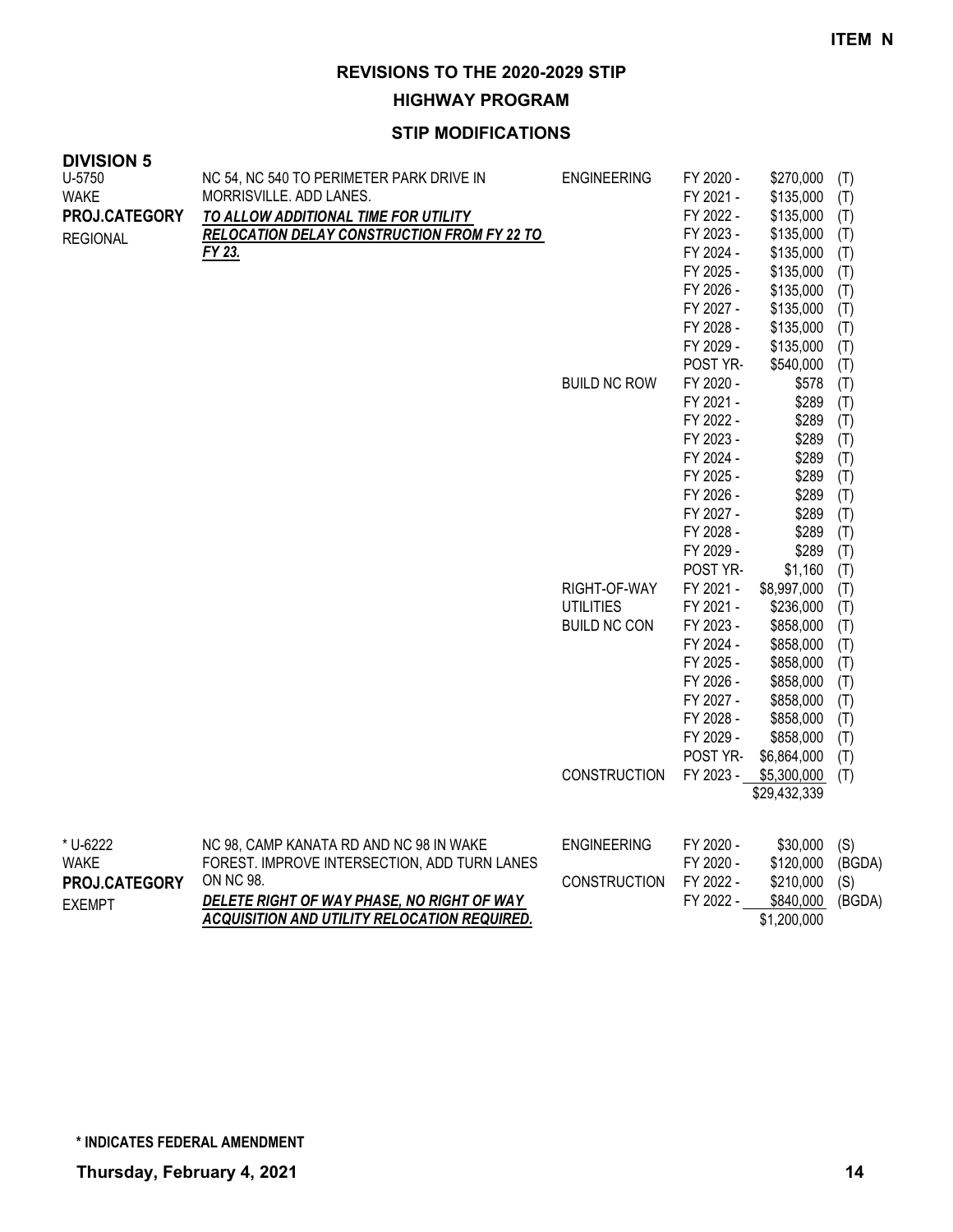#### **HIGHWAY PROGRAM**

#### **STIP MODIFICATIONS**

| <b>DIVISION 6</b>    |                                               |                     |           |             |      |
|----------------------|-----------------------------------------------|---------------------|-----------|-------------|------|
| * R-5786             | VARIOUS, DIVISION 6 PROGRAM TO UPGRADE        | <b>CONSTRUCTION</b> | FY 2020 - | \$100,000   | (S)  |
| <b>HARNETT</b>       | INTERSECTIONS TO COMPLY WITH THE AMERICANS    |                     | FY 2020 - | \$400,000   | (TA) |
| <b>ROBESON</b>       | WITH DISABILITIES ACT (ADA) USING             |                     | FY 2021 - | \$200,000   | (S)  |
| <b>BLADEN</b>        | TRANSPORTATION ALTERNATIVES (TA) FUNDS.       |                     | FY 2021 - | \$800,000   | (TA) |
| <b>CUMBERLAND</b>    | ADD FUNDING IN FY 21 AND FY 22 NOT PREVIOUSLY |                     | FY 2022 - | \$200,000   | (S)  |
| <b>COLUMBUS</b>      | <b>PROGRAMMED.</b>                            |                     | FY 2022 - | \$800,000   | (TA) |
| <b>PROJ.CATEGORY</b> |                                               |                     |           | \$2,500,000 |      |
| <b>DIVISION</b>      |                                               |                     |           |             |      |

| R-5955<br><b>ROBESON</b> | SR 1997 (FAYETTEVILLE ROAD), I-95 TO FARRINGTON<br>STREET. WIDEN ROADWAY. | <b>BUILD NC ROW</b> | FY 2026 -<br>FY 2027 - | \$515,000<br>\$515,000 | (T)<br>(T) |
|--------------------------|---------------------------------------------------------------------------|---------------------|------------------------|------------------------|------------|
| <b>PROJ.CATEGORY</b>     | <b>COST INCREASE EXCEEDING \$2 MILLION AND 25%</b>                        |                     | FY 2028 -              | \$515,000              | (T)        |
| <b>DIVISION</b>          | THRESHOLDS.                                                               |                     | FY 2029 -              | \$515,000              | (T)        |
|                          |                                                                           |                     | POST YR-               | \$4,635,000            | (T)        |
|                          |                                                                           | RIGHT-OF-WAY        | FY 2026 -              | \$12,600,000           | (T)        |
|                          |                                                                           |                     | FY 2027 -              | \$12,600,000           | (T)        |
|                          |                                                                           |                     | FY 2028 -              | \$12,600,000           | (T)        |
|                          |                                                                           | <b>UTILITIES</b>    | FY 2026 -              | \$4,100,000            | (T)        |
|                          |                                                                           | <b>CONSTRUCTION</b> | FY 2029 -              | \$9,050,000            | (T)        |
|                          |                                                                           |                     | POST YR-               | \$9,050,000            | (T)        |
|                          |                                                                           |                     |                        | \$66,695,000           |            |
|                          |                                                                           |                     |                        |                        |            |
| <b>DIVISION 7</b>        |                                                                           |                     |                        |                        |            |
| AV-5737                  | BURLINGTON- ALAMANCE REGIONAL AIRPORT (BUY),                              | RIGHT-OF-WAY        | FY 2022 -              | \$1,080,000            | (T)        |
| <b>ALAMANCE</b>          | OBTAIN NAVIGATION EASEMENTS AND CLEAR                                     |                     | FY 2022 -              | \$120,000              | (L)        |
| PROJ.CATEGORY            | OBSTRUCTIONS IN THE RUNWAY 24 APPROACH.                                   |                     |                        | \$1,200,000            |            |
|                          | TO ALLOW ADDITIONAL TIME FOR PLANNING, DELAY                              |                     |                        |                        |            |
| <b>DIVISION</b>          | RIGHT-OF-WAY FROM FY 21 TO FY 22.                                         |                     |                        |                        |            |
|                          |                                                                           |                     |                        |                        |            |
|                          |                                                                           |                     |                        |                        |            |
|                          |                                                                           |                     |                        |                        |            |

| B-5716               | SR 1138 (LINDSEY BRIDGE ROAD), REPLACE BRIDGE | RIGHT-OF-WAY        | FY 2022 - | \$610,000   | (BGOFF) |
|----------------------|-----------------------------------------------|---------------------|-----------|-------------|---------|
| <b>ROCKINGHAM</b>    | 780140 OVER DAN RIVER.                        | <b>CONSTRUCTION</b> | FY 2022 - | \$6,100,000 | (BGOFF) |
| <b>PROJ.CATEGORY</b> | TO ASSIST IN BALANCING FUNDS, DELAY RIGHT-OF- |                     |           | \$6.710.000 |         |
| <b>DIVISION</b>      | WAY FROM FY 20 TO FY 22.                      |                     |           |             |         |
|                      |                                               |                     |           |             |         |
|                      |                                               |                     |           |             |         |
|                      |                                               |                     |           |             |         |
| B-5722               | SR 1169 (ISLAND DRIVE), REPLACE BRIDGE 780277 | RIGHT-OF-WAY        | FY 2022 - | \$200,000   | (BGOFF) |

OVER BEAVER CREEK. *TO ASSIST IN BALANCING FUNDS, DELAY RIGHT-OF-WAY FROM FY 20 TO FY 22 AND CONSTRUCTION FROM FY 21 TO FY 22.* CONSTRUCTION FY 2022 - \$2,000,000 (BGOFF) ROCKINGHAM DIVISION **PROJ.CATEGORY**

**\* INDICATES FEDERAL AMENDMENT**

\$2,200,000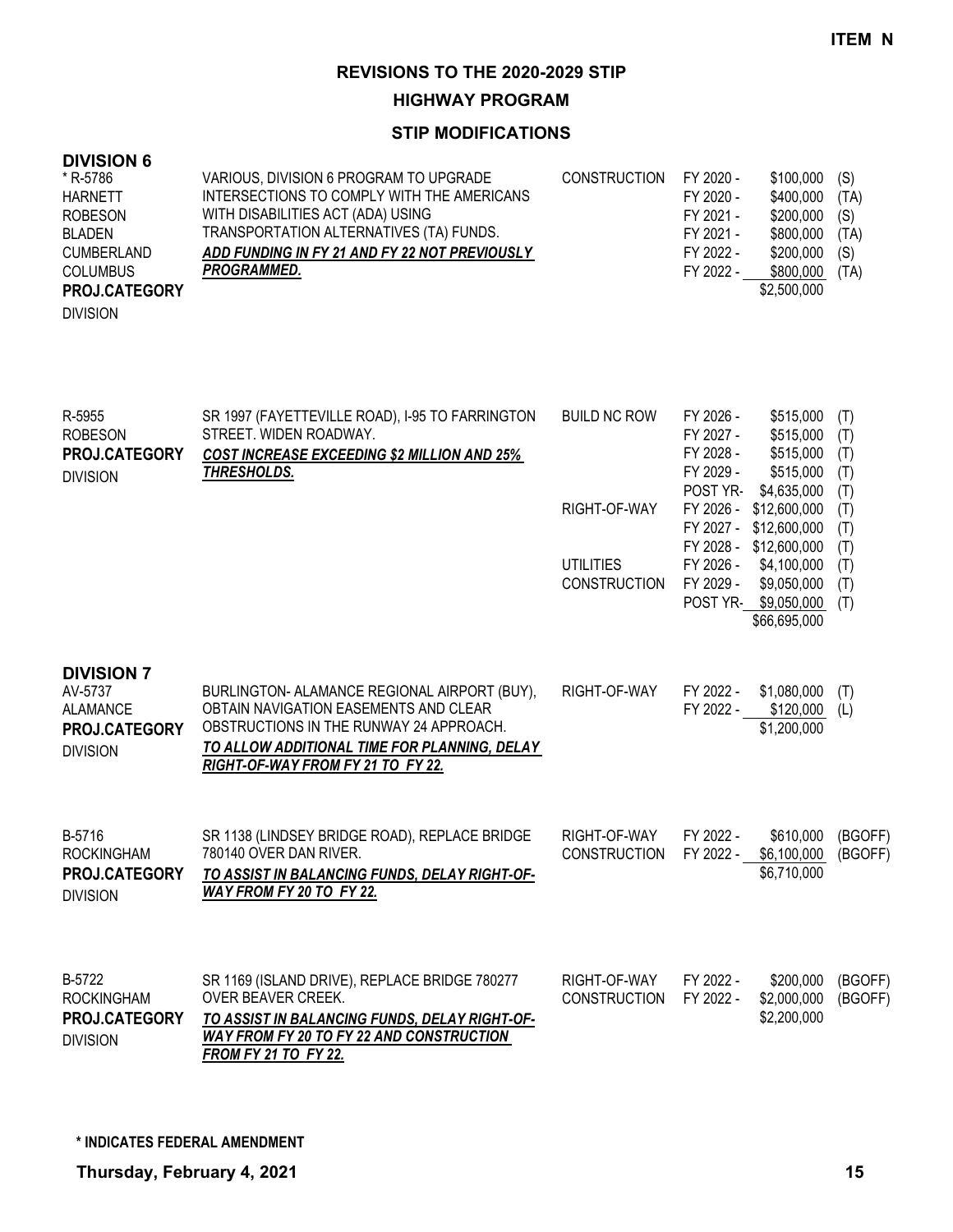**HIGHWAY PROGRAM**

| <b>DIVISION 7</b><br>EB-5873<br><b>GUILFORD</b><br>PROJ.CATEGORY<br><b>DIVISION</b> | SR 1278 (SOUTH COLLEGE DRIVE), SR 1300 (EAST<br>GREEN DRIVE) TO SR 1113 (EAST KIVETT DRIVE) IN<br>HIGH POINT. CONSTRUCT SIDEWALK.<br>TO ALLOW CITY ADDITIONAL TIME FOR PLANNING<br>AND DESIGN, DELAY CONSTRUCTION FROM FY 20 TO<br>FY 21.                                              | <b>CONSTRUCTION</b> | FY 2021 -<br>FY 2021 - | \$103,000<br>\$26,000<br>\$129,000 | (TA5200)<br>(L) |
|-------------------------------------------------------------------------------------|----------------------------------------------------------------------------------------------------------------------------------------------------------------------------------------------------------------------------------------------------------------------------------------|---------------------|------------------------|------------------------------------|-----------------|
| EB-5885<br>ALAMANCE<br>PROJ.CATEGORY<br><b>DIVISION</b>                             | US 70 (NORTH CHURCH STREET), BEAUMONT AVENUE<br>TO SR 1716 (GRAHAM-HOPEDALE ROAD) IN<br>BURLINGTON. CONSTRUCT SIDEWALK.<br>TO ALLOW CITY ADDITIONAL TIME FOR PLANNING<br>AND DESIGN, DELAY CONSTRUCTION FROM FY 20 TO<br>FY 21.                                                        | <b>CONSTRUCTION</b> | FY 2021 -<br>FY 2021 - | \$96,000<br>\$24,000<br>\$120,000  | (TA5200)<br>(L) |
| EB-5888<br><b>ROCKINGHAM</b><br>PROJ.CATEGORY<br><b>DIVISION</b>                    | SR 1747 (EAST STADIUM DRIVE), SR 1962 (NORTH<br>PIERCE STREET) TO FREEDOM PARK IN EDEN.<br>CONSTRUCT SIDEWALK.<br>TO ALLOW CITY ADDITIONAL TIME FOR PLANNING,<br>DELAY CONSTRUCTION FROM FY 20 TO FY 21.                                                                               | <b>CONSTRUCTION</b> | FY 2021 -<br>FY 2021 - | \$354,000<br>\$89,000<br>\$443,000 | (TA5200)<br>(L) |
| EL-4828A<br>ORANGE<br>PROJ.CATEGORY<br><b>TRANSITION</b>                            | MORGAN CREEK GREENWAY, PHASE 1.<br>TO ALLOW ADDITIONAL TIME FOR PLANNING AND<br>DESIGN, DELAY CONSTRUCTION FROM FY 20 TO FY<br><u>21.</u>                                                                                                                                              | <b>CONSTRUCTION</b> | FY 2021 -<br>FY 2021 - | \$298,000<br>\$74,000<br>\$372,000 | (BGDA)<br>(L)   |
| * HS-2007A<br><b>GUILFORD</b><br>PROJ.CATEGORY<br><b>REGIONAL</b>                   | I-85 BUSINESS/US29/70, I-85 BUSINESS/US 29/70<br>SOUTHBOUND AND NORTHBOUND FROM RANDOLPH<br>COUNTY LINE TO NORTH OF SR 1145 (RIVERDALE<br>DRIVE) IN HIGH POINT. INSTALL GUARDRAIL.<br>ADD NEW PROJECT SEGMENT "A" AT REQUEST OF<br><b>TRANSPORTATION MOBILITY AND SAFETY DIVISION.</b> | <b>CONSTRUCTION</b> | FY 2021 -              | \$540,000<br>\$540,000             | (HSIP)          |
| * HS-2007B<br><b>GUILFORD</b><br>PROJ.CATEGORY<br><b>REGIONAL</b>                   | I-85 BUSINESS/US29/70, I-85 BUSINESS/US 29/70<br>NORTHBOUND FROM NORTH OF SR 1145 (RIVERDALE<br>DRIVE) TO I-85 IN HIGH POINT. INSTALL GUARDRAIL.<br>ADD NEW PROJECT SEGMENT "B" AT REQUEST OF<br>TRANSPORTATION MOBILITY AND SAFETY DIVISION.                                          | <b>CONSTRUCTION</b> | FY 2021 -              | \$270,000<br>\$270,000             | (HSIP)          |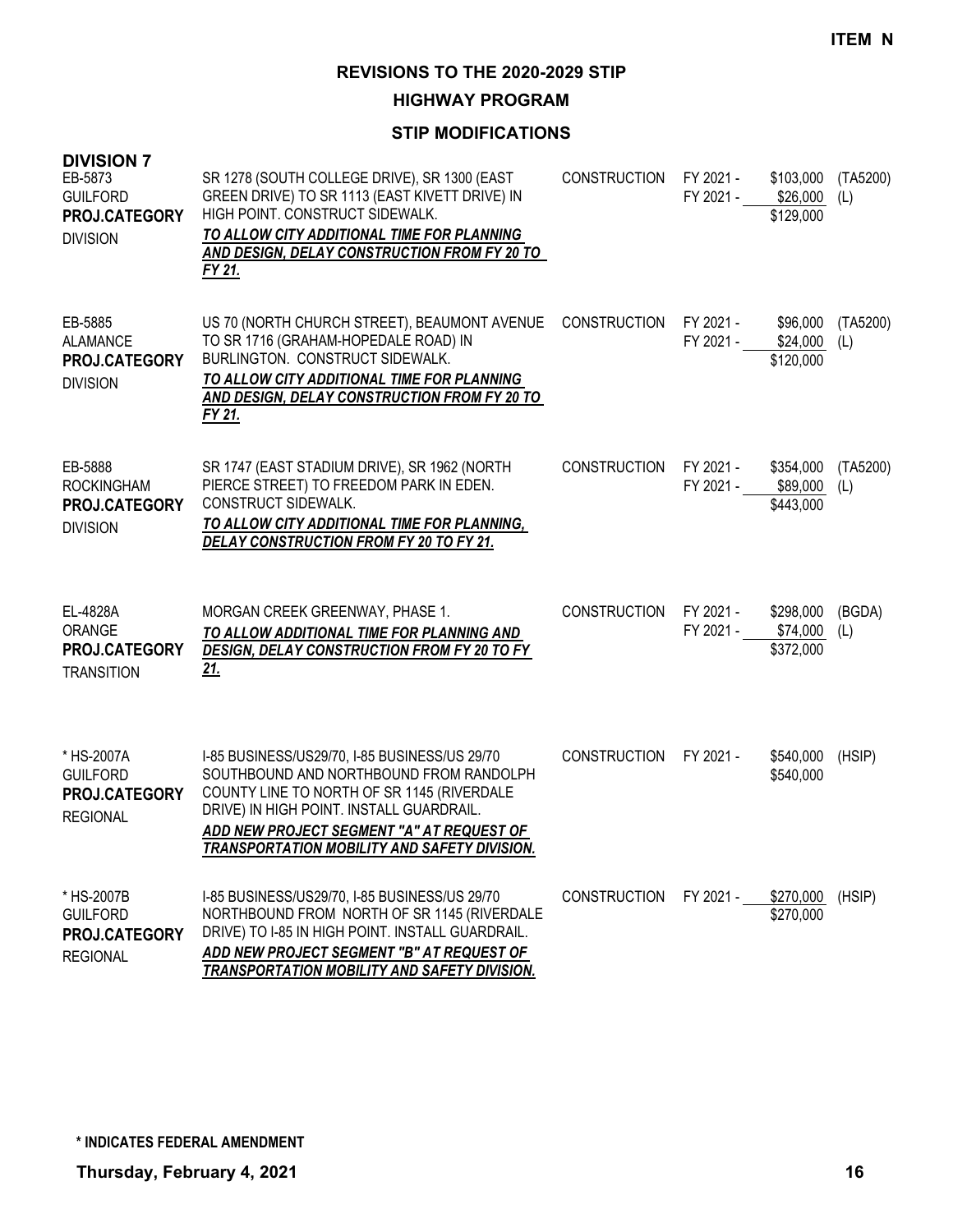**HIGHWAY PROGRAM**

| <b>DIVISION 7</b><br>* HS-2007C<br><b>ROCKINGHAM</b><br><b>ALAMANCE</b><br><b>GUILFORD</b><br><b>CASWELL</b><br>ORANGE<br>PROJ.CATEGORY<br><b>DIVISION</b>                                                                | VARIOUS, VARIOUS SECONDARY ROUTES. INSTALL<br>LONG-LIFE PAVEMENT MARKINGS.<br>ADD NEW PROJECT SEGMENT "C" AT REQUEST OF<br>TRANSPORTATION MOBILITY AND SAFETY DIVISION.                                                                                                                                                                                          | <b>CONSTRUCTION</b>                                     |                                                                            | FY 2021 - \$3,455,000<br>\$3,455,000                                                           | (HSIP)                                 |
|---------------------------------------------------------------------------------------------------------------------------------------------------------------------------------------------------------------------------|------------------------------------------------------------------------------------------------------------------------------------------------------------------------------------------------------------------------------------------------------------------------------------------------------------------------------------------------------------------|---------------------------------------------------------|----------------------------------------------------------------------------|------------------------------------------------------------------------------------------------|----------------------------------------|
| * P-2918<br><b>DURHAM</b><br><b>ALAMANCE</b><br><b>MECKLENBURG</b><br><b>WAKE</b><br><b>CABARRUS</b><br>ORANGE<br><b>RANDOLPH</b><br><b>GUILFORD</b><br><b>DAVIDSON</b><br><b>ROWAN</b><br>PROJ.CATEGORY<br><b>EXEMPT</b> | PIEDMONT CORRIDOR, TRAIN 74 / 75 OPERATIONS<br>BETWEEN CHARLOTTE AND RALEIGH, EQUIPMENT<br>AND CAPITAL YARD MAINTENANCE FACILITY.<br>ADD OPERATIONS IN 21 NOT PREVIOUSLY<br>PROGRAMMED AT REQUEST OF RAIL DIVISION. COST<br><b>INCREASE EXCEEDING \$2 MILLION AND 25%</b><br>THRESHOLDS.                                                                         | <b>OPERATIONS</b>                                       | FY 2021 -<br>FY 2021 -                                                     | \$6,569,000<br>\$1,642,000<br>\$8,211,000                                                      | (CMAQ)<br>(S)                          |
| P-5700<br><b>GUILFORD</b><br>PROJ.CATEGORY<br><b>DIVISION</b>                                                                                                                                                             | NORFOLK SOUTHERN MAINLINE, NORFOLK<br>SOUTHERN "ROUNDHOUSE" PROPERTY. CONSTRUCT<br>PARKING LOT WITH SPACE FOR INTERNATIONAL<br>CONTAINERS, INCLUDING SECURITY FENCE, POLE-<br>MOUNTED LIGHTING, AND PAVED ENTRANCE.<br>TO ALLOW ADDITIONAL TIME FOR PLANNING AND<br><b>COORDINATION WITH NORFOLK SOUTHERN, DELAY</b><br><b>CONSTRUCTION FROM FY 20 TO FY 22.</b> | <b>CONSTRUCTION</b>                                     | FY 2022 -<br>FY 2022 -                                                     | \$850,000<br>\$850,000<br>\$1,700,000                                                          | (T)<br>(O)                             |
| P-5709<br><b>GUILFORD</b><br>PROJ.CATEGORY<br><b>REGIONAL</b>                                                                                                                                                             | NORFOLK SOUTHERN H LINE, CONSTRUCT GRADE<br>SEPARATION AT FRANKLIN BOULEVARD CROSSING<br>(722959A) IN GREENSBORO, AND CLOSE O'FERRELL<br>STREET CROSSING (722961B).<br>TO ASSIST IN BALANCING FUNDS, DELAY RIGHT-OF-<br>WAY FROM FY 21 TO FY 22.                                                                                                                 | RIGHT-OF-WAY<br><b>UTILITIES</b><br><b>CONSTRUCTION</b> | FY 2022 -<br>FY 2023 -<br>FY 2022 -<br>FY 2023 -<br>FY 2023 -<br>FY 2023 - | \$625,000<br>\$1,875,000<br>\$230,000<br>\$689,000<br>\$9,500,000<br>\$375,000<br>\$13,294,000 | (T)<br>(T)<br>(T)<br>(T)<br>(T)<br>(O) |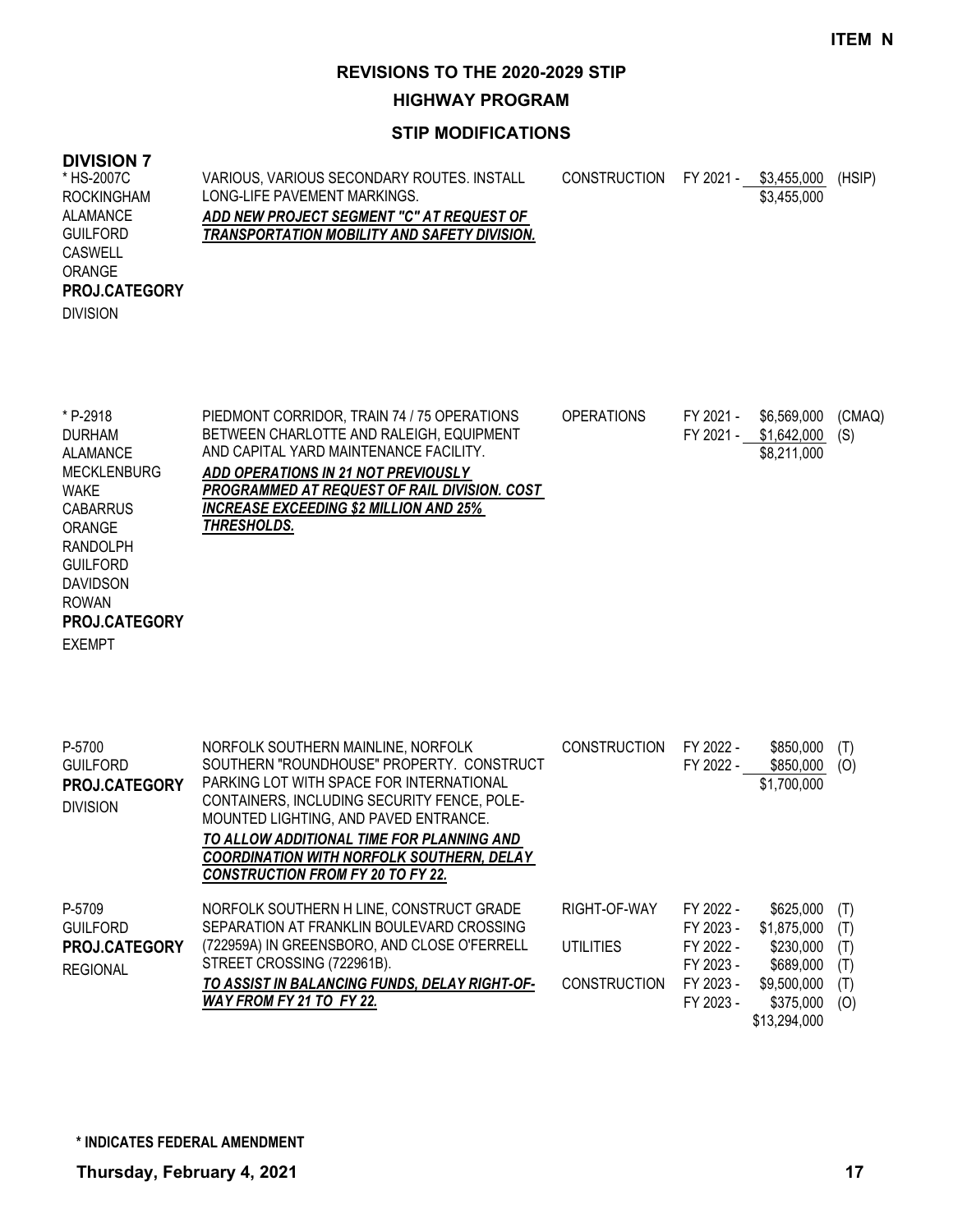# **HIGHWAY PROGRAM**

# **STIP MODIFICATIONS**

## **DIVISION 7**

| * P-5719C            | NCRR, ACQUIRE AND REFURBISH 8 RAIL CARS.           | CONSTRUCTION FY 2021 - \$156,888,000 (O) |  |
|----------------------|----------------------------------------------------|------------------------------------------|--|
| <b>WAKE</b>          | TO ALLOW ADDITIONAL TIME FOR PLANNING AND          | FY 2023 - \$27,820,000 (T)               |  |
| <b>GUILFORD</b>      | <b>DESIGN, DELAY CONSTRUCTION FROM FY 20 TO FY</b> | FY 2024 - \$27,820,000 (T)               |  |
| <b>MECKLENBURG</b>   | 21. ADD FEDERAL-STATE PARTNERSHIP FOR STATE        | \$212.528.000                            |  |
| <b>PROJ.CATEGORY</b> | OF GOOD REPAIR GRANT FUNDING IN FY 21.             |                                          |  |
| <b>REGIONAL</b>      |                                                    |                                          |  |

| R-4707<br><b>GUILFORD</b> | US 29; SR 4771 (REEDY FORK PARKWAY), US 29 / SR<br>4771 (REEDY FORK PARKWAY) INTERCHANGE | <b>ENGINEERING</b>  | FY 2020 -<br>FY 2021 - | \$535,000<br>\$268,000 | (T)<br>(T) |
|---------------------------|------------------------------------------------------------------------------------------|---------------------|------------------------|------------------------|------------|
| PROJ.CATEGORY             | IMPROVEMENTS IN GREENSBORO. IMPROVE                                                      |                     | FY 2022 -              | \$268,000              | (T)        |
| <b>REGIONAL</b>           | ROADWAY, MODIFY INTERCHANGE, AND REPLACE                                                 |                     | FY 2023 -              | \$268,000              | (T)        |
|                           | BRIDGE 400360.                                                                           |                     | FY 2024 -              | \$268,000              | (T)        |
|                           | <b>ACCELERATE CONSTRUCTION FROM FY 22 TO FY 21</b>                                       |                     | FY 2025 -              | \$268,000              | (T)        |
|                           | <b>FOR STRATEGIC LETTING PURPOSES.</b>                                                   |                     | FY 2026 -              | \$268,000              | (T)        |
|                           |                                                                                          |                     | FY 2027 -              | \$268,000              | (T)        |
|                           |                                                                                          |                     | FY 2028 -              | \$268,000              | (T)        |
|                           |                                                                                          |                     | FY 2029 -              | \$268,000              | (T)        |
|                           |                                                                                          |                     | POST YR-               | \$1,072,000            | (T)        |
|                           |                                                                                          | <b>BUILD NC ROW</b> | FY 2020 -              | \$416,000              | (T)        |
|                           |                                                                                          |                     | FY 2021 -              | \$416,000              | (T)        |
|                           |                                                                                          |                     | FY 2022 -              | \$416,000              | (T)        |
|                           |                                                                                          |                     | FY 2023 -              | \$416,000              | (T)        |
|                           |                                                                                          |                     | FY 2024 -              | \$416,000              | (T)        |
|                           |                                                                                          |                     | FY 2025 -              | \$416,000              | (T)        |
|                           |                                                                                          |                     | FY 2026 -              | \$416,000              | (T)        |
|                           |                                                                                          |                     | FY 2027 -              | \$416,000              | (T)        |
|                           |                                                                                          |                     | FY 2028 -              | \$416,000              | (T)        |
|                           |                                                                                          |                     | FY 2029 -              | \$416,000              | (T)        |
|                           |                                                                                          |                     | POST YR-               | \$1,671,000            | (T)        |
|                           |                                                                                          | <b>BUILD NC CON</b> | FY 2021 -              | \$3,003,000            | (T)        |
|                           |                                                                                          |                     | FY 2022 -              | \$3,003,000            | (T)        |
|                           |                                                                                          |                     | FY 2023 -              | \$3,003,000            | (T)        |
|                           |                                                                                          |                     | FY 2024 -              | \$3,003,000            | (T)        |
|                           |                                                                                          |                     | FY 2025 -              | \$3,003,000            | (T)        |
|                           |                                                                                          |                     | FY 2026 -              | \$3,003,000            | (T)        |
|                           |                                                                                          |                     | FY 2027 -              | \$3,003,000            | (T)        |
|                           |                                                                                          |                     | FY 2028 -              | \$3,003,000            | (T)        |
|                           |                                                                                          |                     | FY 2029 -              | \$3,003,000            | (T)        |
|                           |                                                                                          |                     |                        | POST YR-\$18,018,000   | (T)        |
|                           |                                                                                          | <b>CONSTRUCTION</b> | FY 2021 -              | \$4,175,000            | (T)        |
|                           |                                                                                          |                     | FY 2022 -              | \$4,175,000            | (T)        |
|                           |                                                                                          |                     | FY 2023 -              | \$4,175,000            | (T)        |
|                           |                                                                                          |                     | FY 2024 -              | \$4,175,000            | (T)        |
|                           |                                                                                          |                     |                        | \$71,595,000           |            |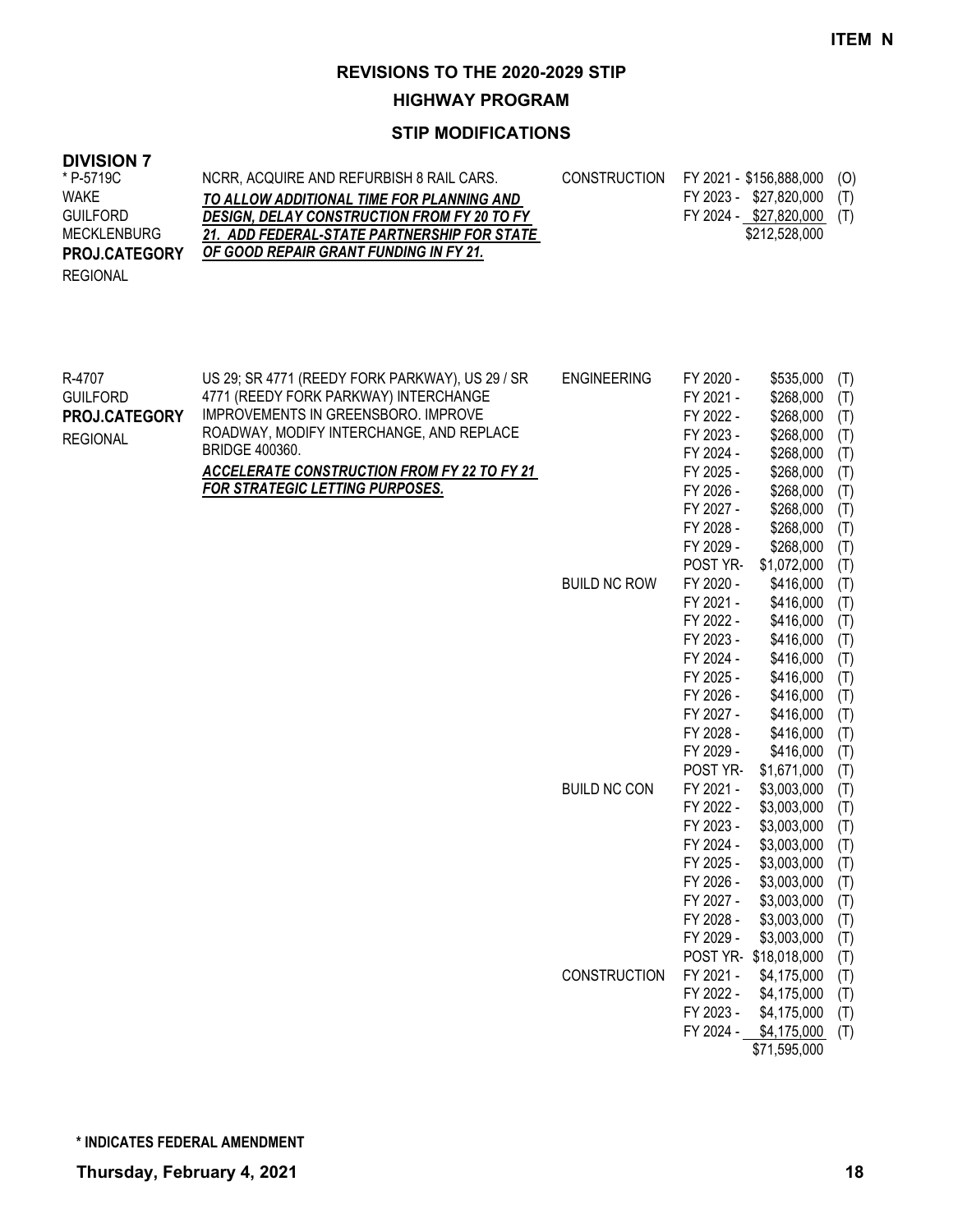**HIGHWAY PROGRAM**

| <b>DIVISION 7</b>    |                                            |                     |           |             |      |
|----------------------|--------------------------------------------|---------------------|-----------|-------------|------|
| * R-5787             | VARIOUS, DIVISION 7 PROGRAM TO UPGRADE     | <b>CONSTRUCTION</b> | FY 2020 - | \$100,000   | (S)  |
| <b>ORANGE</b>        | INTERSECTIONS TO COMPLY WITH THE AMERICANS |                     | FY 2020 - | \$400,000   | (TA) |
| <b>ALAMANCE</b>      | WITH DISABILITIES ACT (ADA) USING          |                     | FY 2021 - | \$200,000   | (S)  |
| <b>GUILFORD</b>      | TRANSPORTATION ALTERNATIVES (TA) FUNDS.    |                     | FY 2021 - | \$800,000   | (TA) |
| CASWELL              | ADD CONSTRUCTION IN FY 21 AND FY 22 NOT    |                     | FY 2022 - | \$200,000   | (S)  |
| <b>ROCKINGHAM</b>    | <b>PREVIOUSLY PROGRAMMED.</b>              |                     | FY 2022 - | \$800,000   | (TA) |
| <b>PROJ.CATEGORY</b> |                                            |                     |           | \$2,500,000 |      |
| <b>DIVISION</b>      |                                            |                     |           |             |      |
|                      |                                            |                     |           |             |      |
|                      |                                            |                     |           |             |      |
|                      |                                            |                     |           |             |      |
|                      |                                            |                     |           |             |      |

| U-6017<br><b>ALAMANCE</b><br><b>PROJ.CATEGORY</b><br><b>DIVISION</b>                      | NC 54 (EAST HARDEN STREET), NC 49 (EAST ELM<br>STREET) IN GRAHAM. INTERSECTION IMPROVEMENTS.<br>TO ASSIST IN BALANCING FUNDS, DELAY RIGHT-OF-<br><b>WAY FROM FY 21 TO FY 22 AND CONSTRUCTION</b><br><b>FROM FY 22 TO FY 23.</b>                                              | RIGHT-OF-WAY<br><b>UTILITIES</b><br><b>CONSTRUCTION</b> | FY 2022 -<br>FY 2022 -<br>FY 2023 - | \$180,000<br>\$100,000<br>\$2,500,000<br>\$2,780,000 | (T)<br>(T)<br>(T) |
|-------------------------------------------------------------------------------------------|------------------------------------------------------------------------------------------------------------------------------------------------------------------------------------------------------------------------------------------------------------------------------|---------------------------------------------------------|-------------------------------------|------------------------------------------------------|-------------------|
| U-6245<br>ORANGE<br><b>PROJ.CATEGORY</b><br><b>DIVISION</b>                               | SR 1146 (WEST TEN ROAD), SR 1114 (BUCKHORN<br>ROAD) TO WEST OF SR 1137 (BUSHY COOK ROAD).<br>CONSTRUCT OVERLAY, PAVED SHOULDERS AND<br><b>TURN LANES.</b><br>DELETE RIGHT-OF-WAY. NO RIGHT-OF-WAY<br><b>ACQUISITION REQUIRED OR UTILITY RELOCATION</b><br><b>REQUIRED.</b>   | <b>ENGINEERING</b><br><b>CONSTRUCTION</b>               | FY 2020 -<br>FY 2021 -              | \$109,000<br>\$829,000<br>\$938,000                  | (T)<br>(T)        |
| <b>DIVISION 8</b><br>AV-5736<br><b>CHATHAM</b><br><b>PROJ.CATEGORY</b><br><b>DIVISION</b> | SILER CITY MUNICIPAL AIRPORT (SCR), ACQUIRE<br>NAVIGATION EASEMENTS IN RUNWAY 4 AND RUNWAY<br>22 APPROACHES, AND REMOVE OBSTRUCTIONS IN<br>EASEMENTS.<br>TO ACCOMMODATE CHANGES TO FEDERAL<br><b>CLEARING REQUIREMENTS DELAY RIGHT-OF-WAY</b><br><b>FROM FY 21 TO FY 22.</b> | RIGHT-OF-WAY                                            | FY 2022 -                           | \$365,000<br>\$365,000                               | (T)               |
| * HS-2008A<br><b>SCOTLAND</b><br>PROJ.CATEGORY<br><b>STATEWIDE</b>                        | US 74, RICHMOND COUNTY LINE TO SR 1363 (FRED<br>CARTER ROAD). UPGRADE GUARDRAIL.<br>ADD NEW PROJECT BREAK AT REQUEST OF<br><b>TRANSPORTATION MOBILITY AND SAFETY DIVISION.</b>                                                                                               | <b>CONSTRUCTION</b>                                     | FY 2021 -                           | \$360,000<br>\$360,000                               | (HSIP)            |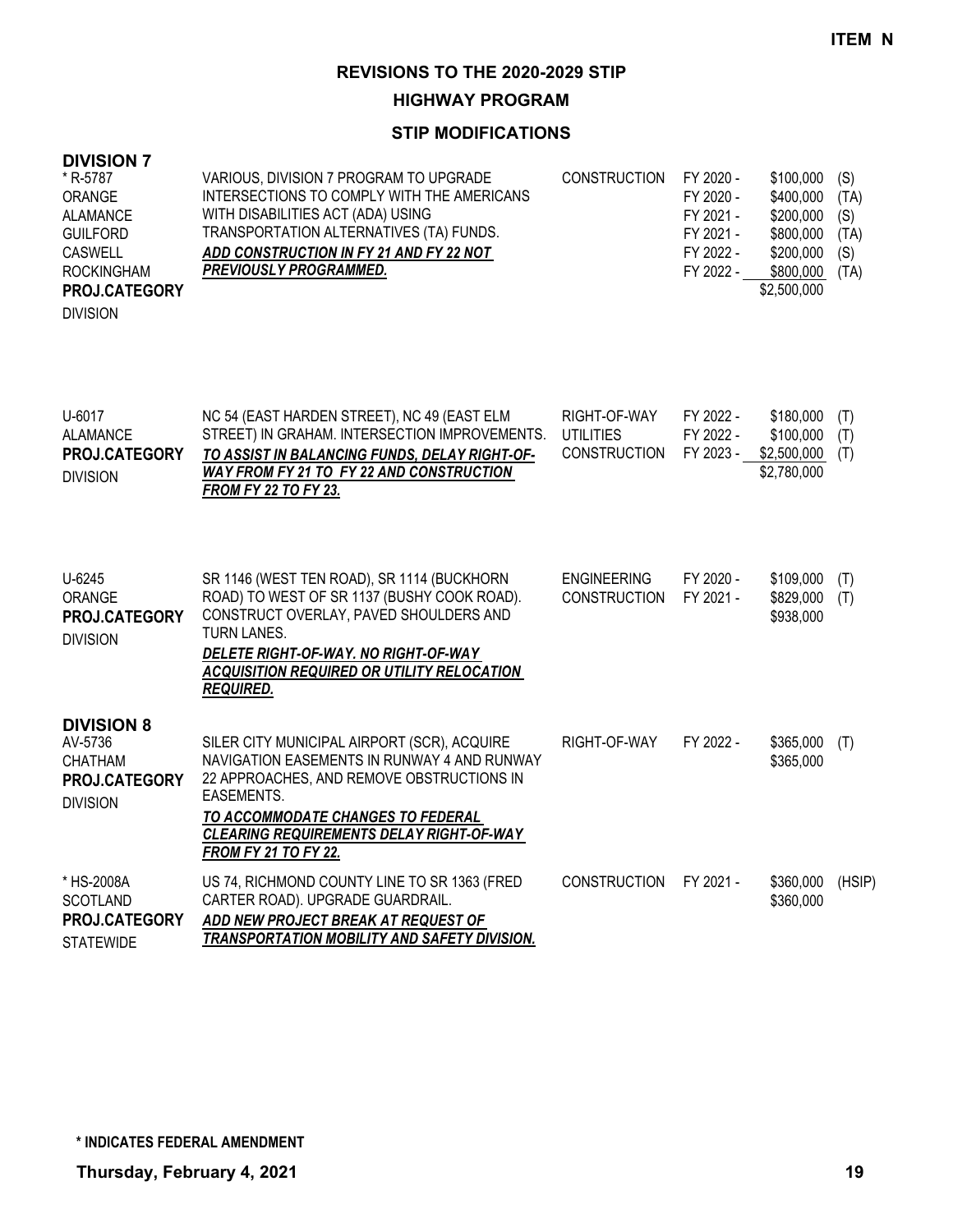#### **HIGHWAY PROGRAM**

### **STIP MODIFICATIONS**

### **DIVISION 8**

DIVISION

| * HS-2008B           | VARIOUS, VARIOUS NHS AND PRIMARY ROUTES IN   | CONSTRUCTION FY 2021 - | \$250.000 | (HSIP) |
|----------------------|----------------------------------------------|------------------------|-----------|--------|
| <b>MOORE</b>         | DIVISION 8, DISTRICT 2. UPGRADE GUARDRAIL.   |                        | \$250,000 |        |
| <b>HOKE</b>          | ADD NEW PROJECT BREAK AT REQUEST OF          |                        |           |        |
| LEE                  | TRANSPORTATION MOBILITY AND SAFETY DIVISION. |                        |           |        |
| <b>PROJ.CATEGORY</b> |                                              |                        |           |        |
| <b>REGIONAL</b>      |                                              |                        |           |        |

| * R-5788          | VARIOUS, DIVISION 8 PROGRAM TO UPGRADE     | <b>CONSTRUCTION</b> | FY 2020 - | \$100,000   | (S)  |
|-------------------|--------------------------------------------|---------------------|-----------|-------------|------|
| <b>MONTGOMERY</b> | INTERSECTIONS TO COMPLY WITH THE AMERICANS |                     | FY 2020 - | \$400,000   | (TA) |
| CHATHAM           | WITH DISABILITIES ACT (ADA) USING          |                     | FY 2021 - | \$200,000   | (S)  |
| <b>HOKE</b>       | TRANSPORTATION ALTERNATIVES (TA) FUNDS.    |                     | FY 2021 - | \$800,000   | (TA) |
| SCOTLAND          | ADD CONSTRUCTION IN FY 21 AND FY 22 NOT    |                     | FY 2022 - | \$200,000   | (S)  |
| LEE.              | <b>PREVIOUSLY PROGRAMMED.</b>              |                     | FY 2022 - | \$800,000   | (TA) |
| <b>MOORE</b>      |                                            |                     |           | \$2,500,000 |      |
| <b>RICHMOND</b>   |                                            |                     |           |             |      |
| RANDOLPH          |                                            |                     |           |             |      |
| PROJ.CATEGORY     |                                            |                     |           |             |      |

| R-5932<br><b>MONTGOMERY</b>   | NC 24 / NC 27, I-73 / I-74 / US 220 TO SR 1644 (OLD<br>GLENDON ROAD). MODERNIZE ROADWAY. | RIGHT-OF-WAY<br>UTILITIES | FY 2027 - \$21,000,000 (T)<br>FY 2027 - \$2,100,000 (T) |  |
|-------------------------------|------------------------------------------------------------------------------------------|---------------------------|---------------------------------------------------------|--|
| MOORE<br><b>PROJ.CATEGORY</b> | <b>COST INCREASE EXCEEDING \$2 MILLION AND 25%</b><br>THRESHOLDS.                        | CONSTRUCTION              | POST YR-\$46,700,000 (T)<br>\$69,800,000                |  |
| <b>DIVISION</b>               |                                                                                          |                           |                                                         |  |

| * U-5857             | SR 1406 (ROCKFISH ROAD) AND NEW ROUTE (GILLIS       | RIGHT-OF-WAY           | FY 2027 - | \$5.185.000          | (T) |
|----------------------|-----------------------------------------------------|------------------------|-----------|----------------------|-----|
| <b>HOKE</b>          | HILL ROAD EXTENSION), SR 1406 (ROCKFISH ROAD)       |                        | FY 2028 - | \$5,185,000          | (T) |
| <b>PROJ.CATEGORY</b> | FROM SR 1003 (CAMDEN ROAD) TO NORTH OF              | UTILITIES              | FY 2027 - | \$1,146,000          | (T) |
| <b>DIVISION</b>      | WESTFIELD DRIVE AND GILLIS HILL ROAD EXTENSION      | CONSTRUCTION FY 2029 - |           | \$5,200,000          | (T) |
|                      | FROM NORTH OF WESTFIELD DRIVE TO SR 1418            |                        |           | POST YR \$10,400,000 | (T) |
|                      | (LINDSAY ROAD). WIDEN TO MULTI-LANES, PART ON       |                        |           | \$27,116,000         |     |
|                      | NEW LOCATION.                                       |                        |           |                      |     |
|                      | <b>REVISE PROJECT DESCRIPTION AT THE REQUEST OF</b> |                        |           |                      |     |
|                      | DIVISION OF TECHNICAL SERVICES TO INCLUDE           |                        |           |                      |     |
|                      | <b>SCOPE OF U-5707.</b>                             |                        |           |                      |     |

**\* INDICATES FEDERAL AMENDMENT**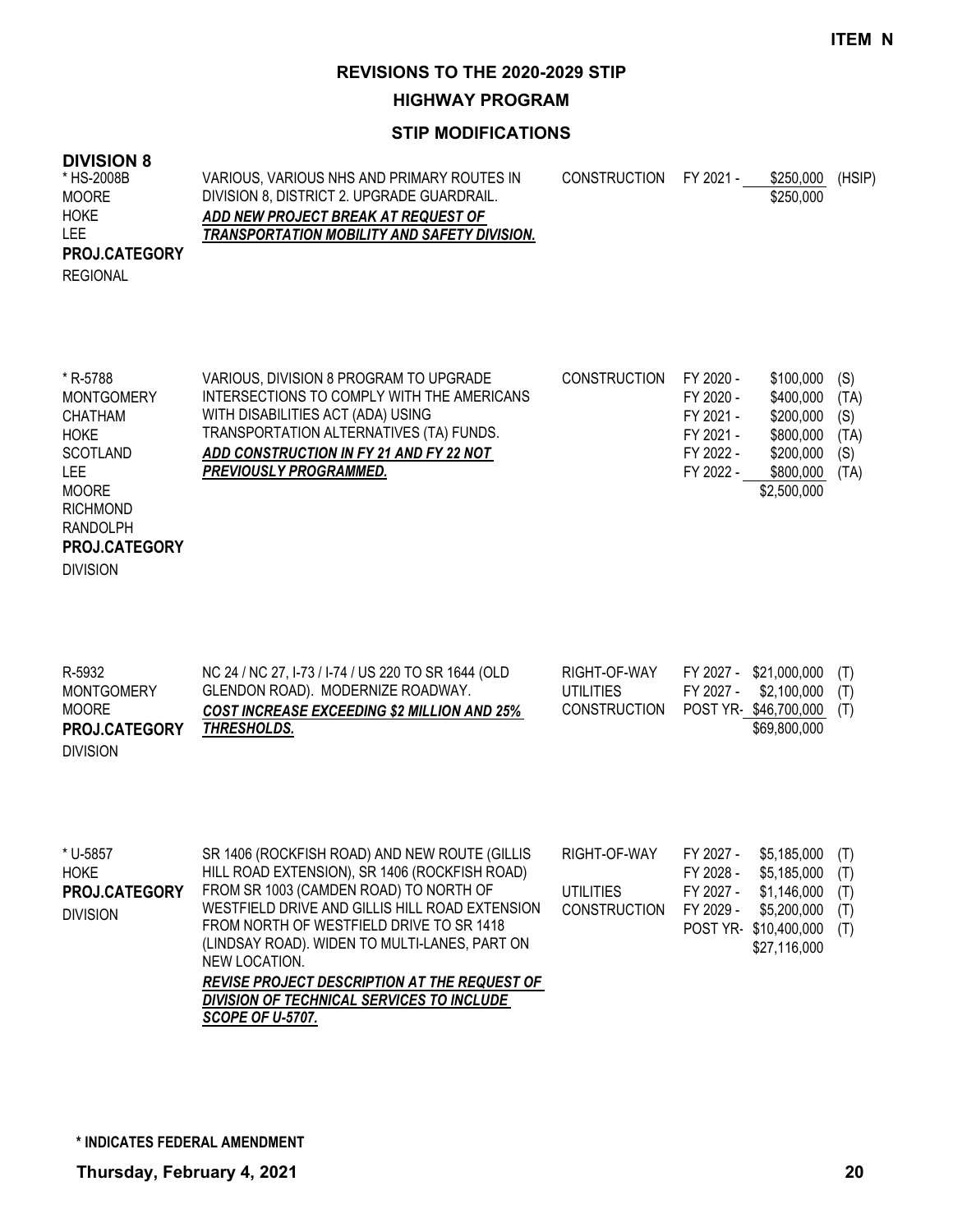**HIGHWAY PROGRAM**

| <b>DIVISION 9</b><br>AV-5738<br><b>FORSYTH</b><br>PROJ.CATEGORY<br><b>DIVISION</b> | SMITH REYNOLDS AIRPORT (INT), ACQUIRE LAND AND<br>CLEAR TERRAIN OBSTRUCTIONS EAST OF RUNWAY<br>15-33 TO DRAIN AND GRADE MATERIAL IN PLACE.<br>TO ALLOW ADDITIONAL TIME FOR PLANNING AND<br>DESIGN, DELAY CONSTRUCTION FROM FY 21 TO FY<br><u>22.</u> | <b>CONSTRUCTION</b>                                     | FY 2022 -                           | \$1,909,000<br>\$1,909,000                         | (T)                           |
|------------------------------------------------------------------------------------|------------------------------------------------------------------------------------------------------------------------------------------------------------------------------------------------------------------------------------------------------|---------------------------------------------------------|-------------------------------------|----------------------------------------------------|-------------------------------|
| AV-5820<br><b>ROWAN</b><br><b>PROJ.CATEGORY</b><br><b>DIVISION</b>                 | ROWAN COUNTY AIRPORT (RUQ), ACQUIRE RIGHT OF<br>WAY FOR AIRCRAFT APRON / HELIPAD.<br>TO ALLOW ADDITIONAL TIME FOR PLANNING AND<br><b>DESIGN AND COORDINATION WITH U-5901, DELAY</b><br>RIGHT-OF-WAY FROM FY 21 TO FY 28.                             | RIGHT-OF-WAY                                            | FY 2028 -                           | \$400,000<br>\$400,000                             | (T)                           |
| AV-5832<br><b>FORSYTH</b><br>PROJ.CATEGORY<br><b>DIVISION</b>                      | SMITH REYNOLDS AIRPORT (INT), CONSTRUCT NEW<br>TAXILANE.<br>TO ALLOW ADDITIONAL TIME FOR PLANNING, DELAY<br><b>CONSTRUCTION FROM FY 21 TO FY 22.</b>                                                                                                 | <b>CONSTRUCTION</b>                                     | FY 2022 -                           | \$6,200,000<br>\$6,200,000                         | (T)                           |
| AV-5900<br><b>DAVIDSON</b><br>PROJ.CATEGORY<br><b>DIVISION</b>                     | DAVIDSON COUNTY AIRPORT (EXX), UPGRADE<br><b>TAXIWAY AND APRON.</b><br><b>COST INCREASE EXCEEDING \$2 MILLION AND 25%</b><br>THRESHOLDS.                                                                                                             | <b>CONSTRUCTION</b>                                     | FY 2021 -<br>FY 2022 -              | \$3,250,000<br>\$3,250,000<br>\$6,500,000          | (T)<br>(T)                    |
| B-5772<br><b>ROWAN</b><br><b>PROJ.CATEGORY</b><br><b>DIVISION</b>                  | SR 1724 (HURLEY SCHOOL ROAD), REPLACE BRIDGE<br>790066 OVER NORFOLK SOUTHERN RAILROAD.<br>TO ALLOW ADDITIONAL TIME FOR DESIGN, DELAY<br><b>CONSTRUCTION FROM FY 21 TO FY 22.</b>                                                                     | RIGHT-OF-WAY<br><b>UTILITIES</b><br><b>CONSTRUCTION</b> | FY 2021 -<br>FY 2021 -<br>FY 2022 - | \$77,000<br>\$31,000<br>\$1,950,000<br>\$2,058,000 | (BGOFF)<br>(BGOFF)<br>(BGOFF) |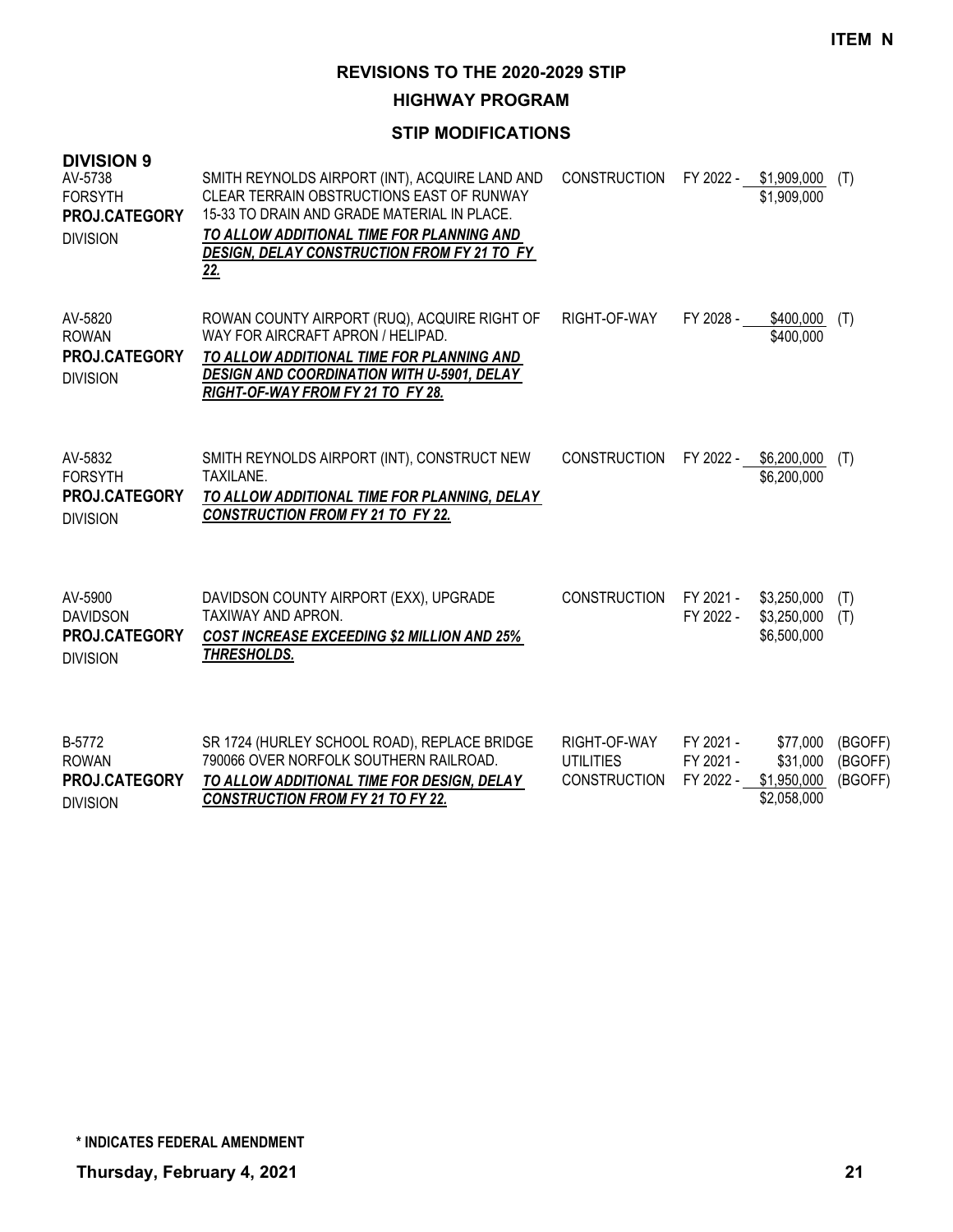**HIGHWAY PROGRAM**

### **STIP MODIFICATIONS**

# **DIVISION 9**

| * HS-2009A      | VARIOUS, VARIOUS SECONDARY ROUTES. INSTALL   | CONSTRUCTION FY 2021 - \$1,900,000 |             | (HSIP) |
|-----------------|----------------------------------------------|------------------------------------|-------------|--------|
| DAVIE           | LONG-LIFE PAVEMENT MARKINGS.                 |                                    | \$1,900,000 |        |
| <b>DAVIDSON</b> | ADD NEW PROJECT SEGMENT "A" AT REQUEST OF    |                                    |             |        |
| <b>STOKES</b>   | TRANSPORTATION MOBILITY AND SAFETY DIVISION. |                                    |             |        |
| <b>FORSYTH</b>  |                                              |                                    |             |        |
| <b>ROWAN</b>    |                                              |                                    |             |        |
| PROJ.CATEGORY   |                                              |                                    |             |        |
| <b>DIVISION</b> |                                              |                                    |             |        |
|                 |                                              |                                    |             |        |

| P-5722               | NORFOLK SOUTHERN, KIMBERLY CLARK IN                | <b>CONSTRUCTION</b> | FY 2023 - | \$51.000         | (T) |
|----------------------|----------------------------------------------------|---------------------|-----------|------------------|-----|
| <b>DAVIDSON</b>      | LEXINGTON, CONSTRUCT LEAD.                         |                     | FY 2023 - | $$1,019,000$ (O) |     |
| <b>PROJ.CATEGORY</b> | TO ALLOW ADDITIONAL TIME FOR PLANNING AND          |                     | FY 2024 - | \$968.000        | (T) |
| <b>REGIONAL</b>      | <b>DESIGN, DELAY CONSTRUCTION FROM FY 20 TO FY</b> |                     |           | \$2,038,000      |     |
|                      | <u>23.</u>                                         |                     |           |                  |     |

| * R-5789             | VARIOUS, DIVISION 9 PROGRAM TO UPGRADE     | <b>CONSTRUCTION</b> | FY 2020 - | \$100,000   | (S)  |
|----------------------|--------------------------------------------|---------------------|-----------|-------------|------|
| <b>DAVIE</b>         | INTERSECTIONS TO COMPLY WITH THE AMERICANS |                     | FY 2020 - | \$400,000   | (TA) |
| <b>STOKES</b>        | WITH DISABILITIES ACT (ADA) USING          |                     | FY 2021 - | \$200,000   | (S)  |
| <b>FORSYTH</b>       | TRANSPORTATION ALTERNATIVES (TA) FUNDS.    |                     | FY 2021 - | \$800,000   | (TA) |
| <b>DAVIDSON</b>      | ADD CONSTRUCTION IN FY 21 AND FY 22 NOT    |                     | FY 2022 - | \$200,000   | (S)  |
| <b>ROWAN</b>         | <b>PREVIOUSLY PROGRAMMED.</b>              |                     | FY 2022 - | \$800,000   | (TA) |
| <b>PROJ.CATEGORY</b> |                                            |                     |           | \$2,500,000 |      |
| <b>DIVISION</b>      |                                            |                     |           |             |      |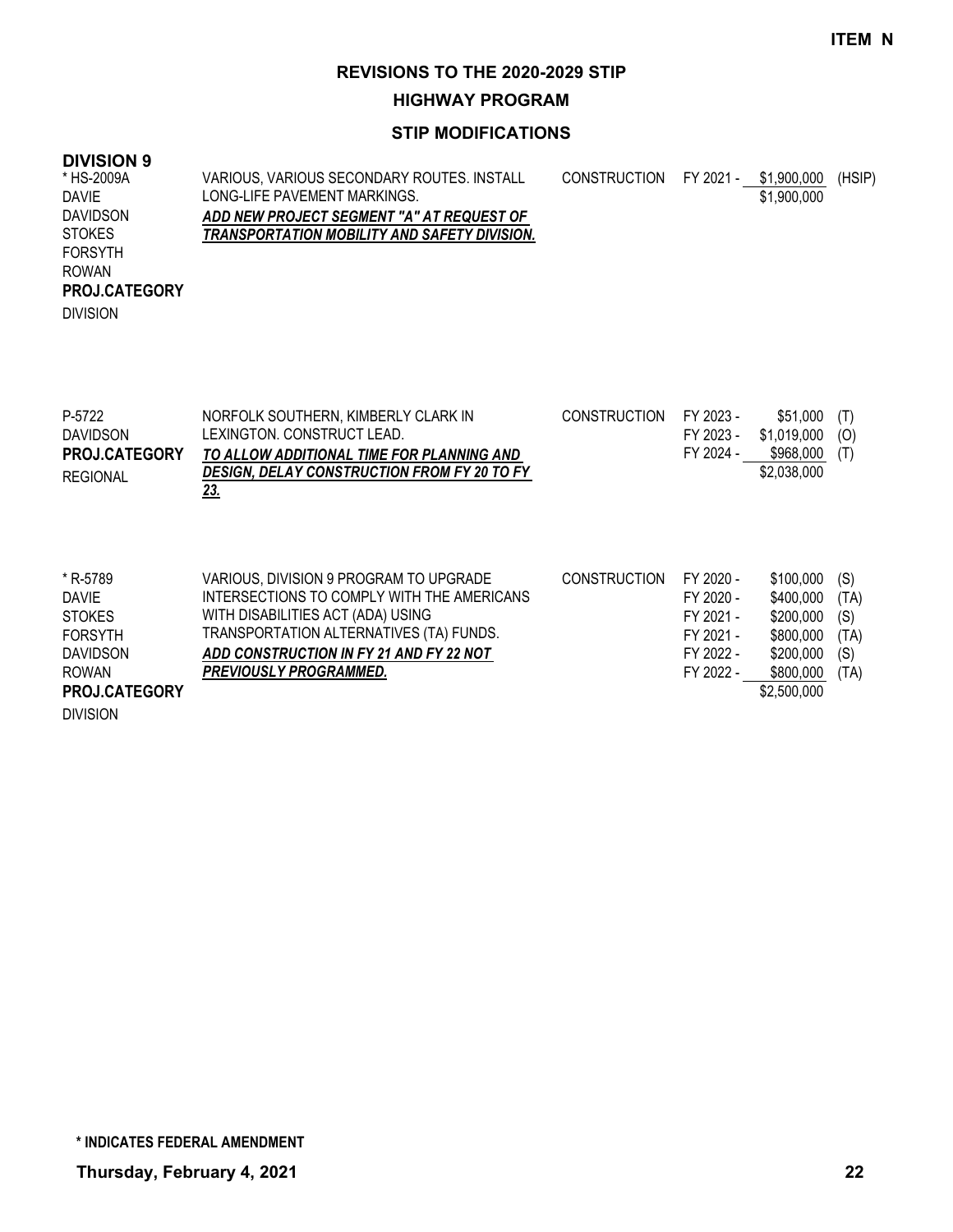# **HIGHWAY PROGRAM**

| <b>DIVISION 9</b><br>U-2579AB<br><b>FORSYTH</b><br>PROJ.CATEGORY<br><b>REGIONAL</b>                                | FUTURE I-74, WINSTON-SALEM NORTHERN BELTWAY,<br>EASTERN SECTION, I-40 TO US 421 / NC 150 /<br><b>BUSINESS 40.</b><br>TO ALLOW ADDITIONAL TIME FOR PLANNING AND<br>DESIGN, DELAY CONSTRUCTION FROM FY 21 TO FY<br><u>22.</u>                                                                                          | <b>GARVEE CON</b><br><b>CONSTRUCTION</b> | FY 2022 - \$12,870,000<br>FY 2023 -<br>\$12,870,000<br>FY 2024 - \$12,870,000<br>FY 2025 - \$12,870,000<br>FY 2026 -<br>\$12,870,000<br>FY 2027 - \$12,870,000<br>FY 2028 -<br>\$12,870,000<br>FY 2029 - \$12,870,000<br>POST YR-\$90,090,000<br>FY 2022 -<br>\$2,975,000<br>FY 2022 - \$12,500,000<br>FY 2023 -<br>\$2,975,000<br>FY 2023 - \$12,500,000<br>\$5,950,000<br>FY 2024 -<br>FY 2024 - \$25,000,000<br>\$254,950,000 | (NHP)<br>(NHP)<br>(NHP)<br>(NHP)<br>(NHP)<br>(NHP)<br>(NHP)<br>(NHP)<br>(NHP)<br>(NHP)<br>(S(M))<br>(NHP)<br>(S(M))<br>(NHP)<br>(S(M)) |
|--------------------------------------------------------------------------------------------------------------------|----------------------------------------------------------------------------------------------------------------------------------------------------------------------------------------------------------------------------------------------------------------------------------------------------------------------|------------------------------------------|----------------------------------------------------------------------------------------------------------------------------------------------------------------------------------------------------------------------------------------------------------------------------------------------------------------------------------------------------------------------------------------------------------------------------------|----------------------------------------------------------------------------------------------------------------------------------------|
| * U-4741<br><b>DAVIE</b><br><b>STOKES</b><br><b>DAVIDSON</b><br><b>FORSYTH</b><br>PROJ.CATEGORY<br><b>DIVISION</b> | VARIOUS, BICYCLE, PEDESTRIAN, AND<br>TRANSPORTATION ALTERNATIVES PROGRAM (TAP)-<br>ELIGIBLE PROJECTS IN THE WINSTON-SALEM URBAN<br>AREA METROPOLITAN PLANNING ORGANIZATION<br>(MPO) AREA.<br>ADD CONSTRUCTION IN FY 21 NOT PREVIOUSLY<br>PROGRAMMED, AT REQUEST OF MPO.                                              | <b>CONSTRUCTION</b>                      | FY 2020 -<br>\$490,000<br>FY 2020 -<br>\$276,000<br>\$192,000<br>FY 2020 -<br>FY 2021 -<br>\$560,000<br>FY 2021 -<br>\$140,000<br>\$1,658,000                                                                                                                                                                                                                                                                                    | (BGDA)<br>(TADA)<br>(L)<br>(BGDA)<br>(L)                                                                                               |
| U-5539A<br><b>FORSYTH</b><br>PROJ.CATEGORY<br><b>DIVISION</b>                                                      | US 311; SR 4394 (MARTIN LUTHER KING, JR.<br>BOULEVARD), US 158 / US 421 / NC 150 / BUSINESS 40<br>TO US 52 / NC 8 IN WINSTON-SALEM. STREETSCAPE<br><b>IMPROVEMENTS.</b><br>TO ALLOW CITY ADDITIONAL TIME FOR PLANNING<br>AND DESIGN, DELAY RIGHT-OF-WAY FROM FY 21 TO<br>FY 22 AND CONSTRUCTION FROM FY 22 TO FY 23. | RIGHT-OF-WAY<br><b>CONSTRUCTION</b>      | FY 2022 -<br>\$500,000<br>FY 2022 -<br>\$100,000<br>FY 2023 -<br>\$1,750,000<br>FY 2023 -<br>\$438,000<br>\$2,788,000                                                                                                                                                                                                                                                                                                            | (BGANY)<br>(L)<br>(BGDA)<br>(L)                                                                                                        |
| <b>DIVISION 10</b><br>AV-5881<br><b>MECKLENBURG</b><br>PROJ.CATEGORY<br><b>STATEWIDE</b>                           | CHARLOTTE DOUGLAS INTERNATIONAL AIRPORT<br>(CLT), EXPAND WEST RAMP NEAR CONCOURSE A -<br>PHASE II.<br><b>TO ASSIST IN BALANCING FUNDS, DELAY</b><br><b>CONSTRUCTION FROM FY 20 TO FY 21.</b>                                                                                                                         | <b>CONSTRUCTION</b>                      | FY 2021 -<br>\$500,000<br>FY 2021 - \$39,600,000<br>\$40,100,000                                                                                                                                                                                                                                                                                                                                                                 | (T)<br>(O)                                                                                                                             |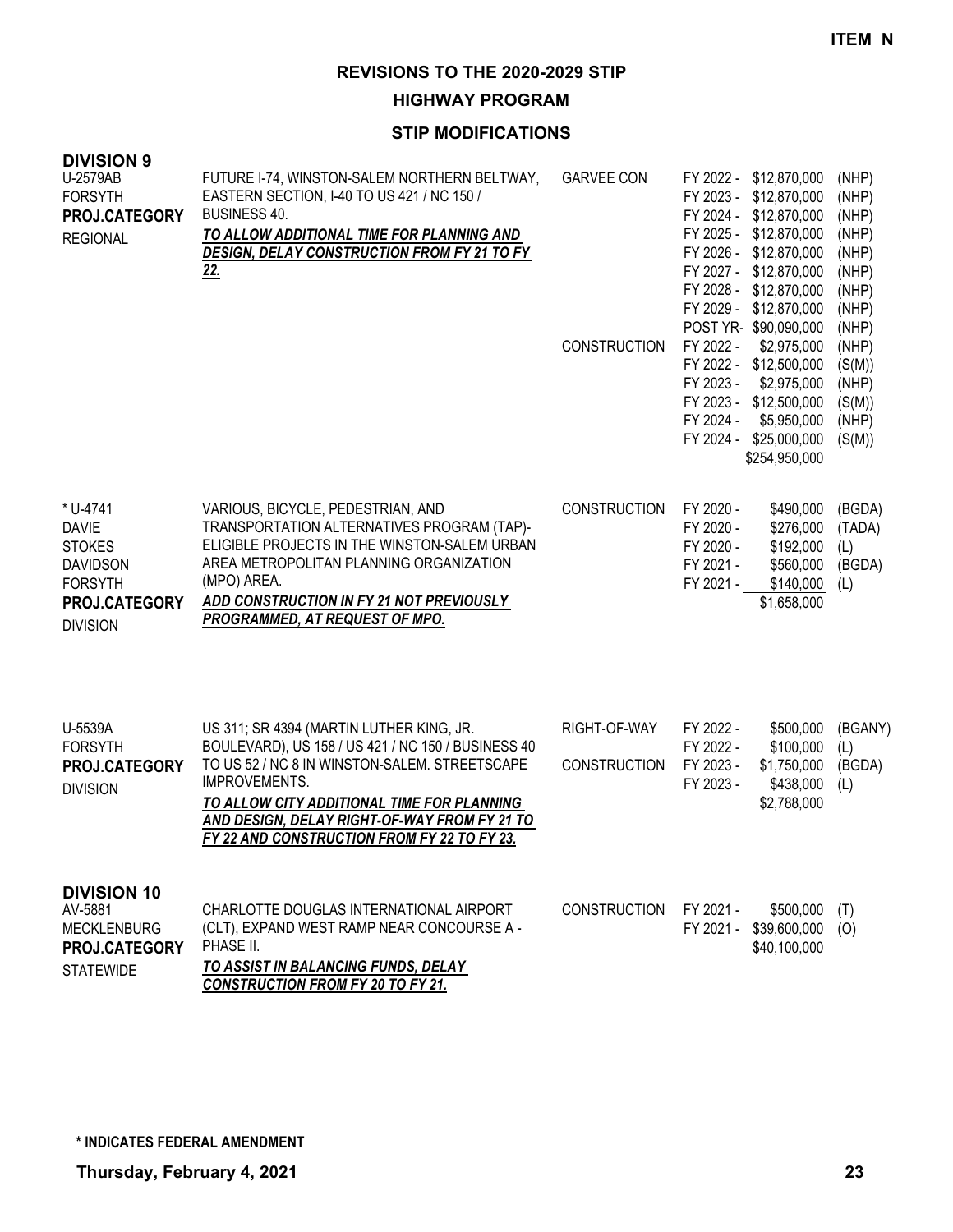**HIGHWAY PROGRAM**

| <b>DIVISION 10</b><br>* P-5705A<br><b>MECKLENBURG</b><br>PROJ.CATEGORY<br><b>STATEWIDE</b>                                             | CHARLOTTE, WYE CONNECTION TRACK AT<br><b>CHARLOTTE JUNCTION</b><br>ADD FUNDING TO REFLECT PRIIA FEDERAL<br>DISCRETIONARY GRANT AT THE REQUEST OF RAIL<br><b>DIVISION.</b>                                                                                      | RIGHT-OF-WAY<br><b>CONSTRUCTION</b>                     | FY 2021 -<br>FY 2022 -<br>FY 2022 -                                                                                                                      | \$2,000,000<br>\$2,578,000<br>\$4,211,000<br>FY 2023 - \$4,211,000<br>\$13,000,000                                                                                                                                                                                                                       | (DP)<br>(DP)<br>(T)<br>(T)                                                                                                        |
|----------------------------------------------------------------------------------------------------------------------------------------|----------------------------------------------------------------------------------------------------------------------------------------------------------------------------------------------------------------------------------------------------------------|---------------------------------------------------------|----------------------------------------------------------------------------------------------------------------------------------------------------------|----------------------------------------------------------------------------------------------------------------------------------------------------------------------------------------------------------------------------------------------------------------------------------------------------------|-----------------------------------------------------------------------------------------------------------------------------------|
| * R-5790<br><b>ANSON</b><br><b>STANLY</b><br><b>UNION</b><br><b>CABARRUS</b><br><b>MECKLENBURG</b><br>PROJ.CATEGORY<br><b>DIVISION</b> | VARIOUS, DIVISION 10 PROGRAM TO UPGRADE<br>INTERSECTIONS TO COMPLY WITH THE AMERICANS<br>WITH DISABILITIES ACT (ADA) USING<br>TRANSPORTATION ALTERNATIVES (TA) FUNDS.<br>ADD CONSTRUCTION IN FY 21 AND FY 22 NOT<br><b>PREVIOUSLY PROGRAMMED.</b>              | <b>CONSTRUCTION</b>                                     | FY 2020 -<br>FY 2020 -<br>FY 2021 -<br>FY 2021 -<br>FY 2022 -<br>FY 2022 -                                                                               | \$100,000<br>\$400,000<br>\$200,000<br>\$800,000<br>\$200,000<br>\$800,000<br>\$2,500,000                                                                                                                                                                                                                | (S)<br>(TA)<br>(S)<br>(TA)<br>(S)<br>(TA)                                                                                         |
| TE-4902<br><b>MECKLENBURG</b><br>PROJ.CATEGORY<br>PUBLIC TRANS                                                                         | CHARLOTTE AREA TRANSIT SYSTEM, RAPID TRANSIT<br><b>CORRIDOR STUDIES.</b><br>TO ASSIST IN BALANCING FUNDS, DELAY<br><b>CONSTRUCTION FROM FY 20 TO FY 21.</b>                                                                                                    | CONSTRUCTION                                            | FY 2021 -<br>FY 2021 -<br>FY 2021 -                                                                                                                      | \$20,000<br>\$20,000<br>\$160,000<br>\$200,000                                                                                                                                                                                                                                                           | (S)<br>(L)<br>(5307)                                                                                                              |
| * U-4714B<br><b>UNION</b><br>PROJ.CATEGORY<br><b>DIVISION</b>                                                                          | SR 1009 (JOHN STREET-OLD MONROE ROAD), WEST<br>OF MORNINGSIDE MEADOW LANE TO EAST OF SR<br>1377 (WESLEY CHAPEL-STOUTS ROAD).<br>ADD UTILITIES FUNDING IN FY 21 NOT PREVIOUSLY<br>PROGRAMMED. COST INCREASE EXCEEDING \$2<br><b>MILLION AND 25% THRESHOLDS.</b> | RIGHT-OF-WAY<br><b>UTILITIES</b><br><b>CONSTRUCTION</b> | FY 2021 -<br>FY 2021 -<br>FY 2021 -<br>FY 2022 -<br>FY 2022 -<br>FY 2022 -<br>FY 2023 -<br>FY 2023 -<br>FY 2021 -<br>FY 2024 -<br>FY 2025 -<br>FY 2026 - | \$6,467,000<br>\$1,667,000<br>\$1,000,000<br>\$6,467,000<br>\$1,667,000<br>\$1,000,000<br>\$6,466,000<br>\$1,666,000<br>\$2,200,000<br>FY 2024 - \$10,125,000<br>\$1,000,000<br>FY 2025 - \$10,125,000<br>\$1,000,000<br>FY 2026 - \$10,125,000<br>\$1,000,000<br>FY 2027 - \$10,125,000<br>\$72,100,000 | (BGANY)<br>(BGDA)<br>(O)<br>(BGANY)<br>(BGDA)<br>(O)<br>(BGANY)<br>(BGDA)<br>(T)<br>(T)<br>(0)<br>(T)<br>(0)<br>(T)<br>(0)<br>(T) |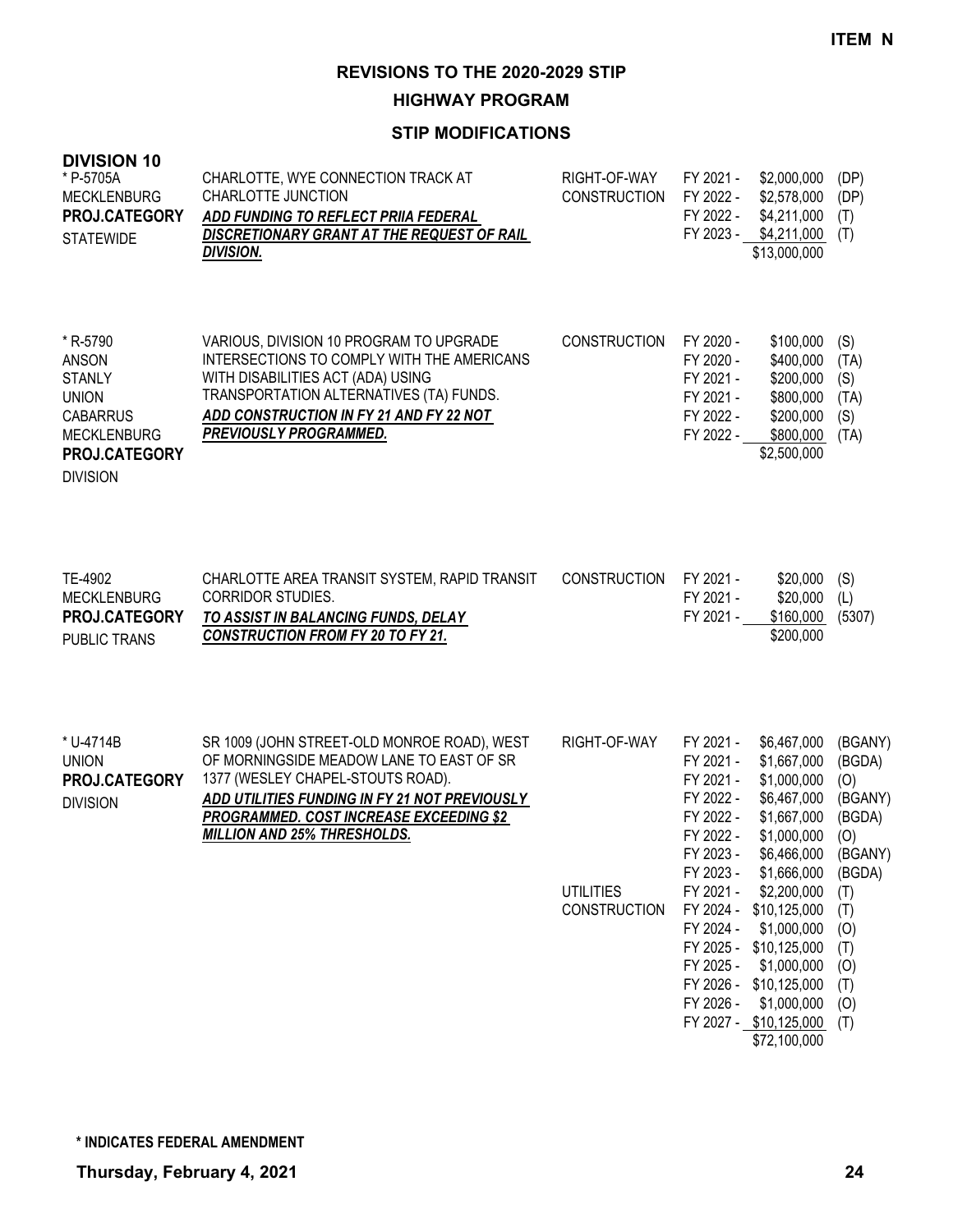**HIGHWAY PROGRAM**

### **STIP MODIFICATIONS**

| <b>DIVISION 10</b><br>U-6092<br><b>MECKLENBURG</b><br><b>PROJ.CATEGORY</b><br><b>DIVISION</b>                                                                                                           | DAVIDSON, DAVIDSON-CONCORD ROAD AT ROBERT<br>WALKER DRIVE. CONSTRUCT ROUNDABOUT.<br>TO ASSIST IN BALANCING FUNDS, DELAY<br><b>CONSTRUCTION FROM FY 22 TO FY 23.</b> | <b>ENGINEERING</b><br>RIGHT-OF-WAY<br><b>CONSTRUCTION</b> | FY 2020 -<br>FY 2020 -<br>FY 2021 -<br>FY 2021 -<br>FY 2023 -<br>FY 2023 - | \$120,000<br>\$30,000<br>\$120,000<br>\$30,000<br>\$966,000<br>\$242,000<br>\$1,508,000 | (CMAQ)<br>(L)<br>(CMAQ)<br>(L)<br>(CMAQ)<br>(L) |
|---------------------------------------------------------------------------------------------------------------------------------------------------------------------------------------------------------|---------------------------------------------------------------------------------------------------------------------------------------------------------------------|-----------------------------------------------------------|----------------------------------------------------------------------------|-----------------------------------------------------------------------------------------|-------------------------------------------------|
| <b>DIVISION 11</b><br>* HS-2011A<br>ALLEGHANY<br><b>WILKES</b><br><b>WATAUGA</b><br><b>SURRY</b><br><b>ASHE</b><br><b>AVERY</b><br><b>YADKIN</b><br>CALDWELL<br><b>PROJ.CATEGORY</b><br><b>DIVISION</b> | VARIOUS, INSTALL LONG-LIFE PAVEMENT MARKINGS.<br>ADD NEW PROJECT BREAK AT REQUEST OF<br>TRANSPORTATION MOBILITY AND SAFETY DIVISION.                                | <b>CONSTRUCTION</b>                                       | FY 2021 -                                                                  | \$6,100,000<br>\$6,100,000                                                              | (HSIP)                                          |

| * R-5791      | VARIOUS, DIVISION 11 PROGRAM TO UPGRADE    | <b>CONSTRUCTION</b> | FY 2020 - | \$100,000   | (S)  |
|---------------|--------------------------------------------|---------------------|-----------|-------------|------|
| CALDWELL      | INTERSECTIONS TO COMPLY WITH THE AMERICANS |                     | FY 2020 - | \$400,000   | (TA) |
| ALLEGHANY     | WITH DISABILITIES ACT (ADA) USING          |                     | FY 2021 - | \$200,000   | (S)  |
| AVERY         | TRANSPORTATION ALTERNATIVES (TA) FUNDS.    |                     | FY 2021 - | \$800.000   | (TA) |
| <b>WILKES</b> | ADD CONSTRUCTION IN FY 21 AND FY 22 NOT    |                     | FY 2022 - | \$200.000   | (S)  |
| <b>ASHE</b>   | <b>PREVIOUSLY PROGRAMMED.</b>              |                     | FY 2022 - | \$800,000   | (TA) |
| <b>SURRY</b>  |                                            |                     |           | \$2,500,000 |      |
| YADKIN        |                                            |                     |           |             |      |
| WATAUGA       |                                            |                     |           |             |      |

**PROJ.CATEGORY**

DIVISION

| <b>DIVISION 12</b>   |                                              |              |           |                |        |
|----------------------|----------------------------------------------|--------------|-----------|----------------|--------|
| C-5624               | CONOVER, CONSTRUCT 1ST STREET/US 70 BIKE AND | CONSTRUCTION | FY 2023 - | \$2.123.000    | (BGDA) |
| CATAWBA              | PEDESTRIAN IMPROVEMENTS.                     |              | FY 2023 - | $$531.000$ (L) |        |
| <b>PROJ.CATEGORY</b> | TO ASSIST IN BALANCING FUNDS, DELAY          |              |           | \$2,654,000    |        |
| <b>DIVISION</b>      | <b>CONSTRUCTION FROM FY 22 TO FY 23.</b>     |              |           |                |        |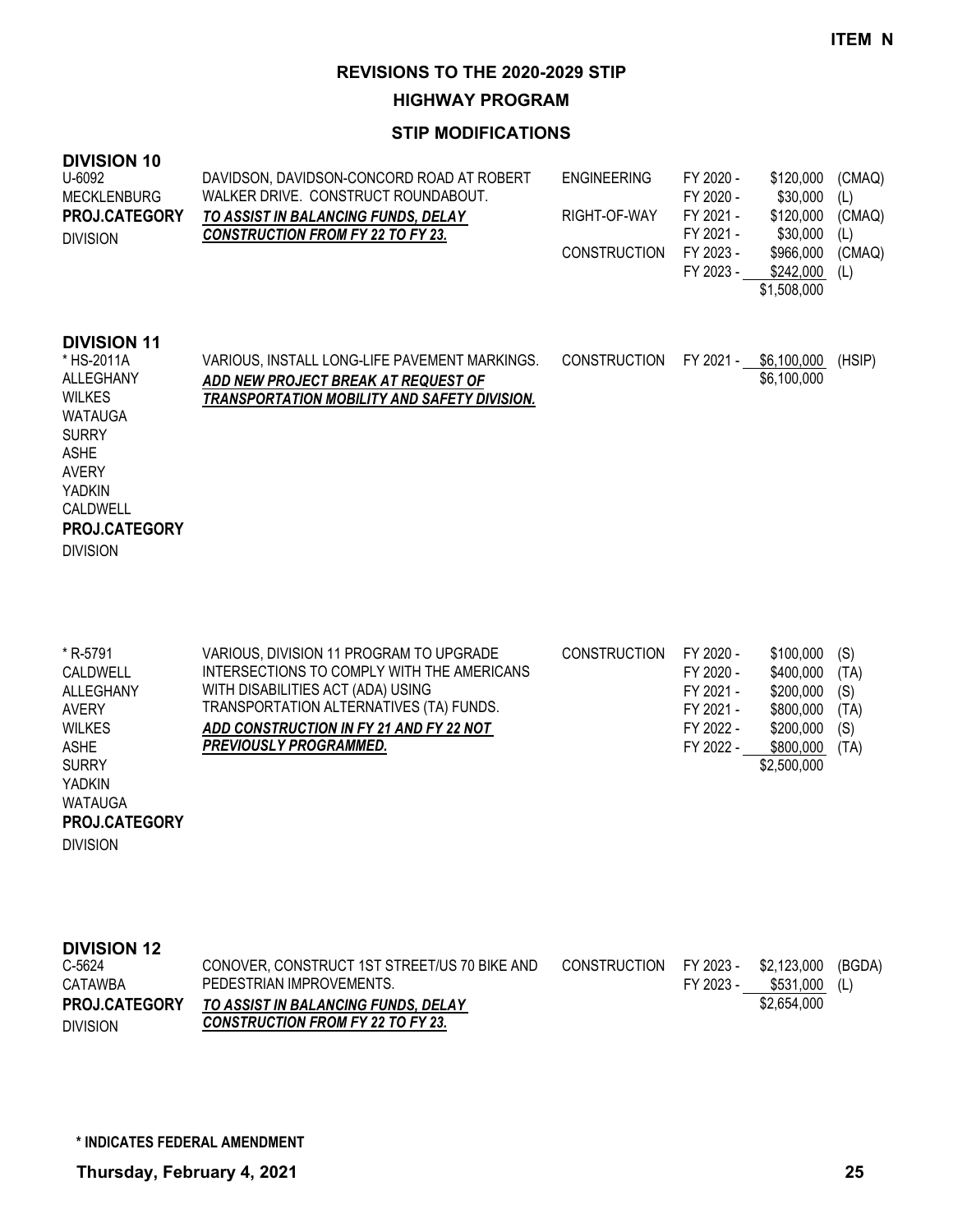**HIGHWAY PROGRAM**

| <b>DIVISION 12</b><br>* HS-2012A<br><b>CATAWBA</b><br>PROJ.CATEGORY<br><b>DIVISION</b>                                                                      | SR 1849 (MOUNT PLEASANT ROAD), INSTALL<br>GUARDRAIL ON BRIDGE 163 ON SR 1849 OVER<br>MOUNTAIN CREEK PORTION OF LAKE NORMAN.<br>ADD NEW PROJECT BREAK AT REQUEST OF<br>TRANSPORTATION MOBILITY AND SAFETY DIVISION.                         | <b>CONSTRUCTION</b> | FY 2021 -                                                                  | \$85,000<br>\$85,000                                                                      | (HSIP)                                    |
|-------------------------------------------------------------------------------------------------------------------------------------------------------------|--------------------------------------------------------------------------------------------------------------------------------------------------------------------------------------------------------------------------------------------|---------------------|----------------------------------------------------------------------------|-------------------------------------------------------------------------------------------|-------------------------------------------|
| * HS-2012B<br><b>CATAWBA</b><br>PROJ.CATEGORY<br><b>DIVISION</b>                                                                                            | SR 1844 (SLANTING BRIDGE ROAD), UPGRADE<br><b>GUARDRAIL AND END UNITS AT BRIDGE 23.</b><br>ADD NEW PROJECT BREAK AT REQUEST OF<br><b>TRANSPORTATION MOBILITY AND SAFETY DIVISION.</b>                                                      | <b>CONSTRUCTION</b> | FY 2021 -                                                                  | \$372,000<br>\$372,000                                                                    | (HSIP)                                    |
| * R-5792<br><b>LINCOLN</b><br><b>CLEVELAND</b><br><b>ALEXANDER</b><br><b>GASTON</b><br><b>IREDELL</b><br><b>CATAWBA</b><br>PROJ.CATEGORY<br><b>DIVISION</b> | VARIOUS, DIVISION 12 PROGRAM TO UPGRADE<br>INTERSECTIONS TO COMPLY WITH THE AMERICANS<br>WITH DISABILITIES ACT (ADA) USING<br>TRANSPORTATION ALTERNATIVES (TA) FUNDS.<br>ADD CONSTRUCTION IN FY 21 AND FY 22 NOT<br>PREVIOUSLY PROGRAMMED. | <b>CONSTRUCTION</b> | FY 2020 -<br>FY 2020 -<br>FY 2021 -<br>FY 2021 -<br>FY 2022 -<br>FY 2022 - | \$100,000<br>\$400,000<br>\$200,000<br>\$800,000<br>\$200,000<br>\$800,000<br>\$2,500,000 | (S)<br>(TA)<br>(S)<br>(TA)<br>(S)<br>(TA) |
| TG-6792<br><b>GASTON</b><br>PROJ.CATEGORY<br><b>PUBLIC TRANS</b>                                                                                            | GASTON TRANSIT, TRANSIT ENHANCEMENTS -<br>PEDESTRIAN WALKWAYS.<br>TO ASSIST IN BALANCING FUNDS, DELAY<br><b>CONSTRUCTION FROM FY 20 TO FY 21.</b>                                                                                          | <b>CONSTRUCTION</b> | FY 2021 -<br>FY 2021 -                                                     | \$83,000<br>\$330,000<br>\$413,000                                                        | (L)<br>(5307)                             |
| TG-6793<br><b>GASTON</b><br>PROJ.CATEGORY<br><b>PUBLIC TRANS</b>                                                                                            | GASTONIA TRANSIT, TRANSIT ENHANCEMENTS<br>SHELTERS.<br>TO ASSIST IN BALANCING FUNDS, DELAY<br><b>CONSTRUCTION FROM FY 20 TO FY 21.</b>                                                                                                     | <b>CONSTRUCTION</b> | FY 2021 -<br>FY 2021 -                                                     | \$50,000<br>\$200,000<br>\$250,000                                                        | (L)<br>(5307)                             |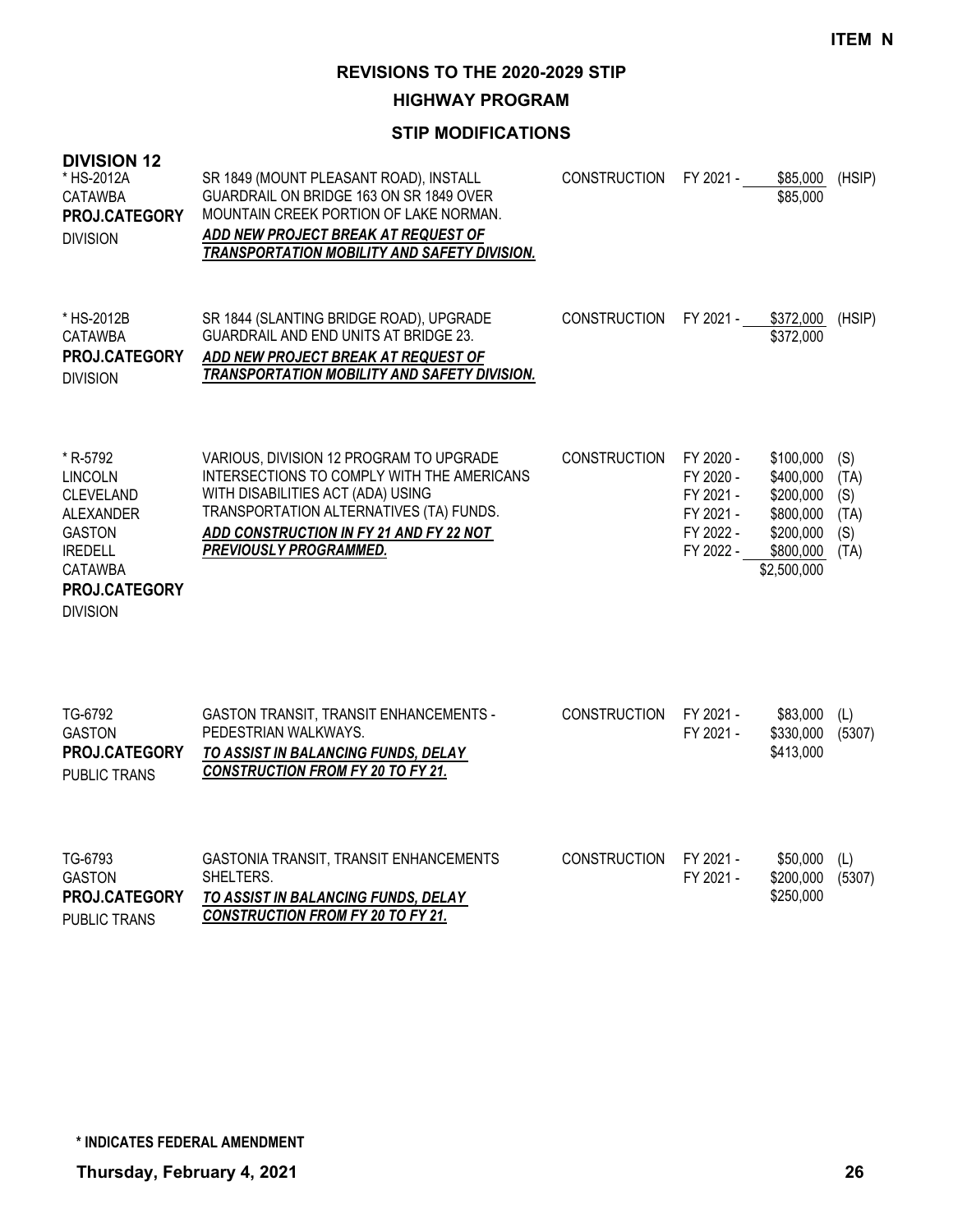**HIGHWAY PROGRAM**

| <b>DIVISION 12</b><br>TL-0004<br><b>GASTON</b><br>PROJ.CATEGORY<br><b>PUBLIC TRANS</b> | GASTON TRANSIT, TRANSIT ENHANCEMENTS -<br>BENCHES AT BRADLY STATION<br>TO ASSIST IN BALANCING FUNDS, DELAY<br><b>CONSTRUCTION FROM FY 20 TO FY 21.</b>                                                                                                                                                                                                   | <b>CONSTRUCTION</b>                                       | FY 2021 -<br>FY 2021 -                                                                  | \$25,000<br>\$100,000<br>\$125,000                                                                          | (L)<br>(5307)                                              |
|----------------------------------------------------------------------------------------|----------------------------------------------------------------------------------------------------------------------------------------------------------------------------------------------------------------------------------------------------------------------------------------------------------------------------------------------------------|-----------------------------------------------------------|-----------------------------------------------------------------------------------------|-------------------------------------------------------------------------------------------------------------|------------------------------------------------------------|
| * U-5962<br><b>LINCOLN</b><br>PROJ.CATEGORY<br><b>REGIONAL</b>                         | NC 16 BUSINESS, NC 16 BUSINESS, SR 1373<br>(CAMPGROUND ROAD), SR 1386 (WILL PROCTOR<br>ROAD). REALIGN OFFSET INTERSECTIONS.<br><b>COST INCREASE EXCEEDING \$2 MILLION AND 25%</b><br>THRESHOLDS.                                                                                                                                                         | RIGHT-OF-WAY<br><b>UTILITIES</b><br><b>CONSTRUCTION</b>   | FY 2024 -<br>FY 2025 -<br>FY 2024 -<br>FY 2026 -<br>FY 2026 -<br>FY 2027 -              | \$690,000<br>\$690,000<br>\$510,000<br>\$7,206,000<br>\$288,000<br>\$7,206,000<br>\$16,590,000              | (T)<br>(T)<br>(T)<br>(T)<br>(O)<br>(T)                     |
| * U-6078<br><b>GASTON</b><br>PROJ.CATEGORY<br><b>DIVISION</b>                          | NC 275, INTERSECTION OF NC 275 AND NC 274,<br>INTERSECTION OF NC 275 AND SR 1327 (FAIRVIEW<br>ROAD), AND INTERSECTION OF SR 1456 (WHITE<br>JENKINS ROAD) AND SR 1327 (FAIRVIEW ROAD).<br>IMPROVE INTERSECTIONS AND CLOSE INTERSECTION<br>OF NC 275 AND SR 1456 (WHITE JENKINS ROAD)<br><b>COST INCREASE EXCEEDING \$2 MILLION AND 25%</b><br>THRESHOLDS. | RIGHT-OF-WAY<br><b>UTILITIES</b><br><b>CONSTRUCTION</b>   | FY 2024 -<br>FY 2024 -<br>FY 2025 -                                                     | \$2,000,000<br>\$2,500,000<br>\$3,900,000<br>\$8,400,000                                                    | (T)<br>(T)<br>(T)                                          |
| <b>DIVISION 13</b><br>EB-5547<br><b>BUNCOMBE</b><br>PROJ.CATEGORY<br><b>DIVISION</b>   | BLACK MOUNTAIN RIVERWALK GREENWAY,<br>CONSTRUCT MULTI-USE PATH FROM EXISTING FLAT<br>CREEK GREENWAY TRAILHEAD NORTH OF US 70 TO<br>THE INTO THE OAKS TRAIL.<br>TO ALLOW ADDITIONAL TIME FOR PLANNING AND<br>DESIGN, DELAY RIGHT-OF-WAY FROM FY 21 TO FY 22.                                                                                              | RIGHT-OF-WAY<br><b>CONSTRUCTION</b>                       | FY 2022 -<br>FY 2022 -<br>FY 2022 -<br>FY 2022 -<br>FY 2022 -                           | \$80,000<br>\$20,000<br>\$2,300,000<br>\$934,000<br>\$809,000<br>\$4,143,000                                | (BGDA)<br>(L)<br>(BGANY)<br>(BGDA)<br>(L)                  |
| EB-5774<br><b>BUNCOMBE</b><br>PROJ.CATEGORY<br><b>DIVISION</b>                         | NC 251 (RIVERSIDE DRIVE) MULTI-USE PATH, US<br>19/23/70 (EXIT 25) TO US 25. CONSTRUCT MULTI-USE<br>PATH VIA BEAVERDAM CREEK.<br>TO ALLOW ADDITIONAL TIME FOR PLANNING AND<br><b>DESIGN, DELAY RIGHT-OF-WAY FROM FY 21 TO FY 22</b><br><u>AND CONSTRUCTION FROM FY 21 TO FY 22.</u>                                                                       | <b>ENGINEERING</b><br>RIGHT-OF-WAY<br><b>CONSTRUCTION</b> | FY 2020 -<br>FY 2020 -<br>FY 2022 -<br>FY 2022 -<br>FY 2022 -<br>FY 2022 -<br>FY 2022 - | \$1,600,000<br>\$400,000<br>\$176,000<br>\$44,000<br>\$2,000,000<br>\$1,824,000<br>\$956,000<br>\$7,000,000 | (BGDA)<br>(L)<br>(BGDA)<br>(L)<br>(BGANY)<br>(BGDA)<br>(L) |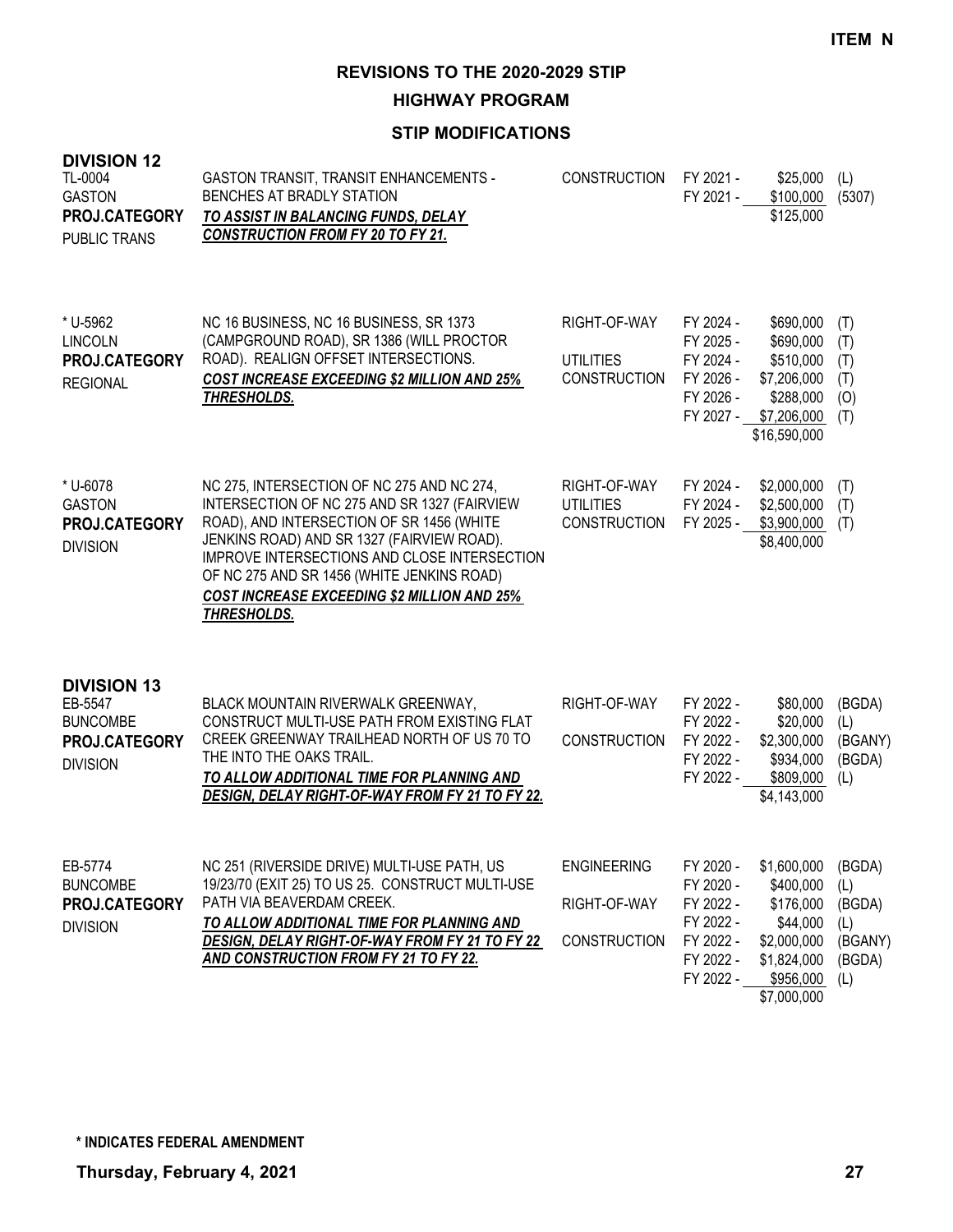**HIGHWAY PROGRAM**

### **STIP MODIFICATIONS**

| <b>DIVISION 13</b><br>* HS-2013A<br><b>BURKE</b><br>PROJ.CATEGORY<br><b>STATEWIDE</b> | US 321, INSTALL GUARDRAIL AT BRIDGES #366 AND<br>#367 AT THE CATAWBA COUNTY LINE.<br>ADD NEW PROJECT BREAK AT REQUEST OF<br>TRANSPORTATION MOBILITY AND SAFETY DIVISION.      | <b>CONSTRUCTION</b> | FY 2021 - | \$92,000<br>\$92,000   | (HSIP) |
|---------------------------------------------------------------------------------------|-------------------------------------------------------------------------------------------------------------------------------------------------------------------------------|---------------------|-----------|------------------------|--------|
| * HS-2013B<br><b>MITCHELL</b><br>PROJ.CATEGORY<br><b>REGIONAL</b>                     | NC 226, UPGRADE GUARDRAIL FROM US 19E TO SR<br>1250 (SNOW CREEK ROAD).<br>ADD NEW PROJECT BREAK AT REQUEST OF<br>TRANSPORTATION MOBILITY AND SAFETY DIVISION.                 | <b>CONSTRUCTION</b> | FY 2021 - | \$290,000<br>\$290,000 | (HSIP) |
| * HS-2013C<br><b>BURKE</b><br>PROJ.CATEGORY<br><b>REGIONAL</b>                        | NC 181, UPGRADE GUARDRAIL FROM US 64 TO SR<br>1405 (BROWN MOUNTAIN BEACH ROAD).<br>ADD NEW PROJECT BREAK AT REQUEST OF<br><b>TRANSPORTATION MOBILITY AND SAFETY DIVISION.</b> | <b>CONSTRUCTION</b> | FY 2021 - | \$195,000<br>\$195,000 | (HSIP) |
| * HS-2013D<br><b>MITCHELL</b><br>PROJ.CATEGORY<br><b>REGIONAL</b>                     | NC 226, UPGRADE GUARDRAIL FROM SR 1250 (SNOW<br>CREEK ROAD) TO NC 261.<br>ADD NEW PROJECT BREAK AT REQUEST OF<br>TRANSPORTATION MOBILITY AND SAFETY DIVISION.                 | <b>CONSTRUCTION</b> | FY 2021 - | \$272,000<br>\$272,000 | (HSIP) |
| * HS-2013E<br><b>BURKE</b><br>PROJ.CATEGORY<br><b>REGIONAL</b>                        | US 64/NC 18, UPGRADE GUARDRAIL FROM NC 181 TO<br>CALDWELL COUNTY LINE.<br>ADD NEW PROJECT BREAK AT REQUEST OF<br><b>TRANSPORTATION MOBILITY AND SAFETY DIVISION.</b>          | <b>CONSTRUCTION</b> | FY 2021 - | \$385,000<br>\$385,000 | (HSIP) |
| * HS-2013F<br><b>RUTHERFORD</b><br><b>MITCHELL</b><br><b>BURKE</b><br>PROJ.CATEGORY   | US 321, US 70, US 19E, US 221A, UPGRADE GUARDRAIL.<br>ADD NEW PROJECT BREAK AT REQUEST OF<br>TRANSPORTATION MOBILITY AND SAFETY DIVISION.                                     | <b>CONSTRUCTION</b> | FY 2021 - | \$348,000<br>\$348,000 | (HSIP) |

REGIONAL

**\* INDICATES FEDERAL AMENDMENT**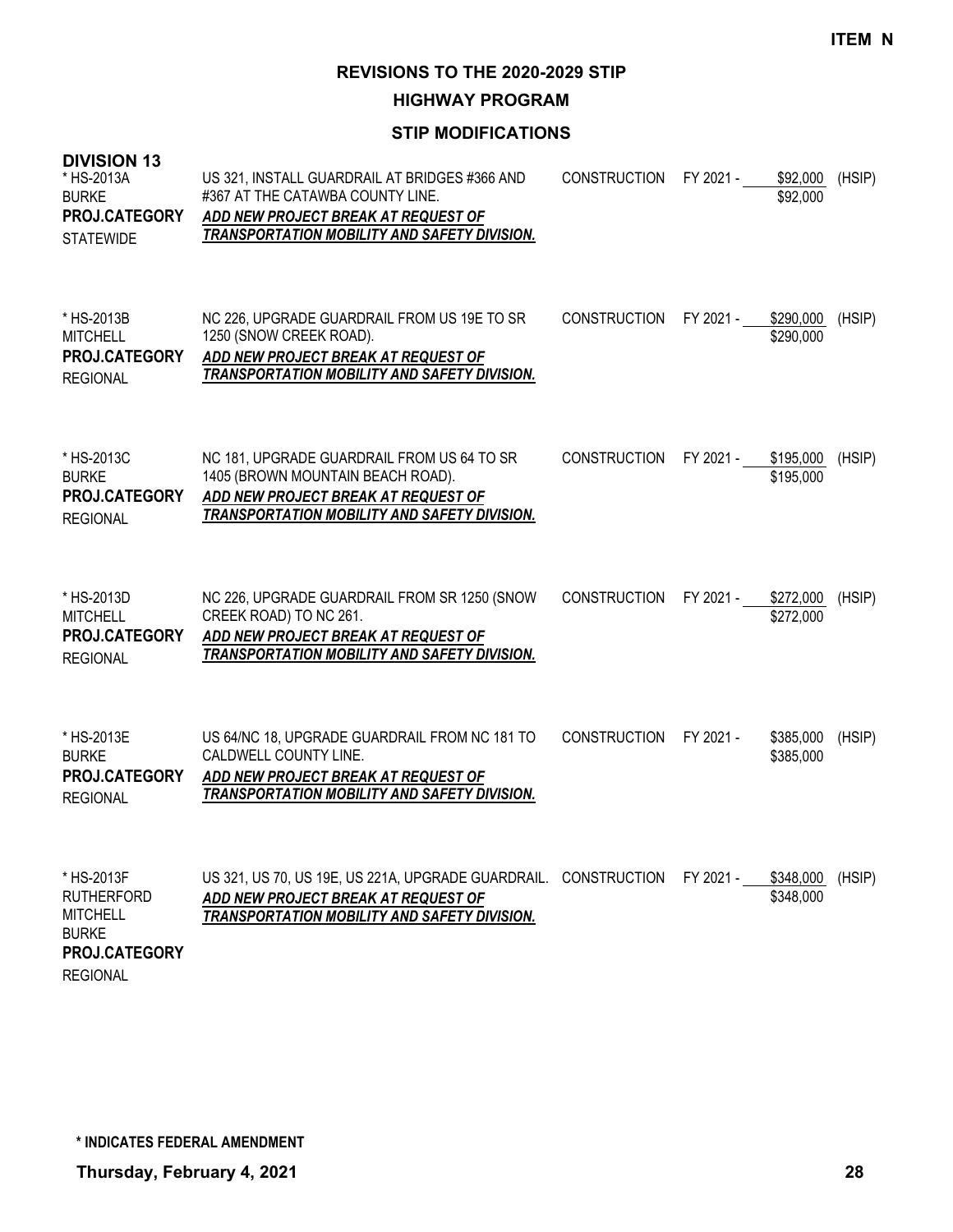**HIGHWAY PROGRAM**

# **STIP MODIFICATIONS**

| <b>DIVISION 13</b><br>R-2233BA<br><b>RUTHERFORD</b><br>PROJ.CATEGORY<br><b>DIVISION</b>                                                                    | US 221, NORTH OF US 74 BYPASS TO SOUTH OF US 74<br><b>BUSINESS.</b><br>TO ASSIST IN BALANCING FUNDS DUE TO LARGE<br>COST INCREASE ON R-2233BB, DELAY RIGHT-OF-WAY<br>FROM FY 22 TO FY 25 AND CONSTRUCTION FROM FY<br>25 TO FY 28.                 | <b>BUILD NC ROW</b><br>RIGHT-OF-WAY<br><b>UTILITIES</b><br><b>BUILD NC CON</b><br><b>CONSTRUCTION</b> | FY 2025 -<br>FY 2026 -<br>FY 2027 -<br>FY 2028 -<br>FY 2029 -<br>POST YR-<br>FY 2025 -<br>FY 2026 -<br>FY 2025 -<br>FY 2026 -<br>FY 2028 -<br>FY 2029 -<br>POST YR \$44,616,000<br>FY 2028 - \$11,275,000<br>FY 2029 - \$11,275,000<br>POST YR \$22,550,000    | \$858,000<br>\$858,000<br>\$858,000<br>\$858,000<br>\$858,000<br>\$8,580,000<br>\$1,000,000<br>\$1,000,000<br>\$850,000<br>\$850,000<br>\$3,432,000<br>\$3,432,000<br>\$113,150,000 | (T)<br>(T)<br>(T)<br>(T)<br>(T)<br>(T)<br>(T)<br>(T)<br>(T)<br>(T)<br>(T)<br>(T)<br>(T)<br>(T)<br>(T)<br>(T) |
|------------------------------------------------------------------------------------------------------------------------------------------------------------|---------------------------------------------------------------------------------------------------------------------------------------------------------------------------------------------------------------------------------------------------|-------------------------------------------------------------------------------------------------------|----------------------------------------------------------------------------------------------------------------------------------------------------------------------------------------------------------------------------------------------------------------|-------------------------------------------------------------------------------------------------------------------------------------------------------------------------------------|--------------------------------------------------------------------------------------------------------------|
| R-2233BB<br><b>RUTHERFORD</b><br>PROJ.CATEGORY<br><b>DIVISION</b>                                                                                          | US 221, SOUTH OF US 74 BUSINESS TO NORTH OF SR<br>1366 (ROPER LOOP ROAD)<br>ADD RIGHT-OF-WAY IN FY 21 TO COVER ANTICIPATED<br><b>EXPENDITURES. COST INCREASE EXCEEDING \$2</b><br><b>MILLION AND 25% THRESHOLDS.</b>                              | RIGHT-OF-WAY<br><b>BUILD NC CON</b><br><b>CONSTRUCTION</b>                                            | FY 2021 - \$20,000,000<br>FY 2022 -<br>FY 2023 -<br>FY 2024 -<br>FY 2025 -<br>FY 2026 -<br>FY 2027 -<br>FY 2028 -<br>FY 2029 -<br>POST YR-\$18,018,000<br>FY 2022 - \$18,650,000<br>FY 2023 - \$18,650,000<br>FY 2024 - \$18,650,000<br>FY 2025 - \$18,650,000 | \$2,574,000<br>\$2,574,000<br>\$2,574,000<br>\$2,574,000<br>\$2,574,000<br>\$2,574,000<br>\$2,574,000<br>\$2,574,000<br>\$133,210,000                                               | (T)<br>(T)<br>(T)<br>(T)<br>(T)<br>(T)<br>(T)<br>(T)<br>(T)<br>(T)<br>(T)<br>(T)<br>(T)<br>(T)               |
| * R-5793<br><b>BUNCOMBE</b><br><b>BURKE</b><br><b>MCDOWELL</b><br><b>MADISON</b><br><b>YANCEY</b><br><b>RUTHERFORD</b><br><b>MITCHELL</b><br>PROJ.CATEGORY | VARIOUS, DIVISION 13 PROGRAM TO UPGRADE<br>INTERSECTIONS TO COMPLY WITH THE AMERICANS<br>WITH DISABILITIES ACT (ADA) USING<br>TRANSPORTATION ALTERNATIVES (TA) FUNDS.<br>ADD CONSTRUCTION IN FY 21 AND FY 22 NOT<br><b>PREVIOUSLY PROGRAMMED.</b> | <b>CONSTRUCTION</b>                                                                                   | FY 2020 -<br>FY 2020 -<br>FY 2021 -<br>FY 2021 -<br>FY 2022 -<br>FY 2022 -                                                                                                                                                                                     | \$100,000<br>\$400,000<br>\$200,000<br>\$800,000<br>\$200,000<br>\$800,000<br>\$2,500,000                                                                                           | (S)<br>(TA)<br>(S)<br>(TA)<br>(S)<br>(TA)                                                                    |

DIVISION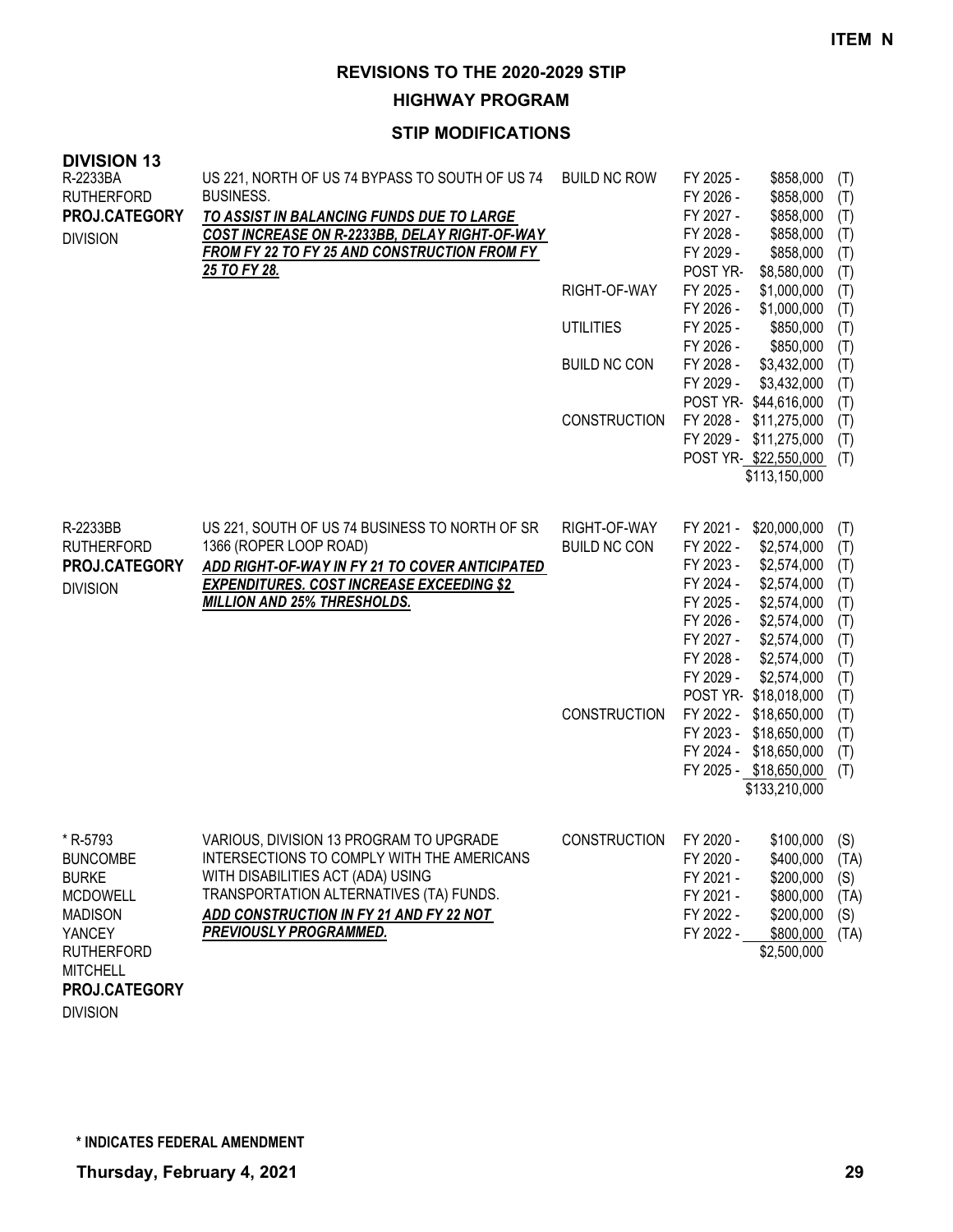**HIGHWAY PROGRAM**

| <b>DIVISION 14</b><br>B-6054A<br><b>HAYWOOD</b><br>PROJ.CATEGORY<br><b>STATEWIDE</b> | I-40, REPLACE BRIDGE 430057 OVER US FOREST<br>SERVICE ROAD/COLD SPRINGS CREEK AT HARMON'S<br>DEN.<br>ACCELERATE CONSTRUCTION FROM FY 22 TO FY 21<br>AT THE REQUEST OF DIVISION. | <b>ENGINEERING</b><br>RIGHT-OF-WAY<br><b>UTILITIES</b><br><b>CONSTRUCTION</b> | FY 2020 -<br>FY 2021 -<br>FY 2021 -<br>FY 2021 -                                                                 | \$500,000<br>\$5,000<br>\$5,000<br>\$5,000,000<br>\$5,510,000                                                                                 | (T)<br>(NHPB)<br>(NHPB)<br>(NHPB)                           |
|--------------------------------------------------------------------------------------|---------------------------------------------------------------------------------------------------------------------------------------------------------------------------------|-------------------------------------------------------------------------------|------------------------------------------------------------------------------------------------------------------|-----------------------------------------------------------------------------------------------------------------------------------------------|-------------------------------------------------------------|
| R-2588B<br><b>HENDERSON</b><br>PROJ.CATEGORY<br><b>DIVISION</b>                      | NC 191, SR 1381 (MOUNTAIN ROAD) TO NC 280 SOUTH<br>OF MILLS RIVER.<br>COST INCREASE EXCEEDING \$2 MILLION AND 25%<br><b>THRESHOLDS.</b>                                         | <b>BUILD NC ROW</b>                                                           | FY 2022 -<br>FY 2023 -<br>FY 2024 -<br>FY 2025 -<br>FY 2026 -<br>FY 2027 -<br>FY 2028 -<br>FY 2029 -<br>POST YR- | \$215,000<br>\$215,000<br>\$215,000<br>\$215,000<br>\$215,000<br>\$215,000<br>\$215,000<br>\$215,000<br>\$1,505,000                           | (T)<br>(T)<br>(T)<br>(T)<br>(T)<br>(T)<br>(T)<br>(T)<br>(T) |
|                                                                                      |                                                                                                                                                                                 | RIGHT-OF-WAY                                                                  | FY 2022 -                                                                                                        | \$7,250,000                                                                                                                                   | (T)                                                         |
|                                                                                      |                                                                                                                                                                                 | <b>UTILITIES</b><br><b>BUILD NC CON</b>                                       | FY 2023 -<br>FY 2022 -<br>FY 2024 -<br>FY 2025 -<br>FY 2026 -<br>FY 2027 -<br>FY 2028 -<br>FY 2029 -             | \$7,250,000<br>\$6,100,000<br>\$2,274,000<br>\$2,274,000<br>\$2,274,000<br>\$2,274,000<br>\$2,274,000<br>\$2,274,000                          | (T)<br>(T)<br>(T)<br>(T)<br>(T)<br>(T)<br>(T)<br>(T)        |
|                                                                                      |                                                                                                                                                                                 | <b>CONSTRUCTION</b>                                                           |                                                                                                                  | POST YR-\$20,466,000<br>FY 2024 - \$12,575,000<br>FY 2025 - \$12,575,000<br>FY 2026 - \$12,575,000<br>FY 2027 - \$12,575,000<br>\$108,235,000 | (T)<br>(T)<br>(T)<br>(T)<br>(T)                             |
| R-2822B<br><b>GRAHAM</b><br>PROJ.CATEGORY<br><b>REGIONAL</b>                         | NC 143, WEST BUFFALO CREEK TO NC 143 BUSINESS.<br>UPGRADE CORRIDOR.<br>TO ALLOW ADDITIONAL TIME FOR PLANNING AND<br>DESIGN, DELAY RIGHT-OF-WAY FROM FY 22 TO FY 23.             | RIGHT-OF-WAY<br><b>UTILITIES</b><br><b>CONSTRUCTION</b>                       | FY 2023 -<br>FY 2023 -<br>FY 2024 -<br>FY 2025 -<br>FY 2026 -<br>FY 2027 -                                       | \$500,000<br>\$635,000<br>\$6,425,000<br>\$6,425,000<br>\$6,425,000<br>\$6,425,000<br>\$26,835,000                                            | (T)<br>(T)<br>(T)<br>(T)<br>(T)<br>(T)                      |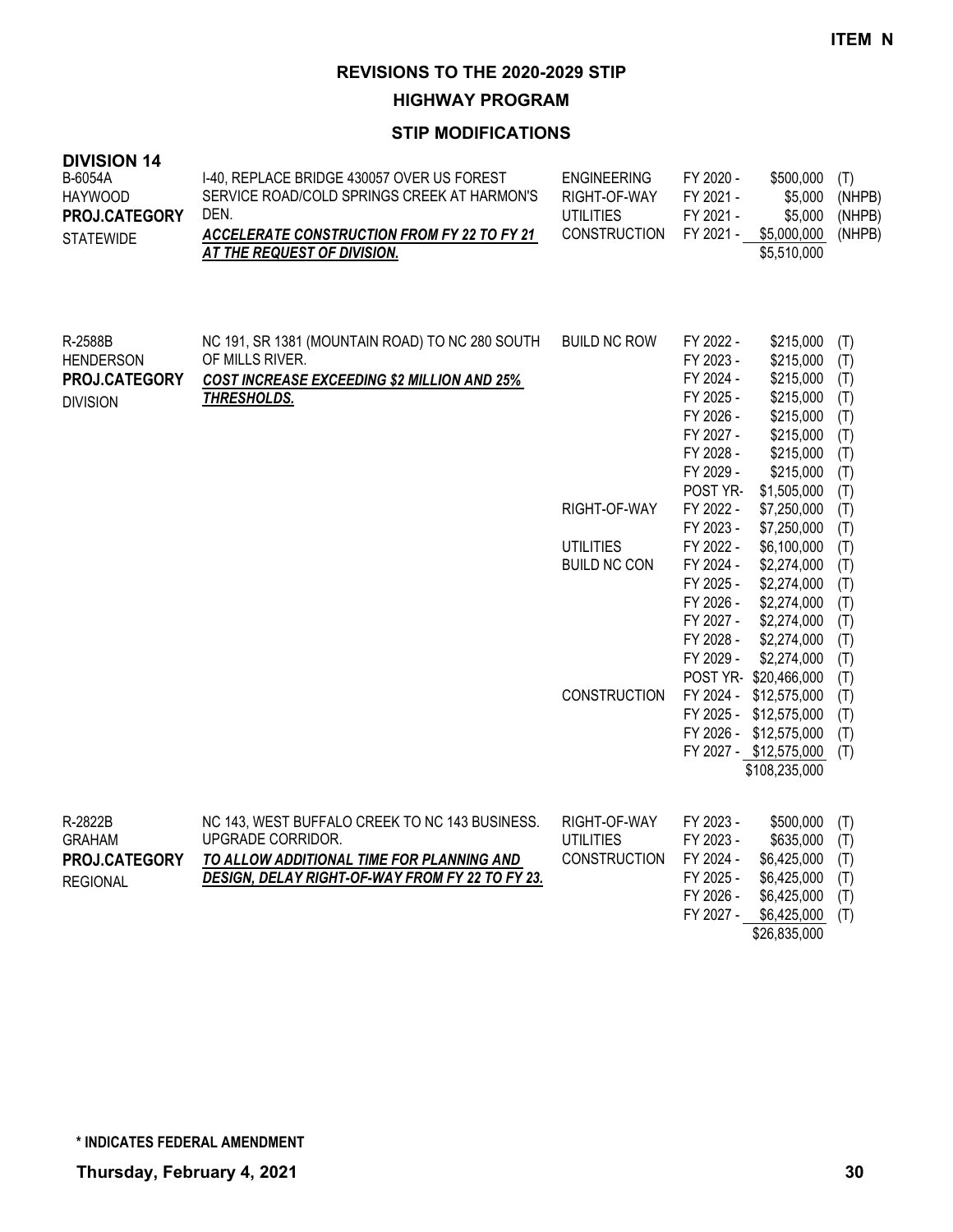**HIGHWAY PROGRAM**

# **STIP MODIFICATIONS**

# **DIVISION 14**

| * R-5794             | VARIOUS, DIVISION 14 PROGRAM TO UPGRADE    | <b>CONSTRUCTION</b> | FY 2020 - | \$100,000   | (S)  |
|----------------------|--------------------------------------------|---------------------|-----------|-------------|------|
| <b>JACKSON</b>       | INTERSECTIONS TO COMPLY WITH THE AMERICANS |                     | FY 2020 - | \$400,000   | (TA) |
| <b>CHEROKEE</b>      | WITH DISABILITIES ACT (ADA) USING          |                     | FY 2021 - | \$200,000   | (S)  |
| <b>POLK</b>          | TRANSPORTATION ALTERNATIVES (TA) FUNDS.    |                     | FY 2021 - | \$800,000   | (TA) |
| <b>CLAY</b>          | ADD CONSTRUCTION IN FY 21 AND FY 22 NOT    |                     | FY 2022 - | \$200,000   | (S)  |
| <b>MACON</b>         | <b>PREVIOUSLY PROGRAMMED.</b>              |                     | FY 2022 - | \$800,000   | (TA) |
| <b>HAYWOOD</b>       |                                            |                     |           | \$2,500,000 |      |
| TRANSYLVANIA         |                                            |                     |           |             |      |
| <b>SWAIN</b>         |                                            |                     |           |             |      |
| <b>HENDERSON</b>     |                                            |                     |           |             |      |
| <b>GRAHAM</b>        |                                            |                     |           |             |      |
| <b>PROJ.CATEGORY</b> |                                            |                     |           |             |      |
| <b>DIVISION</b>      |                                            |                     |           |             |      |
|                      |                                            |                     |           |             |      |

| <b>STATEWIDE</b><br>* TC-0005<br><b>STATEWIDE</b><br>PROJ.CATEGORY<br><b>PUBLIC TRANS</b> | STATEWIDE, 5339(b) DISCRETIONARY GRANT FOR<br><b>FACILITY CONSTRUCTION</b><br>MODIFYING PROJECT TC-0005 TO IDENTIFY SOURCE<br>AND AMOUNT OF LOACAL FUNDS AT THE REQUEST<br>OF INTEGRATED MOBILITY DIVISION NCDOT        | CONSTRUCTION | FY 2021 -<br>FY 2021 - | \$417,000<br>\$1,668,000<br>\$2,085,000           | (L)<br>(5339) |
|-------------------------------------------------------------------------------------------|-------------------------------------------------------------------------------------------------------------------------------------------------------------------------------------------------------------------------|--------------|------------------------|---------------------------------------------------|---------------|
| * TC-0006<br><b>STATEWIDE</b><br><b>PROJ.CATEGORY</b><br><b>PUBLIC TRANS</b>              | STATEWIDE, 5339(b) DISCRETIONARY GRANT FOR<br>FOR FACILITY CONSTRUCTION<br><b>MODIFYING PROJECT TC-0006 TO IDENTIFY SOURCE</b><br>AND AMOUNT OF LOACAL FUNDS AT THE REQUEST<br>OF INTEGRATED MOBILITY DIVISION NCDOT    | CONSTRUCTION | FY 2021 -<br>FY 2021 - | \$84,000<br>\$335,000<br>\$419,000                | (L)<br>(5339) |
| * TC-0007<br><b>STATEWIDE</b><br><b>PROJ.CATEGORY</b><br><b>PUBLIC TRANS</b>              | STATEWIDE, 5339(b) DISCRETIONARY GRANT FOR<br><b>CONSTRUCTION PROJECT</b><br>MODIFYING PROJECT TC-0007 TO IDENTIFY SOURCE<br>AND AMOUNT OF LOACAL FUNDS AT THE REQUEST<br>OF INTEGRATED MOBILITY DIVISION NCDOT         | CAPITAL      | FY 2021 -              | \$297,000<br>FY 2021 - \$1,189,000<br>\$1,486,000 | (L)<br>(5339) |
| * TC-0008<br><b>STATEWIDE</b><br>PROJ.CATEGORY<br>PUBLIC TRANS                            | STATEWIDE, 5339(b) DISCRETIONARY GRANT FOR<br><b>FACILITY CONSTRUCTION</b><br><b>MODIFYING PROJECT TC-0008 TO IDENTIFY SOURCE</b><br>AND AMOUNT OF LOACAL FUNDS AT THE REQUEST<br>OF INTEGRATED MOBILITY DIVISION NCDOT | CAPITAL      | FY 2021 -<br>FY 2021 - | \$1,000,000<br>\$4,000,000<br>\$5,000,000         | (L)<br>(5339) |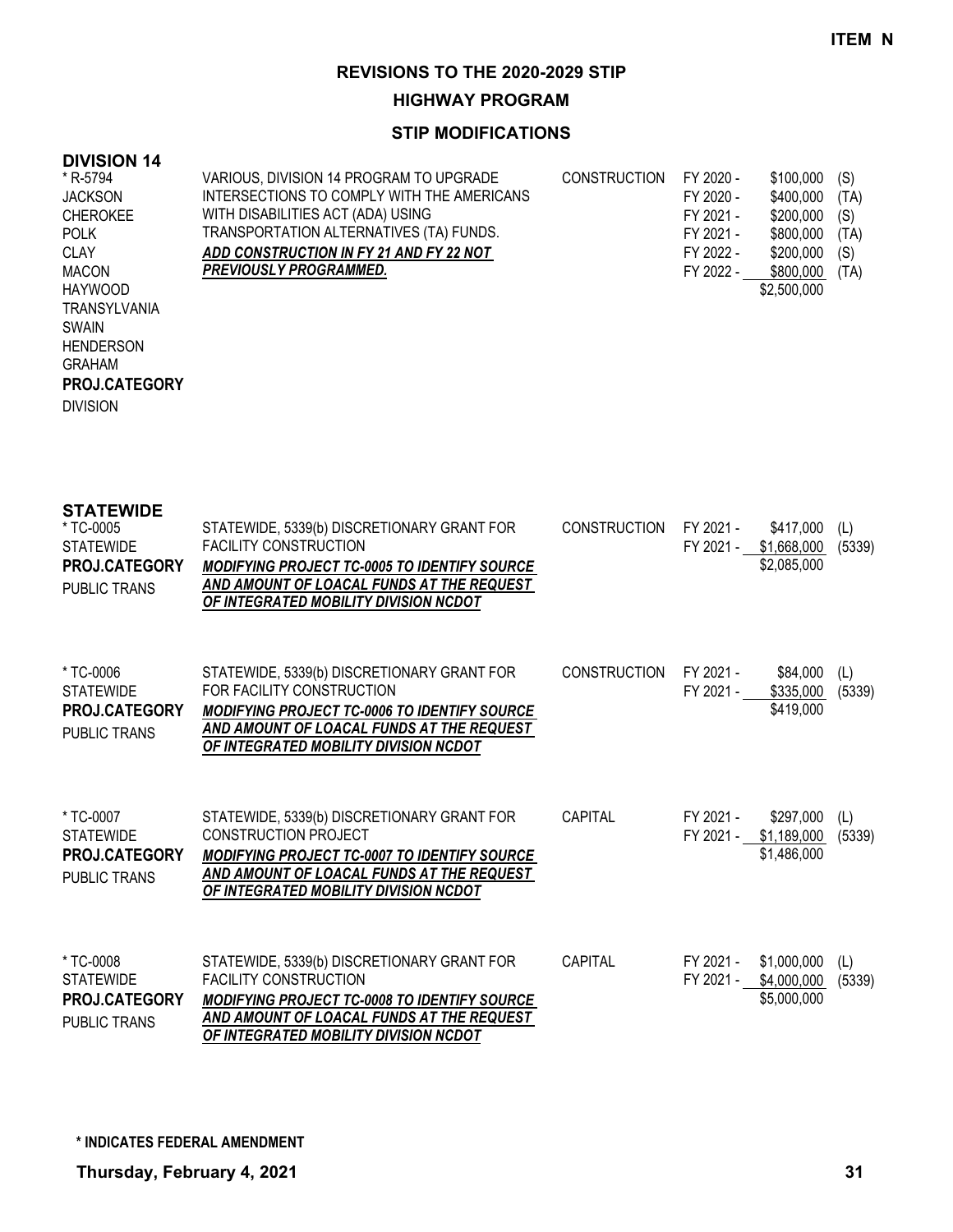**HIGHWAY PROGRAM**

## **STIP MODIFICATIONS**

| <b>STATEWIDE</b><br>* TC-0010<br><b>STATEWIDE</b><br>PROJ.CATEGORY<br><b>PUBLIC TRANS</b> | STATEWIDE, 5339(b) DISCRETIONARY GRANT FOR<br>FOR FACILITY CONSTRUCTION<br><b>MODIFYING PROJECT TC-0010 TO IDENTIFY SOURCE</b><br>AND AMOUNT OF LOACAL FUNDS AT THE REQUEST<br>OF INTEGRATED MOBILITY DIVISION NCDOT                                                                                                              | <b>CONSTRUCTION</b>                 | FY 2021 -<br>FY 2021 -                           | \$284,000<br>\$1,135,000<br>\$1,419,000           | (L)<br>(5339)                      |
|-------------------------------------------------------------------------------------------|-----------------------------------------------------------------------------------------------------------------------------------------------------------------------------------------------------------------------------------------------------------------------------------------------------------------------------------|-------------------------------------|--------------------------------------------------|---------------------------------------------------|------------------------------------|
| * TC-0011<br><b>STATEWIDE</b><br>PROJ.CATEGORY<br><b>PUBLIC TRANS</b>                     | STATEWIDE, 5339(b) DISCRETIONARY GRANT FOR<br><b>FACILITY CONSTRUCTION</b><br>MODIFYING PROJECT TC-0011 TO IDENTIFY SOURCE<br>AND AMOUNT OF LOACAL FUNDS AT THE REQUEST<br>OF INTEGRATED MOBILITY DIVISION NCDOT                                                                                                                  | CAPITAL                             | FY 2021 -                                        | \$598,000<br>FY 2021 - \$2,391,000<br>\$2,989,000 | (L)<br>(5339)                      |
| * TC-0012<br><b>STATEWIDE</b><br>PROJ.CATEGORY<br><b>PUBLIC TRANS</b>                     | STATEWIDE, 5339(b) DISCRETIONARY GRANT TO<br>PURCHASE ELECTRIC BUSES AND CHARGING<br>STATIONS.<br><b>MODIFYING PROJECT TC-0012 TO IDENTIFY SOURCE</b><br>AND AMOUNT OF LOACAL FUNDS AT THE REQUEST<br>OF INTEGRATED MOBILITY DIVISION NCDOT                                                                                       | <b>ACQUISITION</b>                  | FY 2021 -<br>FY 2021 -                           | \$223,000<br>\$894,000<br>\$1,117,000             | (L)<br>(5339)                      |
| * TC-0013<br><b>STATEWIDE</b><br>PROJ.CATEGORY<br><b>PUBLIC TRANS</b>                     | STATEWIDE, MOBILITY FROM ALL GRANT<br>OPPORTUNITY FROM THE FTA.5310 DISCRETIONARY<br><b>GRANT AWARDED BY FTA.</b><br><b>MODIFYING PROJECT TC-0013 TO STIP FY 2021. NEW</b><br>PROJECT DEVELOPED FOR FEDERAL FUNDING<br>AWARD. MOVING MATCH FUNDS FROM LOCAL TO<br>STATE AT THE REQUEST OF INTEGRATED MOBILITY<br><b>DIVISION.</b> | <b>CAPITAL</b>                      | FY 2021 -<br>FY 2021 -<br>FY 2021 -              | \$70,000<br>\$70,000<br>\$280,000<br>\$420,000    | (S)<br>(L)<br>(5310)               |
| <b>STIP DELETIONS</b>                                                                     |                                                                                                                                                                                                                                                                                                                                   |                                     |                                                  |                                                   |                                    |
| <b>DIVISION 7</b><br>* EB-5882<br><b>ALAMANCE</b><br>PROJ.CATEGORY<br><b>DIVISION</b>     | SR 1716 (GRAHAM-HOPEDALE ROAD), SR 1720 (WEST<br>HANOVER ROAD) TO NORTH MEBANE STREET IN<br><b>BURLINGTON, CONSTRUCT SIDEWALK,</b><br>DELETE AT THE REQUEST OF CITY OF BURLINGTON.                                                                                                                                                | RIGHT-OF-WAY<br><b>CONSTRUCTION</b> | FY 2020 -<br>FY 2020 -<br>FY 2021 -<br>FY 2021 - | \$14,000<br>\$4,000<br>\$95,000<br>\$24,000       | (TA5200)<br>(L)<br>(TA5200)<br>(L) |

\$137,000